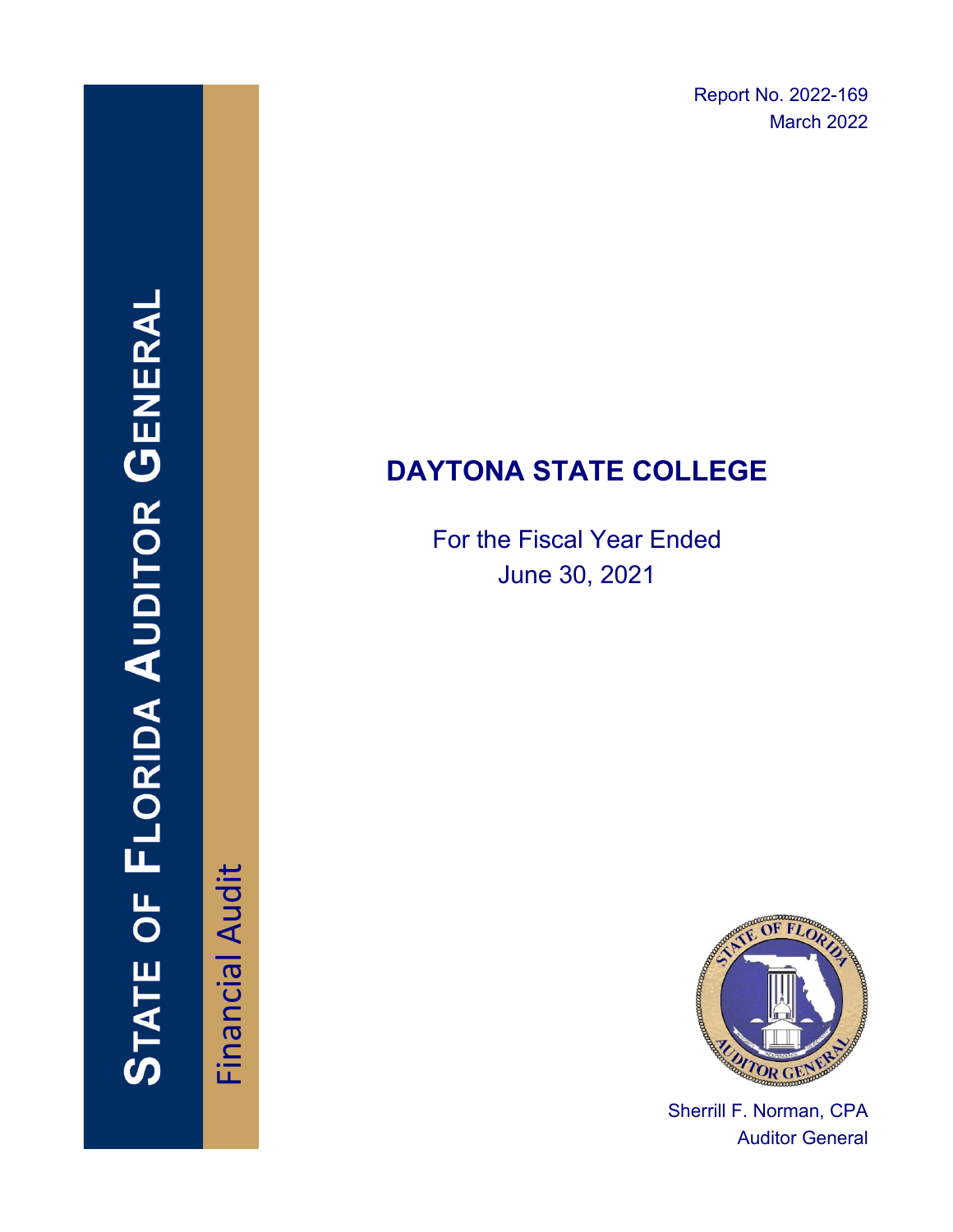### **Board of Trustees and President**

During the 2020-21 fiscal year, Dr. Tom LoBasso served as President of Daytona State College and the following individuals served as Members of the Board of Trustees:

|                                                               | County  |
|---------------------------------------------------------------|---------|
| Dr. Randall Howard, Chair                                     | Volusia |
| Betty J. Holness, Vice Chair                                  | Volusia |
| Robert C. "Bob" Davis                                         | Volusia |
| Sarah Dougherty                                               | Volusia |
| Randy Dye                                                     | Volusia |
| Lloyd J. Freckleton                                           | Flagler |
| Mary Ann Haas through 5-31-21 <sup>a</sup>                    | Flagler |
| <b>Robert Lloyd</b>                                           | Volusia |
| Garry R. Lubi                                                 | Flagler |
| <sup>a</sup> Trustee position vacant 6-1-21, through 6-30-21. |         |

The Auditor General conducts audits of governmental entities to provide the Legislature, Florida's citizens, public entity management, and other stakeholders unbiased, timely, and relevant information for use in promoting government accountability and stewardship and improving government operations.

The team leader was Keith Auyang, CPA, and the audit was supervised by Keith A. Wolfe, CPA.

Please address inquiries regarding this report to Jaime N. Hoelscher, CPA, Audit Manager, by e-mail at jaimehoelscher@aud.state.fl.us or by telephone at (850) 412-2868.

This report and other reports prepared by the Auditor General are available at:

[FLAuditor.gov](http://flauditor.gov/) 

Printed copies of our reports may be requested by contacting us at:

**State of Florida Auditor General** 

**Claude Pepper Building, Suite G74 · 111 West Madison Street · Tallahassee, FL 32399-1450 · (850) 412-2722**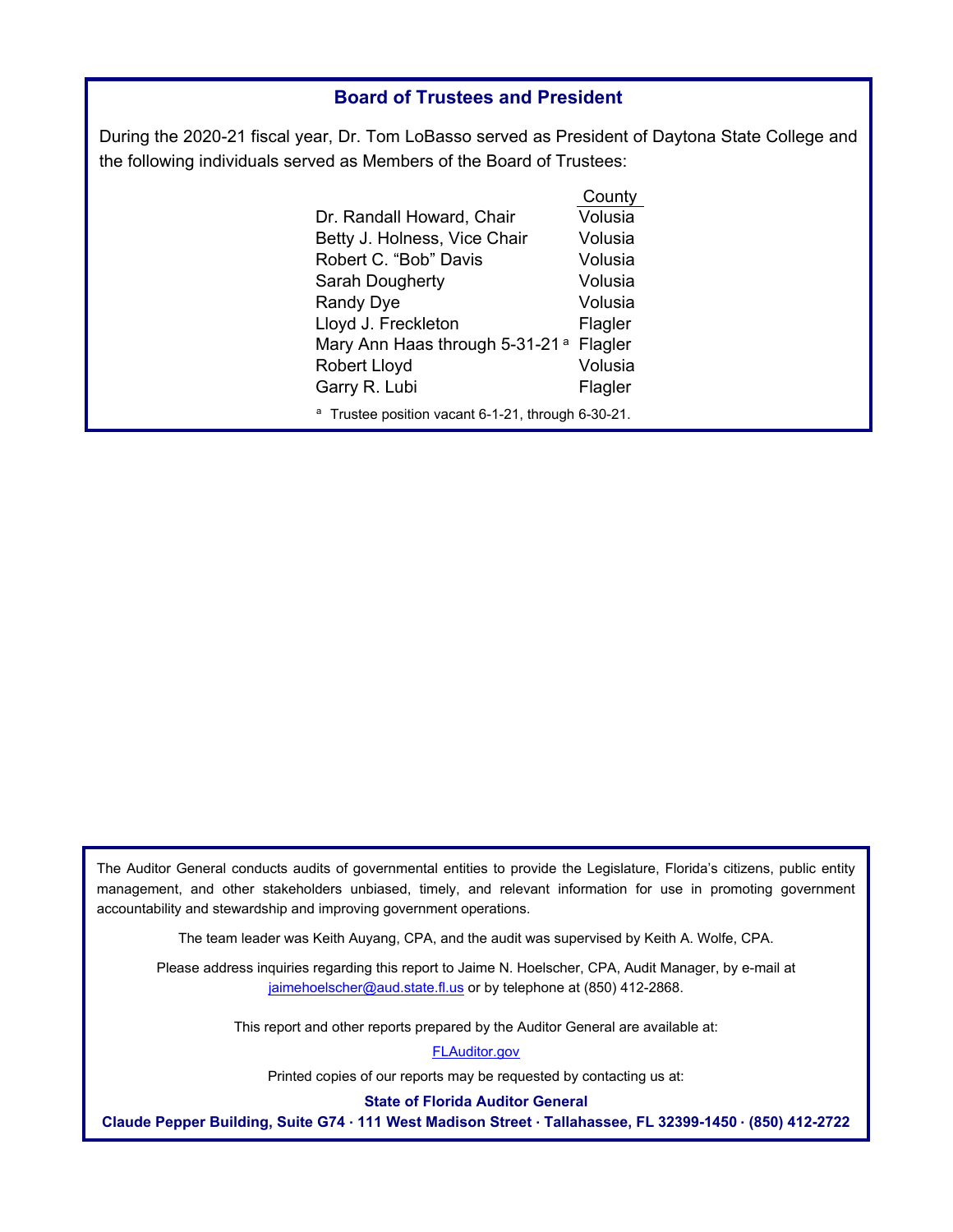## **DAYTONA STATE COLLEGE TABLE OF CONTENTS**

|                                                                                                                                                                         | Page<br><u>No.</u> |
|-------------------------------------------------------------------------------------------------------------------------------------------------------------------------|--------------------|
|                                                                                                                                                                         |                    |
|                                                                                                                                                                         |                    |
|                                                                                                                                                                         |                    |
|                                                                                                                                                                         |                    |
|                                                                                                                                                                         |                    |
| <b>BASIC FINANCIAL STATEMENTS</b>                                                                                                                                       |                    |
|                                                                                                                                                                         |                    |
|                                                                                                                                                                         |                    |
|                                                                                                                                                                         |                    |
|                                                                                                                                                                         |                    |
| OTHER REQUIRED SUPPLEMENTARY INFORMATION                                                                                                                                |                    |
| Schedule of Changes in the College's Total Other Postemployment Benefits Liability                                                                                      |                    |
| Schedule of the College's Proportionate Share of the Net Pension Liability - Florida                                                                                    |                    |
| Schedule of College Contributions - Florida Retirement System Pension Plan  48                                                                                          |                    |
| Schedule of the College's Proportionate Share of the Net Pension Liability - Health                                                                                     |                    |
| Schedule of College Contributions - Health Insurance Subsidy Pension Plan 50                                                                                            |                    |
|                                                                                                                                                                         |                    |
| INDEPENDENT AUDITOR'S REPORT ON INTERNAL CONTROL OVER<br>FINANCIAL REPORTING AND ON COMPLIANCE AND OTHER MATTERS<br>BASED ON AN AUDIT OF FINANCIAL STATEMENTS PERFORMED |                    |
|                                                                                                                                                                         |                    |
|                                                                                                                                                                         |                    |
|                                                                                                                                                                         |                    |
|                                                                                                                                                                         |                    |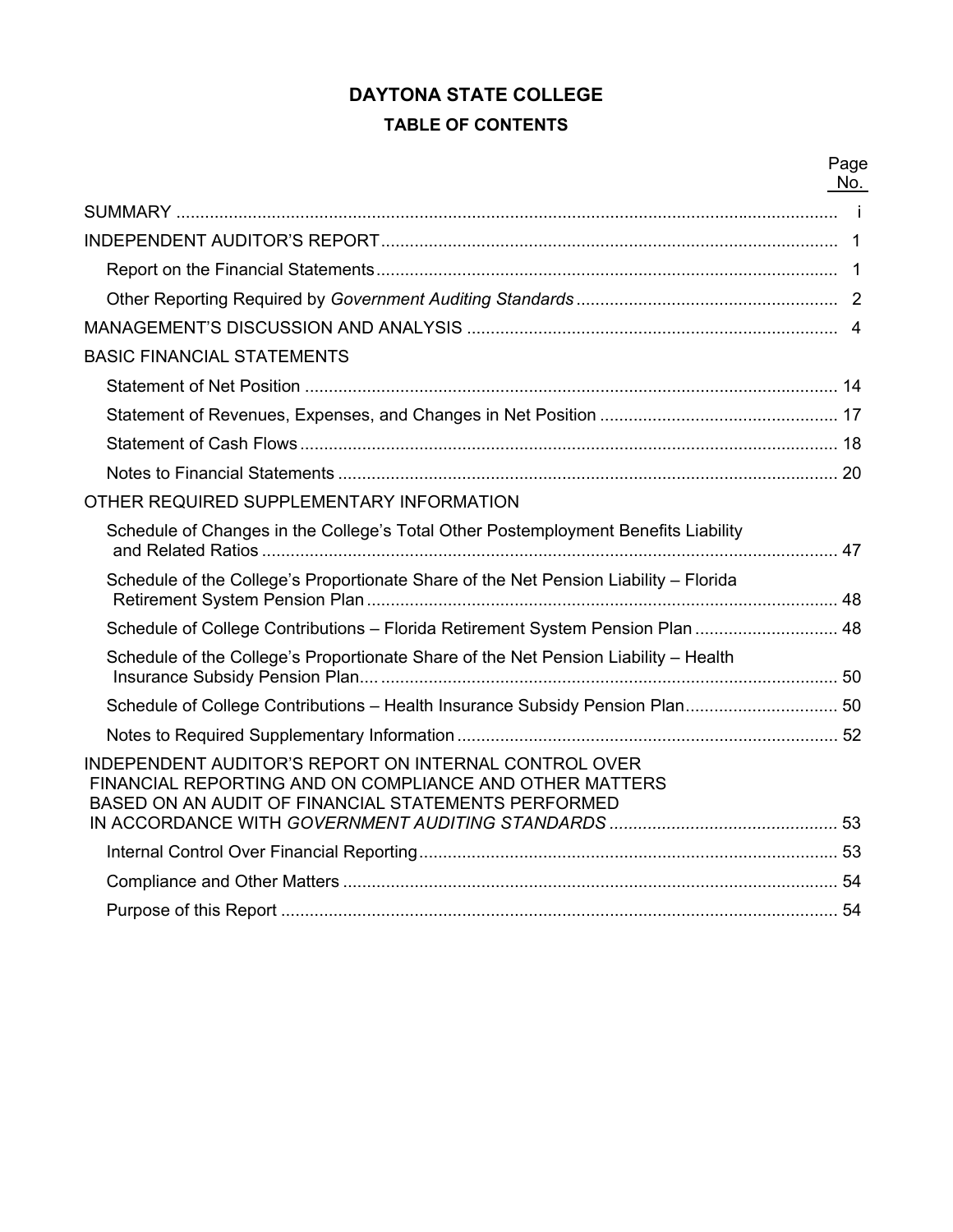### SUMMARY OF REPORT ON FINANCIAL STATEMENTS

<span id="page-3-0"></span>Our audit disclosed that the basic financial statements of Daytona State College (a component unit of the State of Florida) were presented fairly, in all material respects, in accordance with prescribed financial reporting standards.

### SUMMARY OF REPORT ON INTERNAL CONTROL AND COMPLIANCE

Our audit did not identify any deficiencies in internal control over financial reporting that we consider to be material weaknesses.

The results of our tests disclosed no instances of noncompliance or other matters that are required to be reported under *Government Auditing Standards*, issued by the Comptroller General of the United States.

### AUDIT OBJECTIVES AND SCOPE

Our audit objectives were to determine whether Daytona State College and its officers with administrative and stewardship responsibilities for College operations had:

- Presented the College's basic financial statements in accordance with generally accepted accounting principles;
- Established and implemented internal control over financial reporting and compliance with requirements that could have a direct and material effect on the financial statements; and
- Complied with the various provisions of laws, rules, regulations, contracts, and grant agreements that are material to the financial statements.

The scope of this audit included an examination of the College's basic financial statements as of and for the fiscal year ended June 30, 2021. We obtained an understanding of the College's environment, including its internal control, and assessed the risk of material misstatement necessary to plan the audit of the basic financial statements. We also examined various transactions to determine whether they were executed, in both manner and substance, in accordance with governing provisions of laws, rules, regulations, contracts, and grant agreements.

An examination of Federal awards administered by the College is included within the scope of our Statewide audit of Federal awards administered by the State of Florida.

### AUDIT METHODOLOGY

We conducted our audit in accordance with auditing standards generally accepted in the United States of America and applicable standards contained in *Government Auditing Standards*, issued by the Comptroller General of the United States.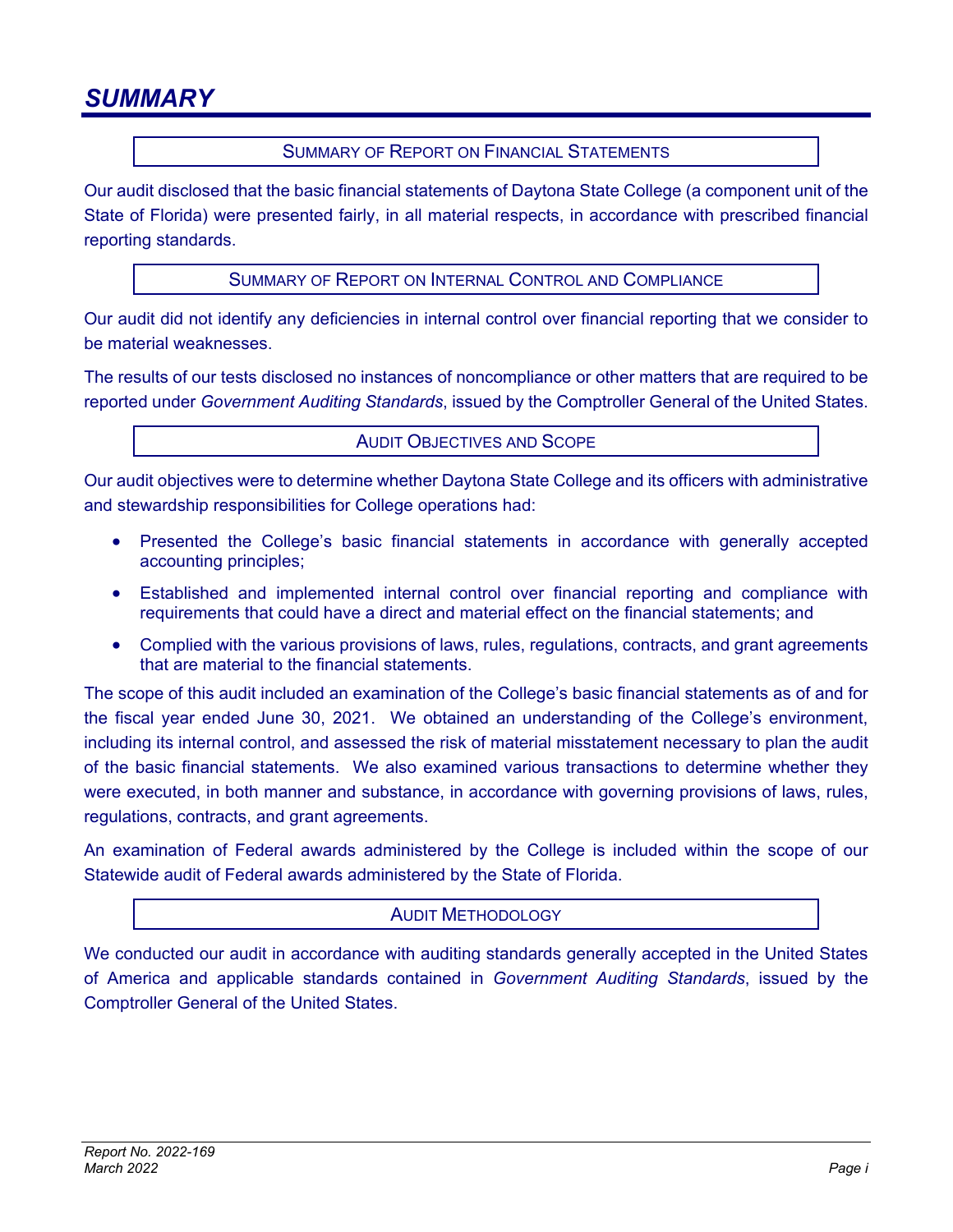<span id="page-4-0"></span>

Sherrill F. Norman, CPA Auditor General

# **AUDITOR GENERAL STATE OF FLORIDA**

Claude Denson Pepper Building, Suite G74 111 West Madison Street Tallahassee, Florida 32399-1450



Phone: (850) 412-2722 Fax: (850) 488-6975

The President of the Senate, the Speaker of the House of Representatives, and the Legislative Auditing Committee

### **INDEPENDENT AUDITOR'S REPORT**

### **Report on the Financial Statements**

We have audited the accompanying financial statements of Daytona State College, a component unit of the State of Florida, and its aggregate discretely presented component units as of and for the fiscal year ended June 30, 2021, and the related notes to the financial statements, which collectively comprise the College's basic financial statements as listed in the table of contents.

### *Management's Responsibility for the Financial Statements*

Management is responsible for the preparation and fair presentation of these financial statements in accordance with accounting principles generally accepted in the United States of America; this includes the design, implementation, and maintenance of internal control relevant to the preparation and fair presentation of financial statements that are free from material misstatement, whether due to fraud or error.

### *Auditor's Responsibility*

Our responsibility is to express opinions on these financial statements based on our audit. We did not audit the financial statements of the aggregate discretely presented component units, which represent 100 percent of the transactions and account balances of the aggregate discretely presented component units columns. Those statements were audited by other auditors whose reports have been furnished to us, and our opinion, insofar as it relates to the amounts included for the aggregate discretely presented component units, is based solely on the reports of the other auditors. We conducted our audit in accordance with auditing standards generally accepted in the United States of America and the standards applicable to financial audits contained in *Government Auditing Standards*, issued by the Comptroller General of the United States. Those standards require that we plan and perform the audit to obtain reasonable assurance about whether the financial statements are free from material misstatement.

An audit involves performing procedures to obtain audit evidence about the amounts and disclosures in the financial statements. The procedures selected depend on the auditor's judgment, including the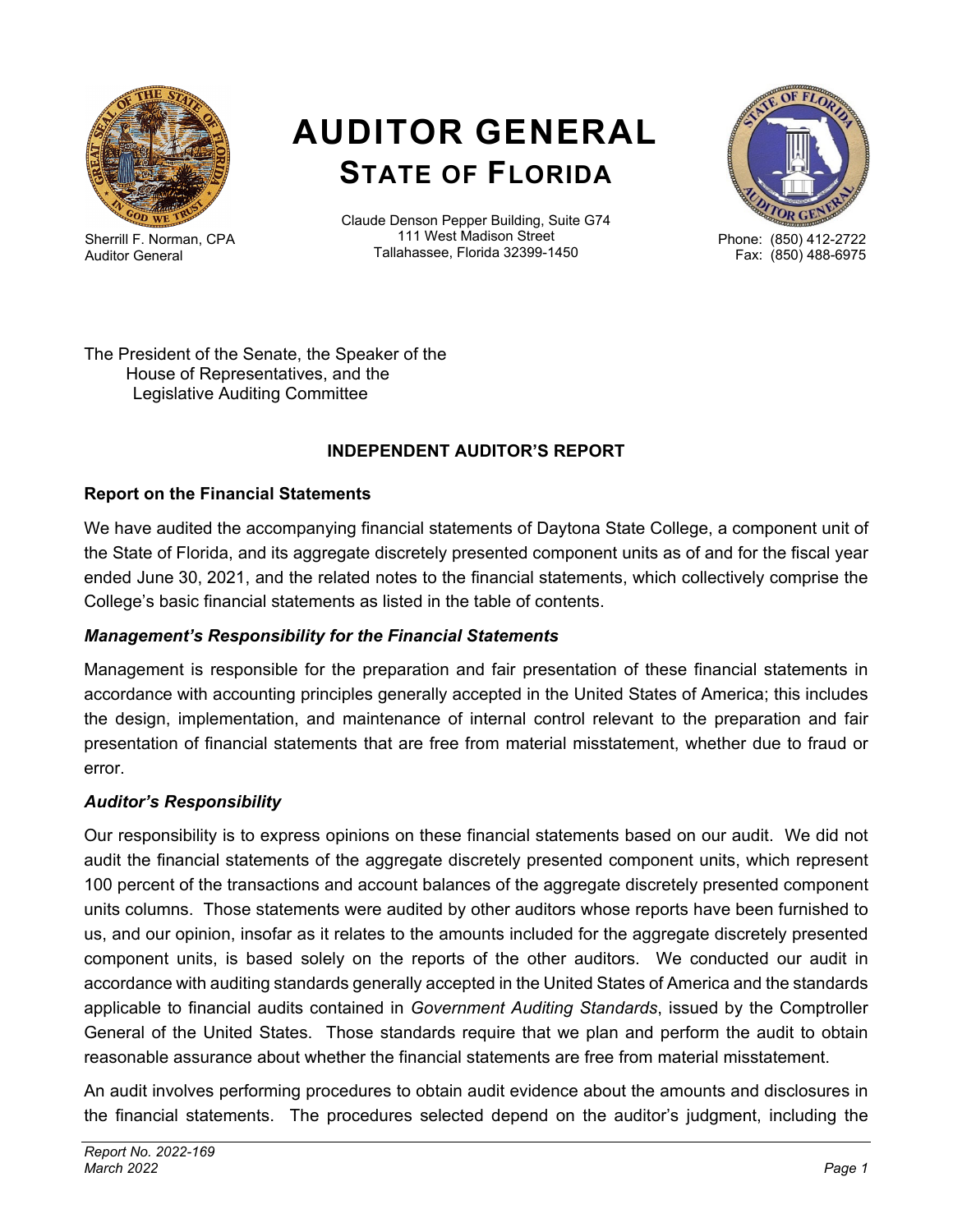<span id="page-5-0"></span>assessment of the risks of material misstatement of the financial statements, whether due to fraud or error. In making those risk assessments, the auditor considers internal control relevant to the entity's preparation and fair presentation of the financial statements in order to design audit procedures that are appropriate in the circumstances, but not for the purpose of expressing an opinion on the effectiveness of the entity's internal control. Accordingly, we express no such opinion. An audit also includes evaluating the appropriateness of accounting policies used and the reasonableness of significant accounting estimates made by management, as well as evaluating the overall presentation of the financial statements.

We believe that the audit evidence we have obtained is sufficient and appropriate to provide a basis for our audit opinions.

### *Opinions*

In our opinion, based on our audit and the reports of other auditors, the financial statements referred to above present fairly, in all material respects, the respective financial position of Daytona State College and of its aggregate discretely presented component units as of June 30, 2021, and the respective changes in financial position and, where applicable, cash flows thereof for the fiscal year then ended in accordance with accounting principles generally accepted in the United States of America.

### *Other Matter*

### *Required Supplementary Information*

Accounting principles generally accepted in the United States of America require that **MANAGEMENT'S DISCUSSION AND ANALYSIS**, the **Schedule of Changes in the College's Total Other Postemployment Benefits Liability and Related Ratios**, **Schedule of the College's Proportionate Share of the Net Pension Liability – Florida Retirement System Pension Plan**, **Schedule of College Contributions – Florida Retirement System Pension Plan**, **Schedule of the College's Proportionate Share of the Net Pension Liability – Health Insurance Subsidy Pension Plan**, **Schedule of College Contributions – Health Insurance Subsidy Pension Plan**, and **Notes to Required Supplementary Information**, as listed in the table of contents, be presented to supplement the basic financial statements. Such information, although not a part of the basic financial statements, is required by the Governmental Accounting Standards Board who considers it to be an essential part of financial reporting for placing the basic financial statements in an appropriate operational, economic, or historical context. We have applied certain limited procedures to the required supplementary information in accordance with auditing standards generally accepted in the United States of America, which consisted of inquiries of management about the methods of preparing the information and comparing the information for consistency with management's responses to our inquiries, the basic financial statements, and other knowledge we obtained during our audit of the basic financial statements. We do not express an opinion or provide any assurance on the information because the limited procedures do not provide us with sufficient evidence to express an opinion or provide any assurance.

### **Other Reporting Required by** *Government Auditing Standards*

In accordance with *Government Auditing Standards*, we have also issued our report dated March 23, 2022, on our consideration of the Daytona State College's internal control over financial reporting and on our tests of its compliance with certain provisions of laws, rules, regulations, contracts,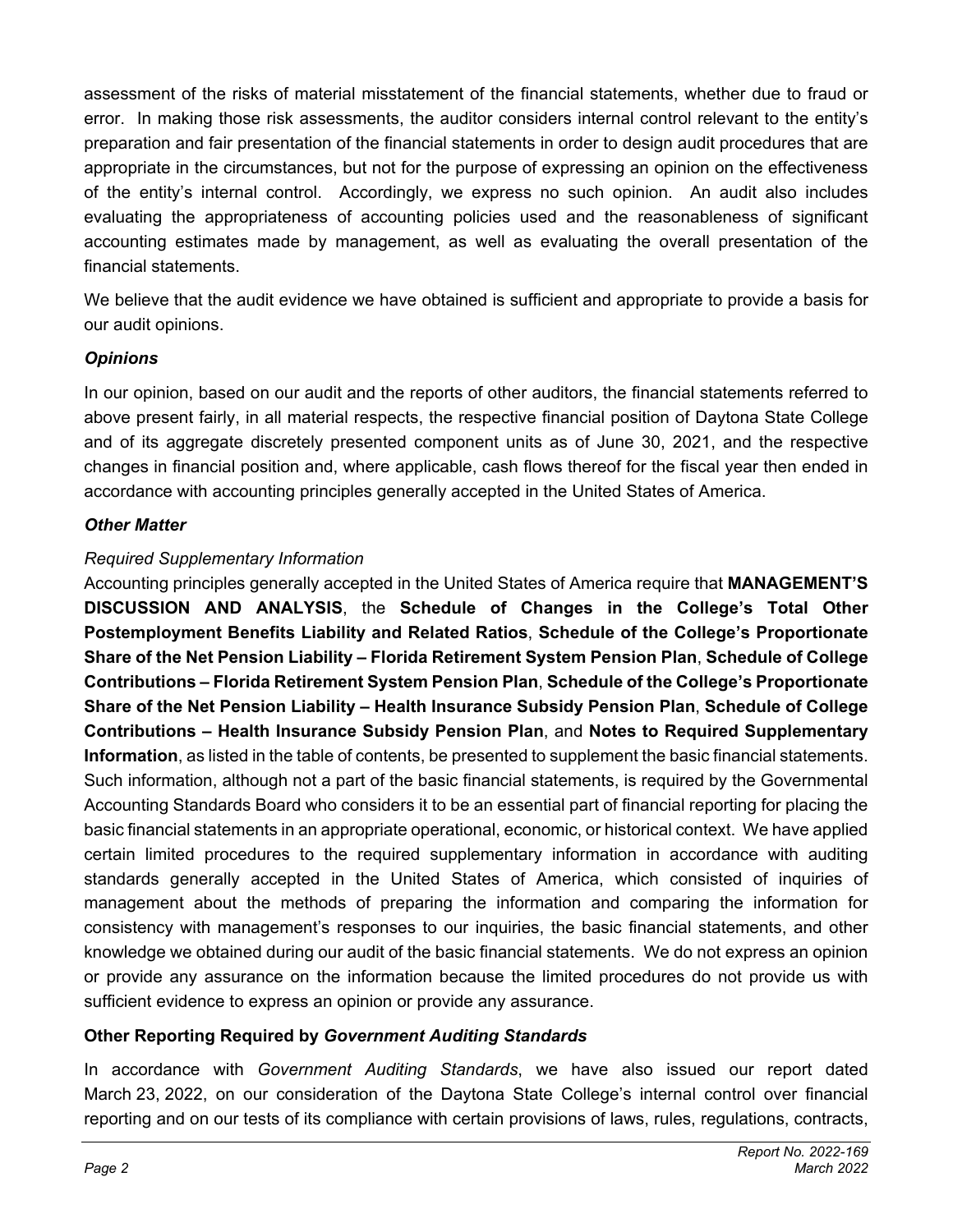and grant agreements and other matters included under the heading **INDEPENDENT AUDITOR'S REPORT ON INTERNAL CONTROL OVER FINANCIAL REPORTING AND ON COMPLIANCE AND OTHER MATTERS BASED ON AN AUDIT OF FINANCIAL STATEMENTS PERFORMED IN ACCORDANCE WITH** *GOVERNMENT AUDITING STANDARDS*. The purpose of that report is solely to describe the scope of our testing of internal control over financial reporting and compliance and the results of that testing, and not to provide an opinion on the effectiveness of the internal control over financial reporting or on compliance. That report is an integral part of an audit performed in accordance with *Government Auditing Standards* in considering the Daytona State College's internal control over financial reporting and compliance.

Respectfully submitted,

Sherrill F. Norman, CPA Tallahassee, Florida March 23, 2022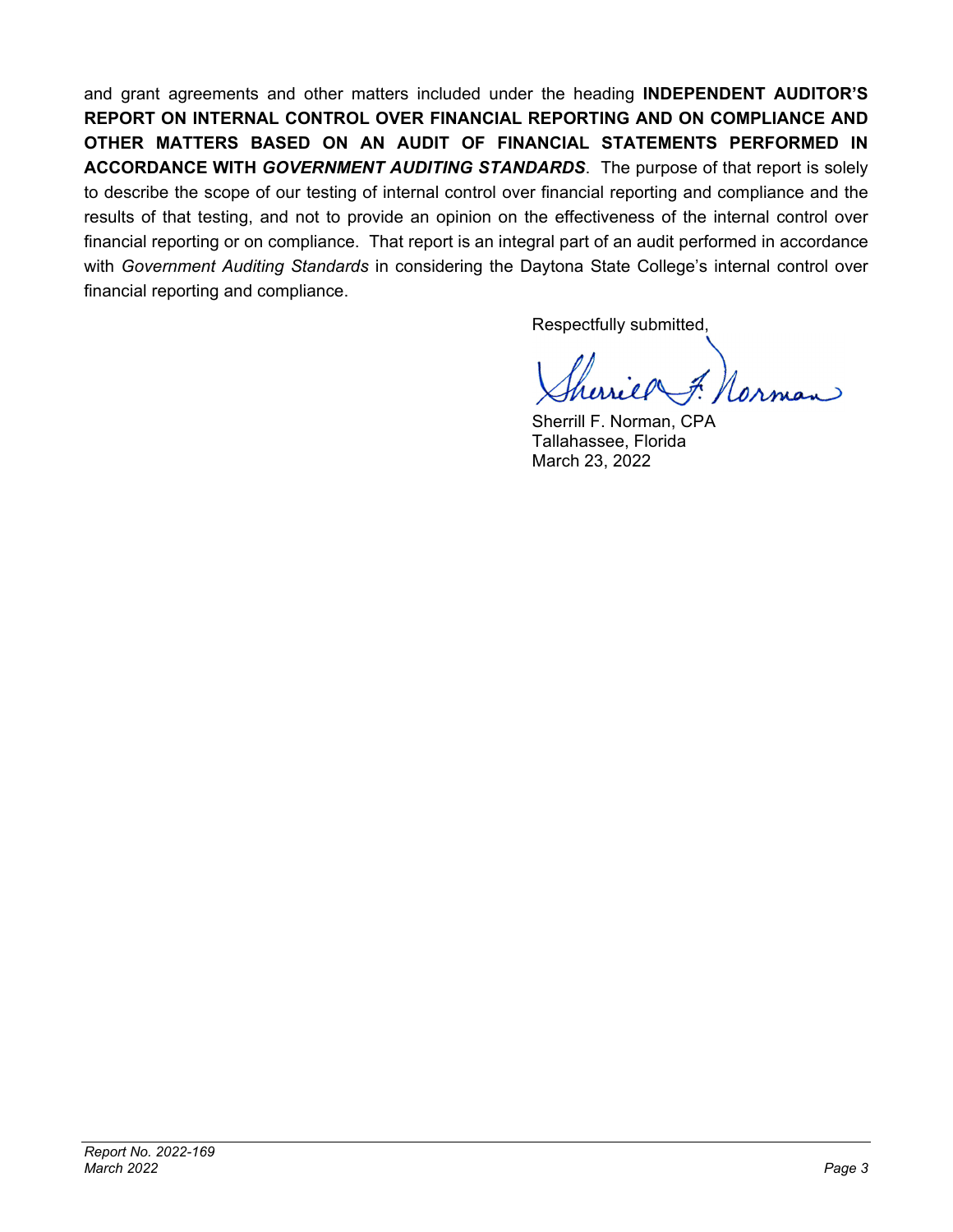## <span id="page-7-0"></span>*MANAGEMENT'S DISCUSSION AND ANALYSIS*

Management's discussion and analysis (MD&A) provides an overview of the financial position and activities of the College for the fiscal year ended June 30, 2021, and should be read in conjunction with the financial statements and notes thereto. The MD&A, and financial statements and notes thereto, are the responsibility of College management. The MD&A contains financial activity of the College for the fiscal years ended June 30, 2021, and June 30, 2020.

### FINANCIAL HIGHLIGHTS

The College's assets and deferred outflows of resources totaled \$284.1 million at June 30, 2021. This balance reflects an increase of \$7.6 million, or 2.7 percent, as compared to the 2019-20 fiscal year, resulting from an increase in current assets and deferred outflows of resources. While assets and deferred outflows of resources increased, liabilities and deferred inflows of resources increased by \$1.8 million, or 2.2 percent, totaling \$81.4 million at June 30, 2021, compared to \$79.6 million at June 30, 2020. As a result, the College's net position increased by \$5.8 million, resulting in a year-end balance of \$202.7 million.

The College's operating revenues totaled \$32.4 million for the 2020-21 fiscal year, representing a 16 percent increase compared to the 2019-20 fiscal year. Operating expenses totaled \$120.3 million for the 2020-21 fiscal year, representing a decrease of 1.6 percent as compared to the 2019-20 fiscal year.

Net position represents the residual interest in the College's assets and deferred outflows of resources after deducting liabilities and deferred inflows of resources. The College's comparative total net position by category for the fiscal years ended June 30, 2021, and June 30, 2020, is shown in the following graph:



## **Net Position (In Thousands)**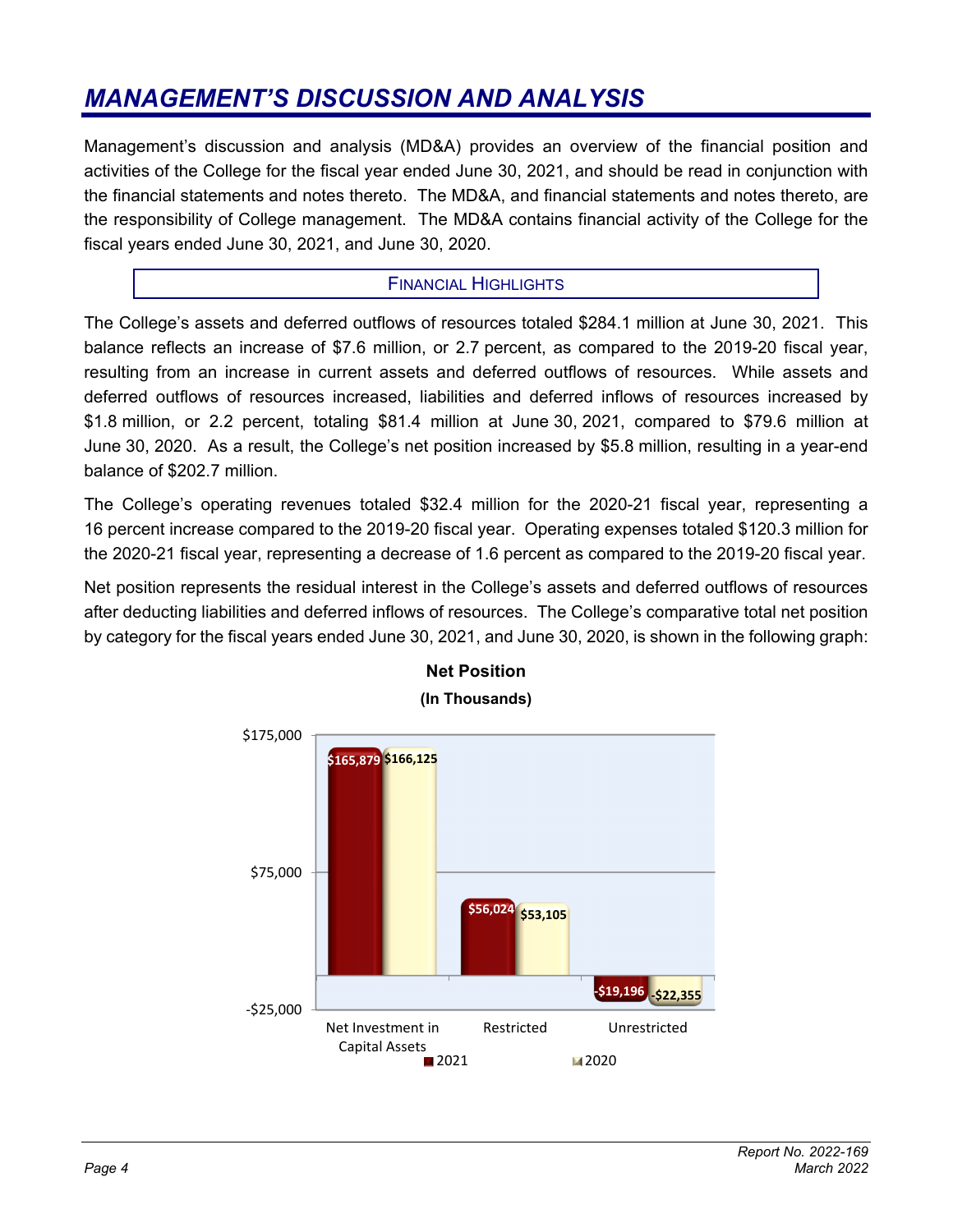The following chart provides a graphical presentation of College revenues by category for the 2020-21 fiscal year:



### OVERVIEW OF FINANCIAL STATEMENTS

Pursuant to the Governmental Accounting Standards Board (GASB) Statement No. 35, the College's financial report consists of three basic financial statements: the statement of net position; the statement of revenues, expenses, and changes in net position; and the statement of cash flows. The financial statements, and notes thereto, encompass the College and its component units, Daytona State College Foundation, Inc. (Foundation) and the Daytona State College Housing Corporation (Housing Corp). Based on the application of the criteria for determining component units, the Foundation and the Housing Corp are included within the College reporting entity as discretely presented component units.

Information regarding these component units, including summaries of the discretely presented component units' separately issued financial statements, is presented in the notes to financial statements. This MD&A focuses on the College, excluding the discretely presented component units. The MD&A information for the discretely presented component units is included in their separately issued audit reports.

### **The Statement of Net Position**

The statement of net position reflects the assets, deferred outflows of resources, liabilities, and deferred inflows of resources of the College, using the accrual basis of accounting, and presents the financial position of the College at a specified time. Assets, plus deferred outflows of resources, less liabilities, less deferred inflows of resources, equals net position, which is one indicator of the College's current financial condition. The changes in net position that occur over time indicate improvement or deterioration in the College's financial condition.

The following summarizes the College's assets, deferred outflows of resources, liabilities, deferred inflows of resources, and net position at June 30: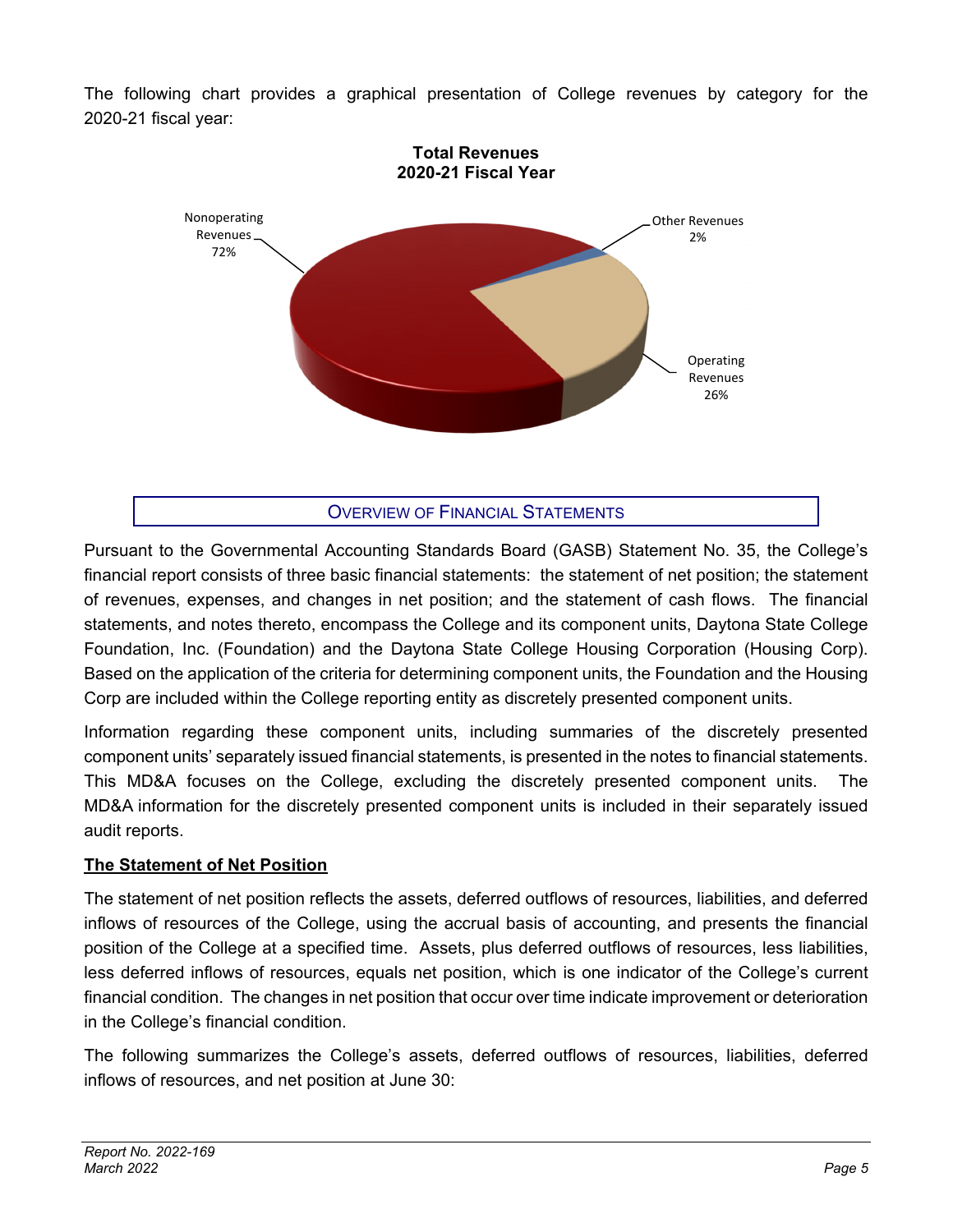### **Condensed Statement of Net Position at June 30**

**(In Thousands)** 

|                                       | 2021         | 2020         |
|---------------------------------------|--------------|--------------|
| <b>Assets</b>                         |              |              |
| <b>Current Assets</b>                 | 58,386<br>\$ | 53,080<br>\$ |
| Capital Assets, Net                   | 171,532      | 172,844      |
| <b>Other Noncurrent Assets</b>        | 37,713       | 35,710       |
| <b>Total Assets</b>                   | 267,631      | 261,634      |
| <b>Deferred Outflows of Resources</b> | 16,448       | 14,827       |
| Liabilities                           |              |              |
| <b>Current Liabilities</b>            | 10,752       | 12,319       |
| <b>Noncurrent Liabilities</b>         | 65,017       | 59,594       |
| <b>Total Liabilities</b>              | 75,769       | 71,913       |
| <b>Deferred Inflows of Resources</b>  | 5,603        | 7,673        |
| <b>Net Position</b>                   |              |              |
| Net Investment in Capital Assets      | 165,879      | 166,125      |
| Restricted                            | 56,024       | 53,105       |
| Unrestricted                          | (19, 196)    | (22,355)     |
| <b>Total Net Position</b>             | \$202,707    | \$196,875    |

The \$5.3 million increase in the College's current assets was primarily caused by a \$3.4 million increase in current cash and cash equivalents, a \$1 million increase due from other governmental agencies, a \$2.3 million increase in due from component units, and a \$1.5 million decrease in accounts receivable. The \$2 million increase in other noncurrent assets was due to an increase in restricted cash and cash equivalents. The \$1.6 million decrease in current liabilities was primarily due to a \$1.9 million decrease in due to component units and a \$0.6 million increase in accounts payable. The \$5.4 million increase in noncurrent liabilities was primarily due to a \$6.8 million increase in the long-term portion of net pension liability and partially offset by a \$1.1 million decrease in the long-term portion of loans payable.

### **The Statement of Revenues, Expenses, and Changes in Net Position**

The statement of revenues, expenses, and changes in net position presents the College's revenue and expense activity, categorized as operating and nonoperating. Revenues and expenses are recognized when earned or incurred, regardless of when cash is received or paid.

The following summarizes the College's activity for the 2020-21 and 2019-20 fiscal years: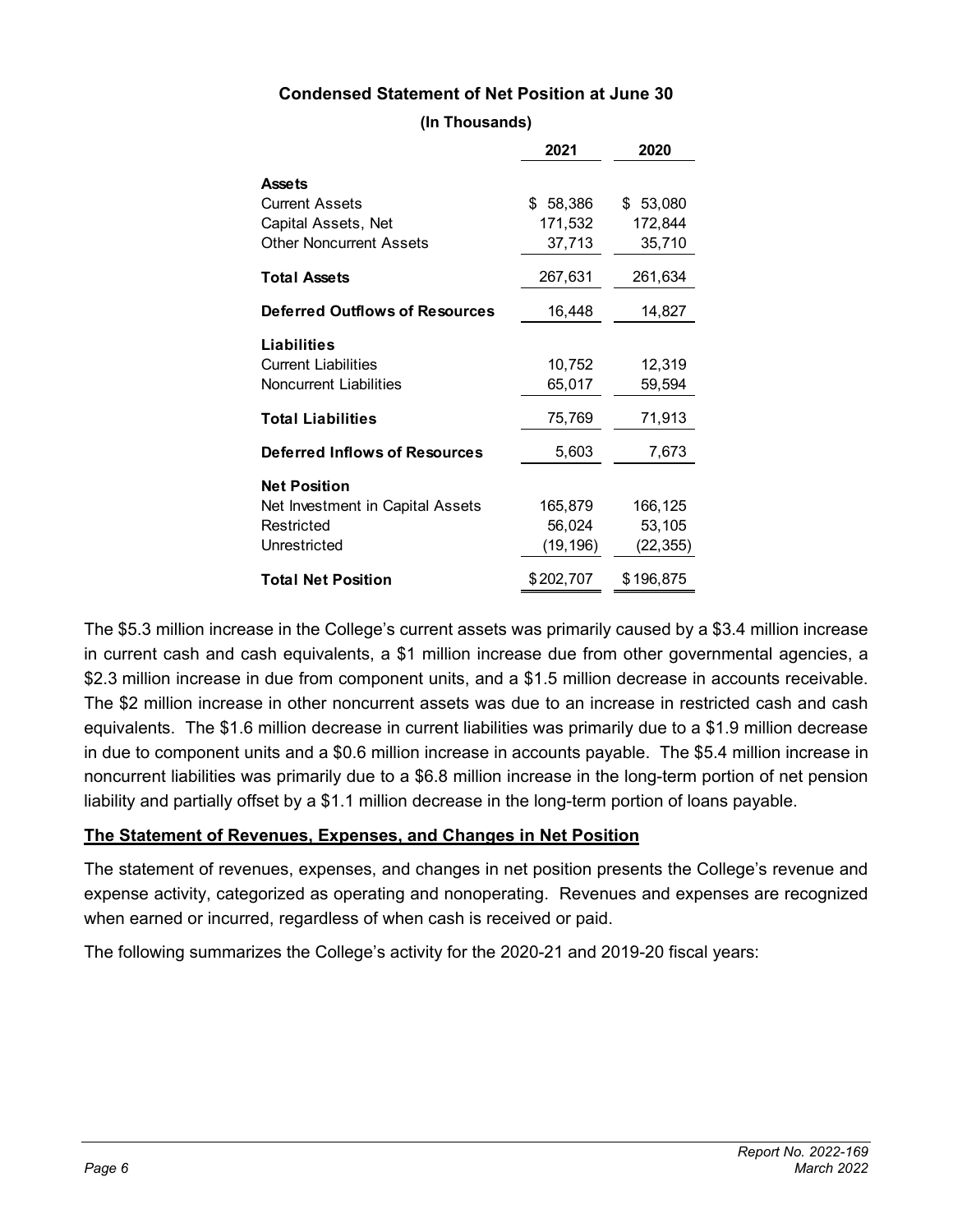### **Condensed Statement of Revenues, Expenses, and Changes in Net Position For the Fiscal Years**

**(In Thousands)** 

|                                                                             | 2020-21                 | 2019-20                  |
|-----------------------------------------------------------------------------|-------------------------|--------------------------|
| <b>Operating Revenues</b><br>Less, Operating Expenses                       | \$<br>32,386<br>120,262 | \$<br>27,929<br>122, 157 |
| <b>Operating Loss</b><br>Net Nonoperating Revenues                          | (87, 876)<br>90,618     | (94, 228)<br>84,539      |
| Income (Loss) Before Other Revenues<br><b>Other Revenues</b>                | 2,742<br>3,089          | (9,689)<br>8,105         |
| Net Increase (Decrease) In Net Position                                     | 5,831                   | (1, 584)                 |
| Net Position, Beginning of Year<br>Adjustment to Beginning Net Position (1) | 196,875                 | 198,459                  |
| Net Position, Beginning of Year, as Restated                                | 196,876                 | 198,459                  |
| Net Position, End of Year                                                   | 202.707<br>\$           | 196.875<br>\$            |

(1) For the 2020-21 fiscal year, the College's beginning net position was increased due to a decrease of GASB Statement No. 68 in Employer Proportionate Share of Net Position Liability at Measurement Date as of June 30, 2019.

### **Operating Revenues**

GASB Statement No. 35 categorizes revenues as either operating or nonoperating. Operating revenues generally result from exchange transactions where each of the parties to the transaction either gives or receives something of equal or similar value.

The following summarizes the operating revenues by source that were used to fund operating activities for the 2020-21 and 2019-20 fiscal years:

### **Operating Revenues For the Fiscal Years**

**(In Thousands)** 

|                                               | 2020-21 |        | 2019-20 |          |
|-----------------------------------------------|---------|--------|---------|----------|
| Student Tuition and Fees, Net                 | S.      | 19.841 | S       | 19.244   |
| <b>Grants and Contracts</b>                   |         | 5.471  |         | 6,392    |
| Sales and Services of Educational Departments |         | 48     |         | 169      |
| Auxiliary Enterprises                         |         | 5.678  |         | 953      |
| Other                                         |         | 1.348  |         | 1,171    |
| <b>Total Operating Revenues</b>               |         | 32.386 |         | \$27,929 |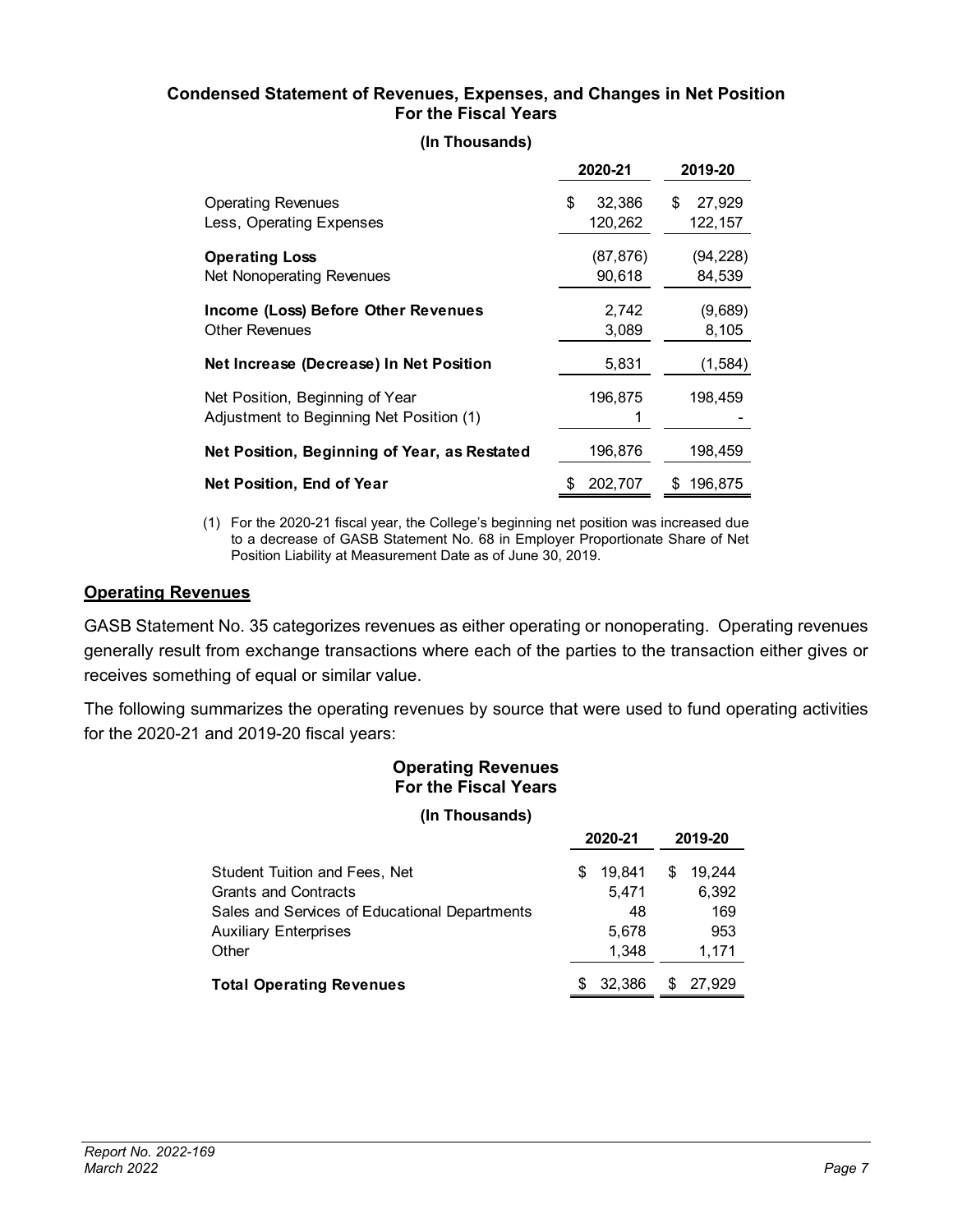The following chart presents the College's operating revenues for the 2020-21 and 2019-20 fiscal years:



Operating revenues increased by \$4.5 million primarily due to a \$4.7 million increase in auxiliary services resulting from a signing fee received pursuant to a long-term lease agreement.

### **Operating Expenses**

Expenses are categorized as operating or nonoperating. The majority of the College's expenses are operating expenses as defined by GASB Statement No. 35. GASB gives financial reporting entities the choice of reporting operating expenses in the functional or natural classifications. The College has chosen to report the expenses in their natural classification on the statement of revenues, expenses, and changes in net position and has displayed the functional classification in the notes to financial statements.

The following summarizes operating expenses by natural classification for the 2020-21 and 2019-20 fiscal years:

#### **Operating Expenses For the Fiscal Years (In Thousands)**

| (in Thousands)                                                                                         |                                           |                                         |  |  |
|--------------------------------------------------------------------------------------------------------|-------------------------------------------|-----------------------------------------|--|--|
|                                                                                                        | 2020-21                                   | 2019-20                                 |  |  |
| Personnel Services<br>Scholarships and Waivers<br>Utilities and Communications<br>Contractual Services | 66,791<br>\$<br>16,555<br>3,537<br>10,464 | 70,120<br>S<br>17,625<br>3,827<br>6,551 |  |  |
| <b>Other Services and Expenses</b><br><b>Materials and Supplies</b><br>Depreciation                    | 5,661<br>8,638<br>8,616                   | 4,837<br>9,945<br>9,252                 |  |  |
| <b>Total Operating Expenses</b>                                                                        | \$120,262                                 | \$122,157                               |  |  |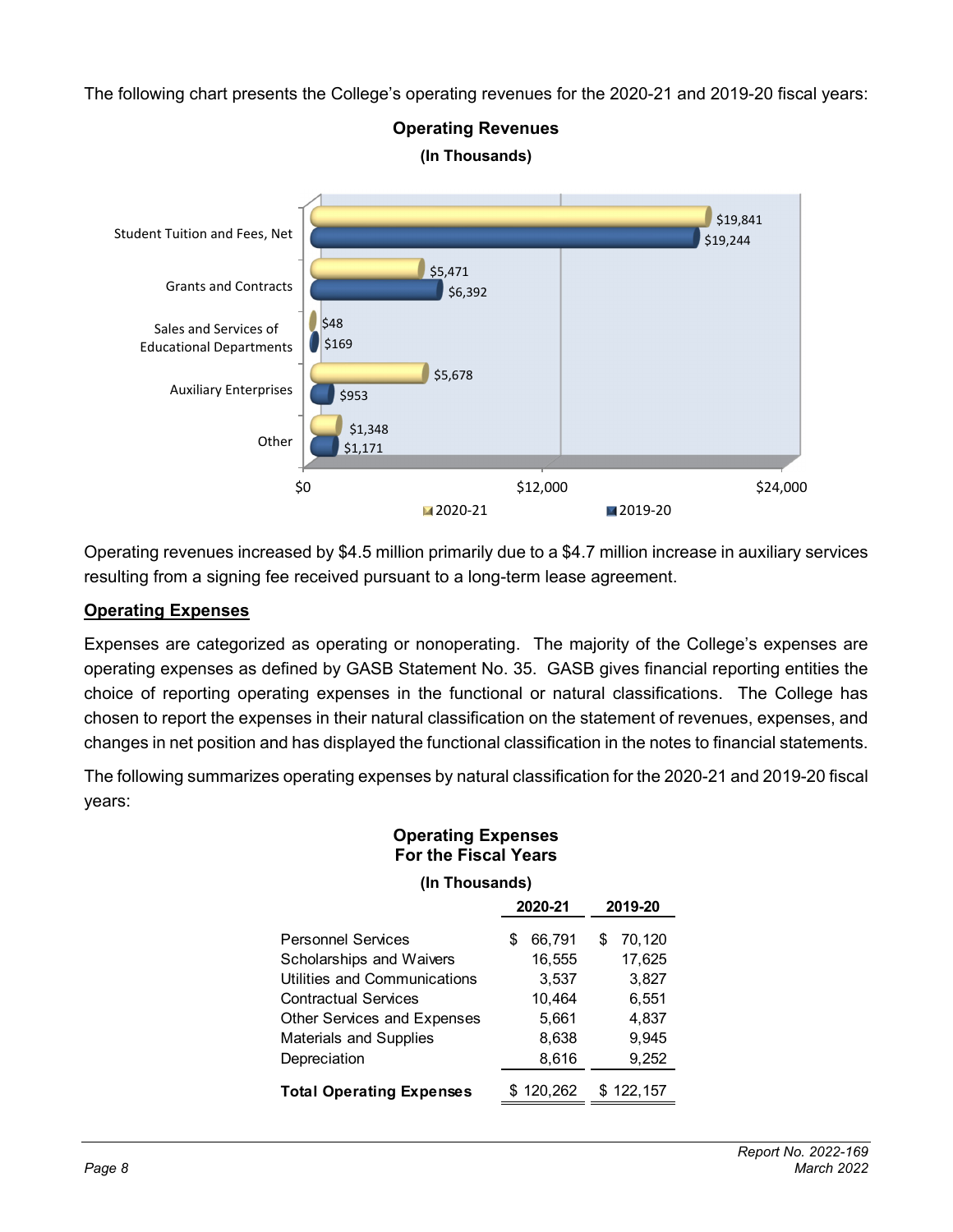The following chart presents the College's operating expenses for the 2020-21 and 2019-20 fiscal years:



College operating expenses decreased by \$1.9 million primarily due to a \$3.3 million decrease in personnel expenses which includes a \$1.2 million decrease in pension expense and a \$0.8 million decrease in instructional salaries; a \$1.1 million decrease in scholarship and waivers; a \$1.3 million decrease in materials and supplies; and a \$3.9 million increase in contractual services resulting from a \$3.8 million increase in Higher Education Emergency Relief Funds (HEERF) disbursed to students.

### **Nonoperating Revenues and Expenses**

Certain revenue sources that the College relies on to provide funding for operations, including State noncapital appropriations, Federal and State student financial aid, certain gifts and grants, and investment income, are defined by GASB as nonoperating. Nonoperating expenses include capital financing costs and other costs related to capital assets. The following summarizes the College's nonoperating revenues and expenses for the 2020-21 and 2019-20 fiscal years: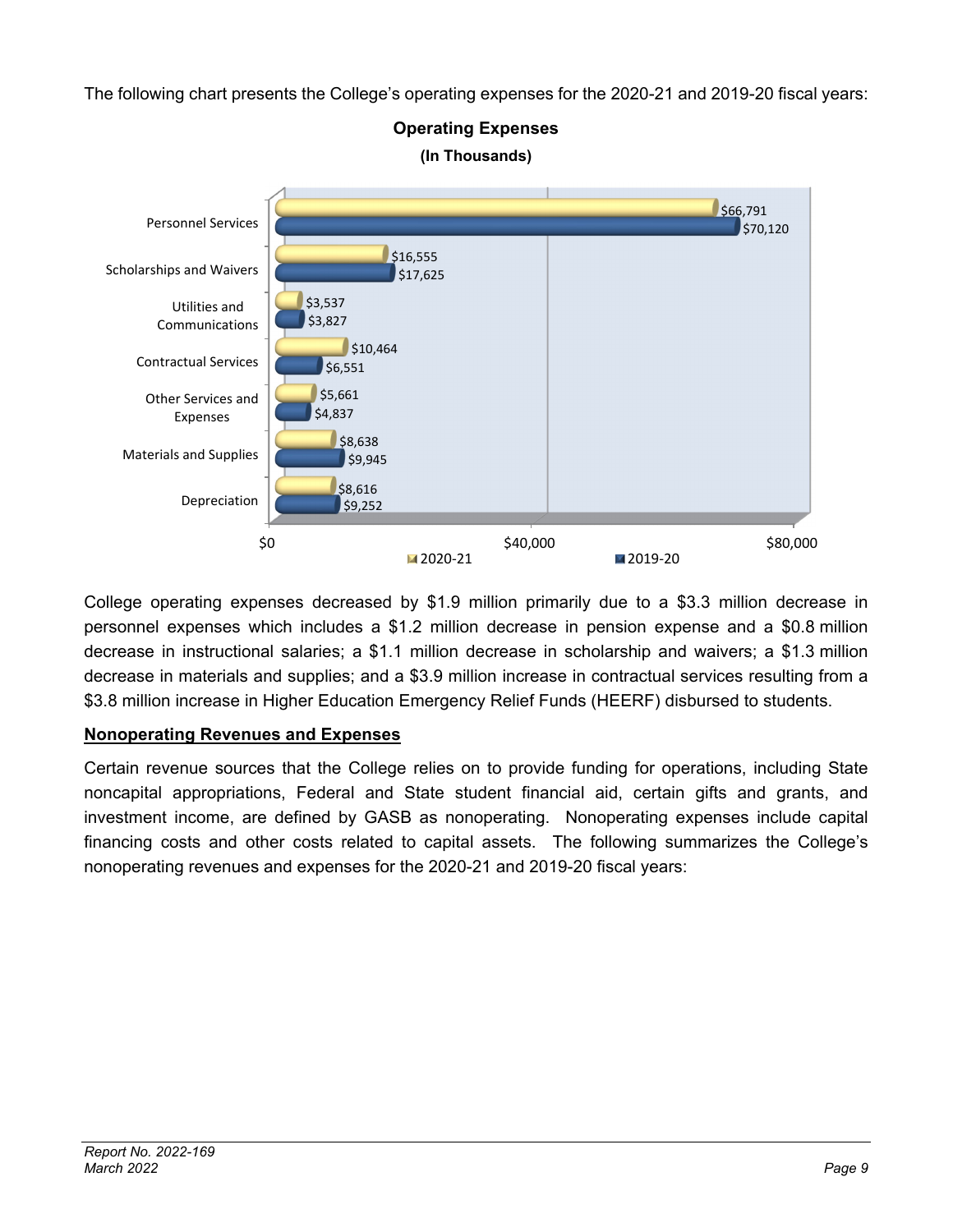### **Nonoperating Revenues (Expenses) For the Fiscal Years**

### **(In Thousands)**

|                                                                                                       | 2020-21                      | 2019-20                         |
|-------------------------------------------------------------------------------------------------------|------------------------------|---------------------------------|
| <b>State Noncapital Appropriations</b><br>Federal and State Student Financial Aid<br>Gifts and Grants | \$51,534<br>30,183<br>10,839 | 52,263<br>\$<br>29,251<br>3,157 |
| Investment Income<br>Net Unrealized Gain (Loss) on Investments                                        | 988<br>(2,666)               | 1,674<br>1,082                  |
| Loss on Disposal of Capital Assets                                                                    |                              | (2,604)                         |
| Interest on Capital Asset-Related Debt<br><b>Other Nonoperating Revenues</b>                          | (260)                        | (302)<br>18                     |
| <b>Net Nonoperating Revenues</b>                                                                      | 90.618                       | 84.539<br>S                     |

### **Other Revenues**

This category is composed of State capital appropriations and capital grants, contracts, gifts, and fees. The following summarizes the College's other revenues for the 2020-21 and 2019-20 fiscal years:

### **Other Revenues For the Fiscal Years**

### **(In Thousands)**

|                                                                                   | 2020-21           | 2019-20               |
|-----------------------------------------------------------------------------------|-------------------|-----------------------|
| <b>State Capital Appropriations</b><br>Capital Grants, Contracts, Gifts, and Fees | 2.497             | 592 \$ 5.654<br>2.451 |
| Total                                                                             | $$3,089$ $$8,105$ |                       |

### **The Statement of Cash Flows**

The statement of cash flows provides information about the College's financial results by reporting the major sources and uses of cash and cash equivalents. This statement will assist in evaluating the College's ability to generate net cash flows, its ability to meet its financial obligations as they come due, and its need for external financing. Cash flows from operating activities show the net cash used by the operating activities of the College. Cash flows from capital financing activities include all plant funds and related long-term debt activities. Cash flows from investing activities show the net source and use of cash related to purchasing or selling investments, and earning income on those investments. Cash flows from noncapital financing activities include those activities not covered in other sections.

The following summarizes the College's cash flows for the 2020-21 and 2019-20 fiscal years: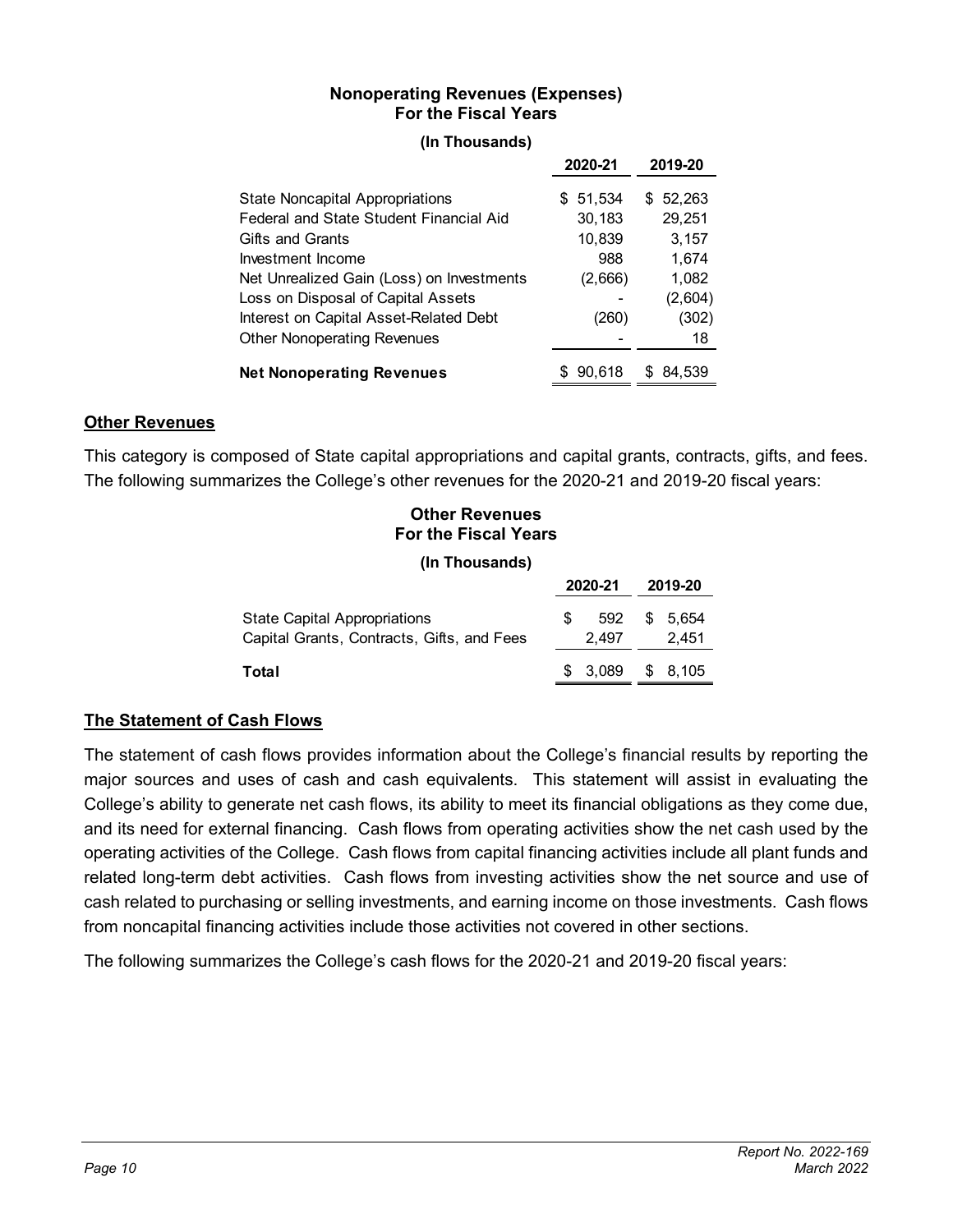### **Condensed Statement of Cash Flows For the Fiscal Years**

### **(In Thousands)**

**2020-21 2019-20**

|                                                                                | ZUZU-Z I           | 2019-20        |
|--------------------------------------------------------------------------------|--------------------|----------------|
| Cash Provided (Used) by:<br><b>Operating Activities</b>                        | \$(77,695)         | \$(83,528)     |
| Noncapital Financing Activities                                                | 87,996             | 84.671         |
| <b>Capital and Related Financing Activities</b><br><b>Investing Activities</b> | (3,231)<br>(1,678) | 2,195<br>2,758 |
| Net Increase in Cash and Cash Equivalents                                      | 5,392              | 6,096          |
| Cash and Cash Equivalents, Beginning of Year                                   | 67,287             | 61,191         |
| Cash and Cash Equivalents, End of Year                                         | \$72,679           | \$67.287       |

Major sources of funds came from State noncapital appropriations (\$51.5 million), Federal and State student financial aid (\$29.9 million), net student tuition and fees (\$21.3 million), and Federal Direct Loan program receipts (\$11.7 million). Major uses of funds were for payments to employees (\$49.9 million), payments to suppliers for goods and services (\$24.9 million), payments for student scholarships (\$16.6 million), payments for employee benefits (\$14.1 million), and disbursements to students for Federal Direct Loans (\$11.7 million).

CAPITAL ASSETS AND DEBT ADMINISTRATION

### **Capital Assets**

At June 30, 2021, the College had \$324.5 million in capital assets, less accumulated depreciation of \$153 million, for net capital assets of \$171.5 million. Depreciation charges for the current fiscal year totaled \$8.6 million. The following table summarizes the College's capital assets, net of accumulated depreciation, at June 30:

### **Capital Assets, Net at June 30**

| (In Thousands)                      |               |           |  |  |  |
|-------------------------------------|---------------|-----------|--|--|--|
|                                     | 2021          | 2020      |  |  |  |
| Land                                | 15,403<br>\$. | \$15,403  |  |  |  |
| Artwork                             | 412           | 399       |  |  |  |
| <b>Construction in Progress</b>     | 3,153         | 1,081     |  |  |  |
| <b>Buildings</b>                    | 144,515       | 147,621   |  |  |  |
| Other Structures and Improvements   | 4,845         | 4,337     |  |  |  |
| Furniture, Machinery, and Equipment | 3,204         | 3,162     |  |  |  |
| Data Software                       |               | 841       |  |  |  |
| <b>Capital Assets, Net</b>          | \$171,532     | \$172,844 |  |  |  |

Additional information about the College's capital assets is presented in the notes to financial statements.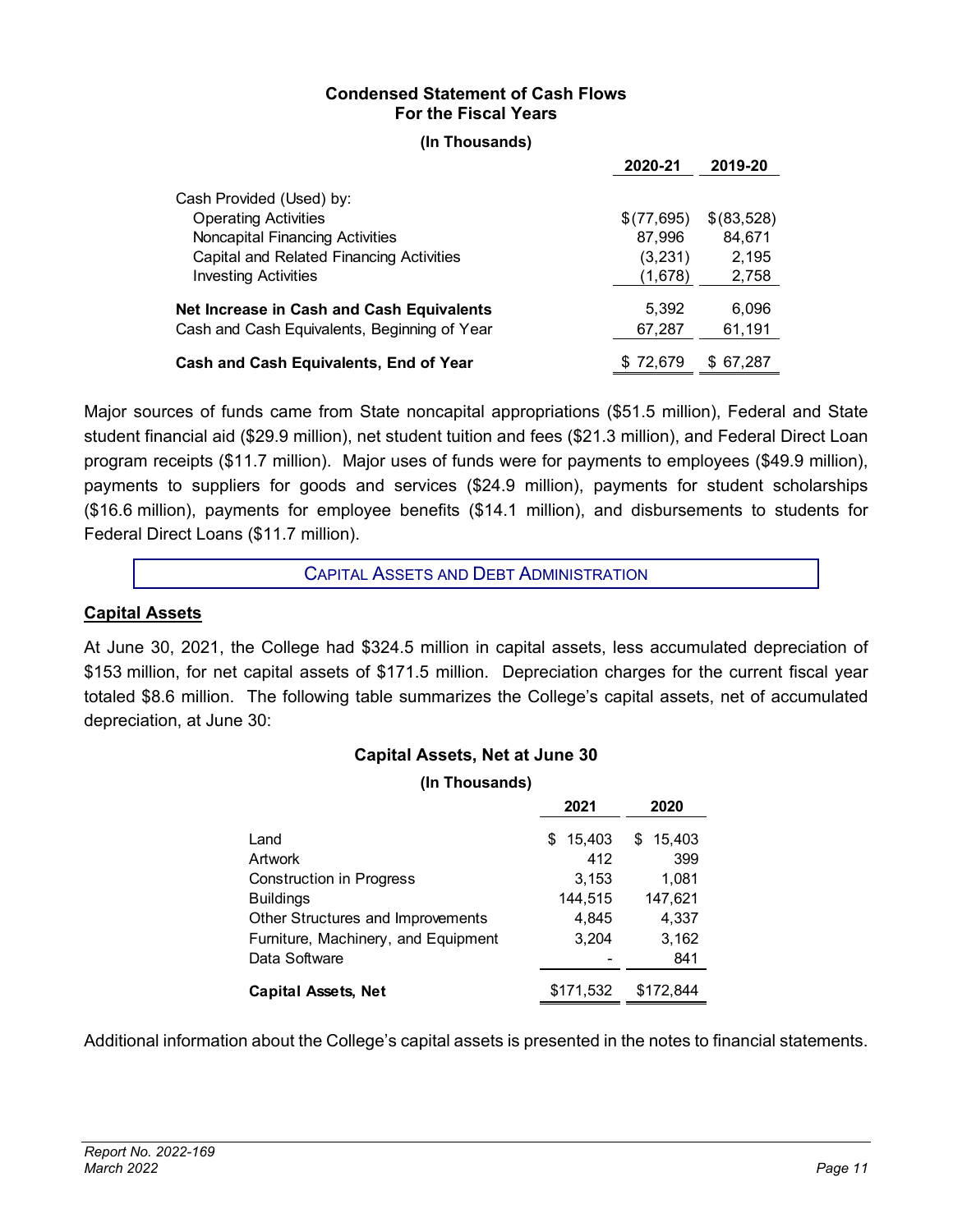### **Debt Administration**

As of June 30, 2021, the College had \$5.7 million in outstanding capital outlay bonds payable and loans payable, representing a decrease of \$1.1 million, or 15.9 percent, from the prior fiscal year. The following table summarizes the outstanding long-term debt by type for the fiscal years ended June 30:

### **Long-Term Debt at June 30**

| (In Thousands)                                   |      |            |  |             |  |  |
|--------------------------------------------------|------|------------|--|-------------|--|--|
|                                                  | 2021 |            |  | 2020        |  |  |
| <b>SBE Capital Outlay Bonds</b><br>Loans Payable | \$   | 8<br>5,645 |  | 19<br>6,700 |  |  |
| Total                                            |      | 5,653      |  | \$ 6,719    |  |  |

The State Board of Education issues capital outlay bonds on behalf of the College. During the 2020-21 fiscal year, debt repayments totaled \$1.1 million. Additional information about the College's long-term debt is presented in the notes to financial statements.

### ECONOMIC FACTORS THAT WILL AFFECT THE FUTURE

The College's economic condition is closely tied to that of the State of Florida. Because of limited economic growth and increased demand for State resources, only a modest increase in State funding is anticipated in the 2021-22 fiscal year. As such, the College received a \$1.7 million, or 3.4 percent, increase in overall State funding for operations in the 2021-22 fiscal year. However, the College is anticipating a decline in student enrollment primarily brought on by the COVID-19 pandemic similar to what was experienced during the 2020-21 fiscal year. The College's current financial and capital plans, including the use of Federal stimulus HEERF, indicate there are adequate financial resources to maintain its present level of services in the short-term.

### REQUESTS FOR INFORMATION

Questions concerning information provided in the MD&A or other required supplementary information, and financial statements and notes thereto, or requests for additional financial information should be addressed to the Vice President of Finance/CFO, Daytona State College, 1200 West International Speedway Boulevard, Daytona Beach, Florida 32114.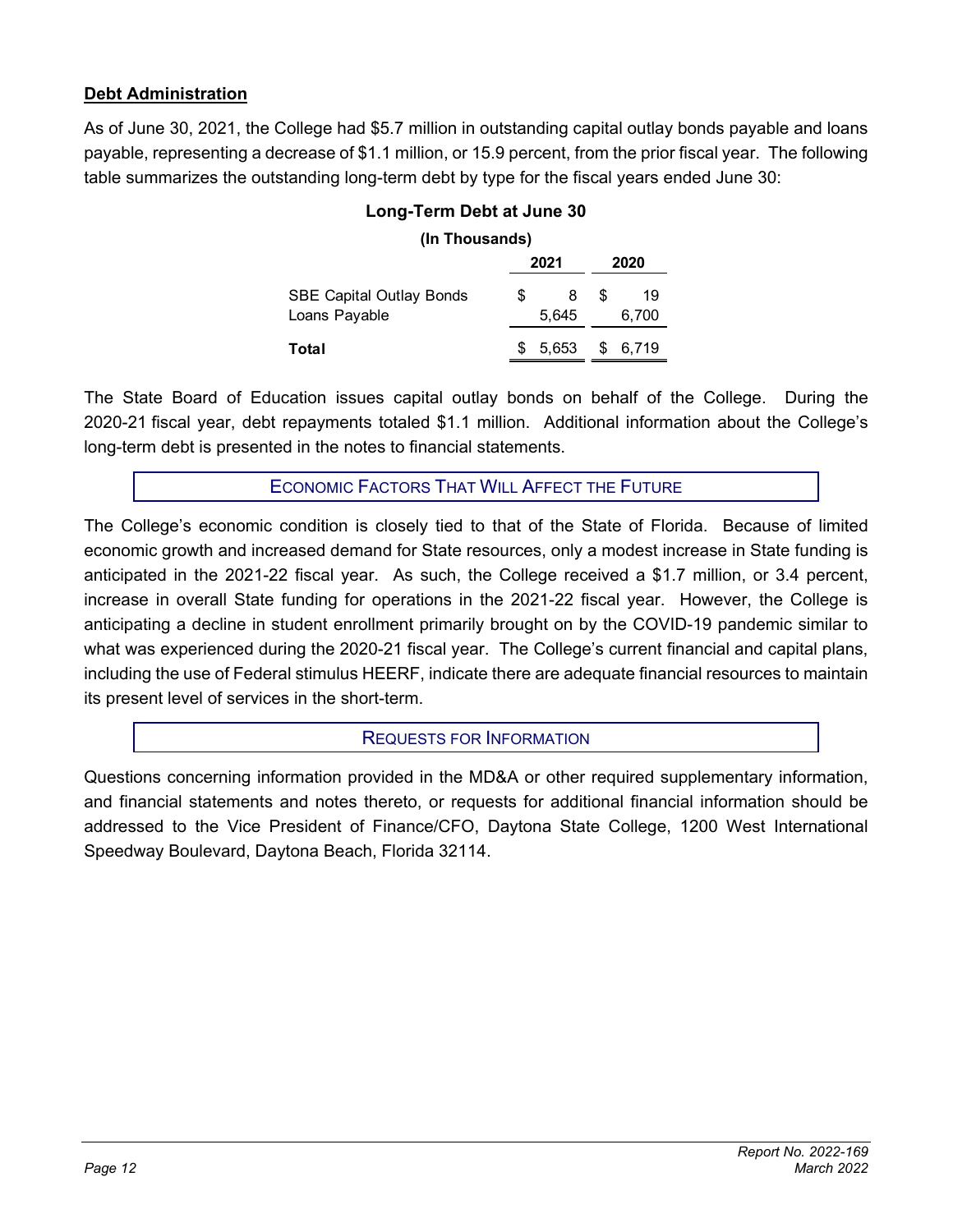THIS PAGE INTENTIONALLY LEFT BLANK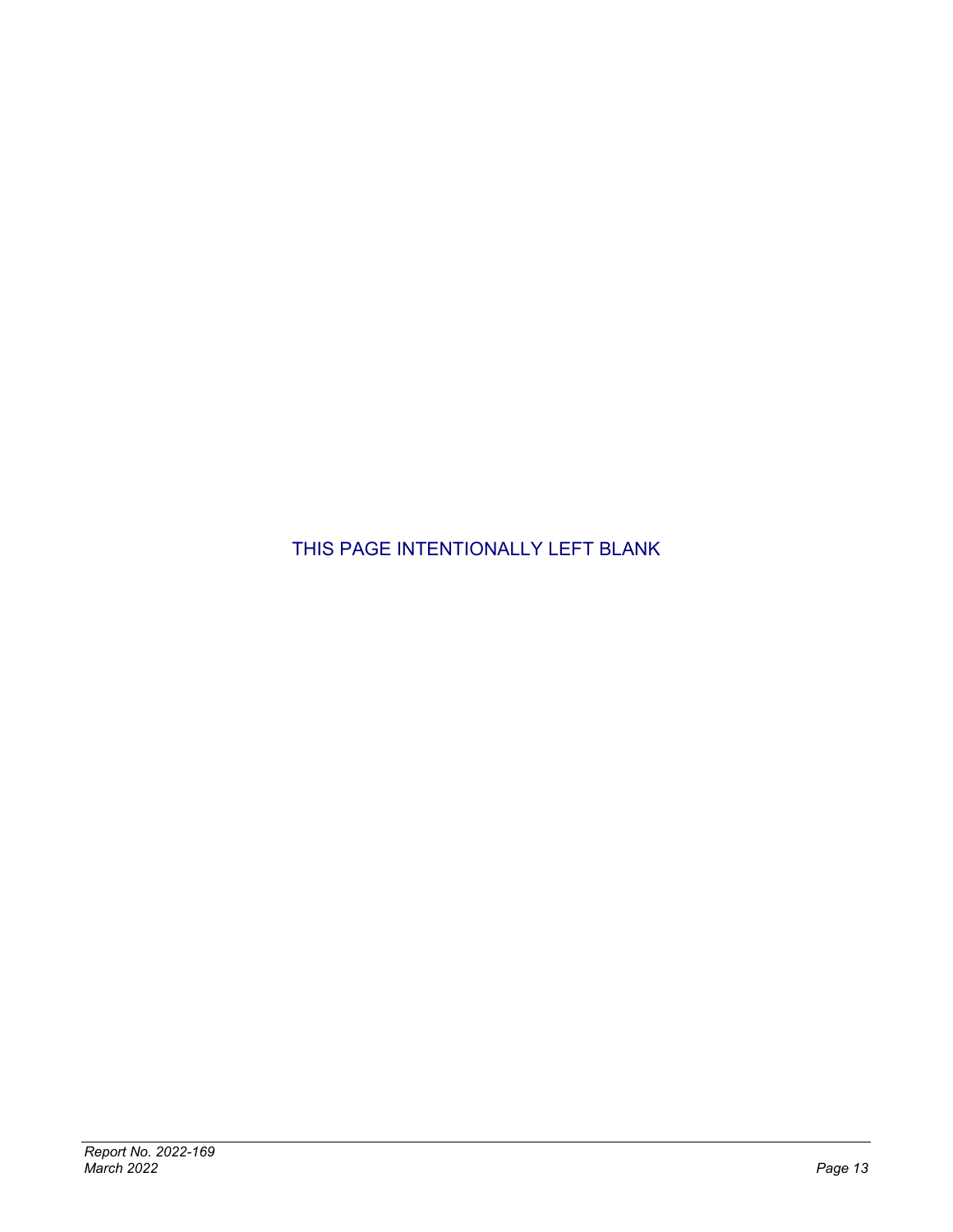## <span id="page-17-0"></span>*BASIC FINANCIAL STATEMENTS*

#### **DAYTONA STATE COLLEGE A Component Unit of the State of Florida Statement of Net Position**

**June 30, 2021** 

|                                                                      | College            | Component<br>Units |
|----------------------------------------------------------------------|--------------------|--------------------|
| <b>ASSETS</b>                                                        |                    |                    |
| Current Assets:                                                      |                    |                    |
| Cash and Cash Equivalents                                            | \$26,160,477       | \$<br>43,451       |
| Restricted Cash and Cash Equivalents                                 | 8,805,537          | 13,093,944         |
| Accounts Receivable, Net                                             | 2,508,118          | 100,000            |
| Notes Receivable, Net                                                | 14,905             |                    |
| Due from Other Governmental Agencies                                 | 17,504,645         |                    |
| Due from Component Units/College                                     | 2,339,087          | 5,245,062          |
| <b>Prepaid Expenses</b><br>Other                                     | 1,048,596<br>4,494 |                    |
| <b>Total Current Assets</b>                                          | 58,385,859         | 18,482,457         |
|                                                                      |                    |                    |
| Noncurrent Assets:<br>Restricted Cash and Cash Equivalents           | 37,712,733         |                    |
| Investments                                                          |                    | 1,441,289          |
| Restricted Investments                                               | 203                | 31,869,373         |
| Depreciable Capital Assets, Net                                      | 152,564,458        |                    |
| Nondepreciable Capital Assets                                        | 18,967,658         | 3,083,426          |
| <b>Other Assets</b>                                                  |                    | 229,850            |
| <b>Total Noncurrent Assets</b>                                       | 209,245,052        | 36,623,938         |
| <b>TOTAL ASSETS</b>                                                  | 267,630,911        | 55, 106, 395       |
| DEFERRED OUTFLOWS OF RESOURCES                                       |                    |                    |
| <b>Other Postemployment Benefits</b>                                 | 388,684            |                    |
| Pensions                                                             | 16,059,331         |                    |
| TOTAL DEFERRED OUTFLOWS OF RESOURCES                                 | 16,448,015         |                    |
| <b>LIABILITIES</b>                                                   |                    |                    |
| <b>Current Liabilities:</b>                                          |                    |                    |
| <b>Accounts Payable</b>                                              | 2,243,440          | 2,756              |
| Accrued Interest Payable                                             | 56,326             |                    |
| Salary and Payroll Taxes Payable                                     | 2,364,593          |                    |
| Retainage Payable                                                    | 161,162            | 156,684            |
| Due to Component Units/College                                       | 2,892,959          | 2,568,743          |
| <b>Unearned Revenue</b>                                              | 280,820            |                    |
| Deposits Held for Others<br>Long-Term Liabilities - Current Portion: | 286,244            |                    |
| <b>Bonds Payable</b>                                                 | 8,000              |                    |
| Loans Payable                                                        | 1,100,000          |                    |
| Special Termination Benefits Payable                                 | 16,129             |                    |
| <b>Compensated Absences Payable</b>                                  | 1,142,578          |                    |
| Other Postemployment Benefits Payable                                | 52,683             |                    |
| Net Pension Liability                                                | 146,728            |                    |
| <b>Total Current Liabilities</b>                                     | 10,751,662         | 2,728,183          |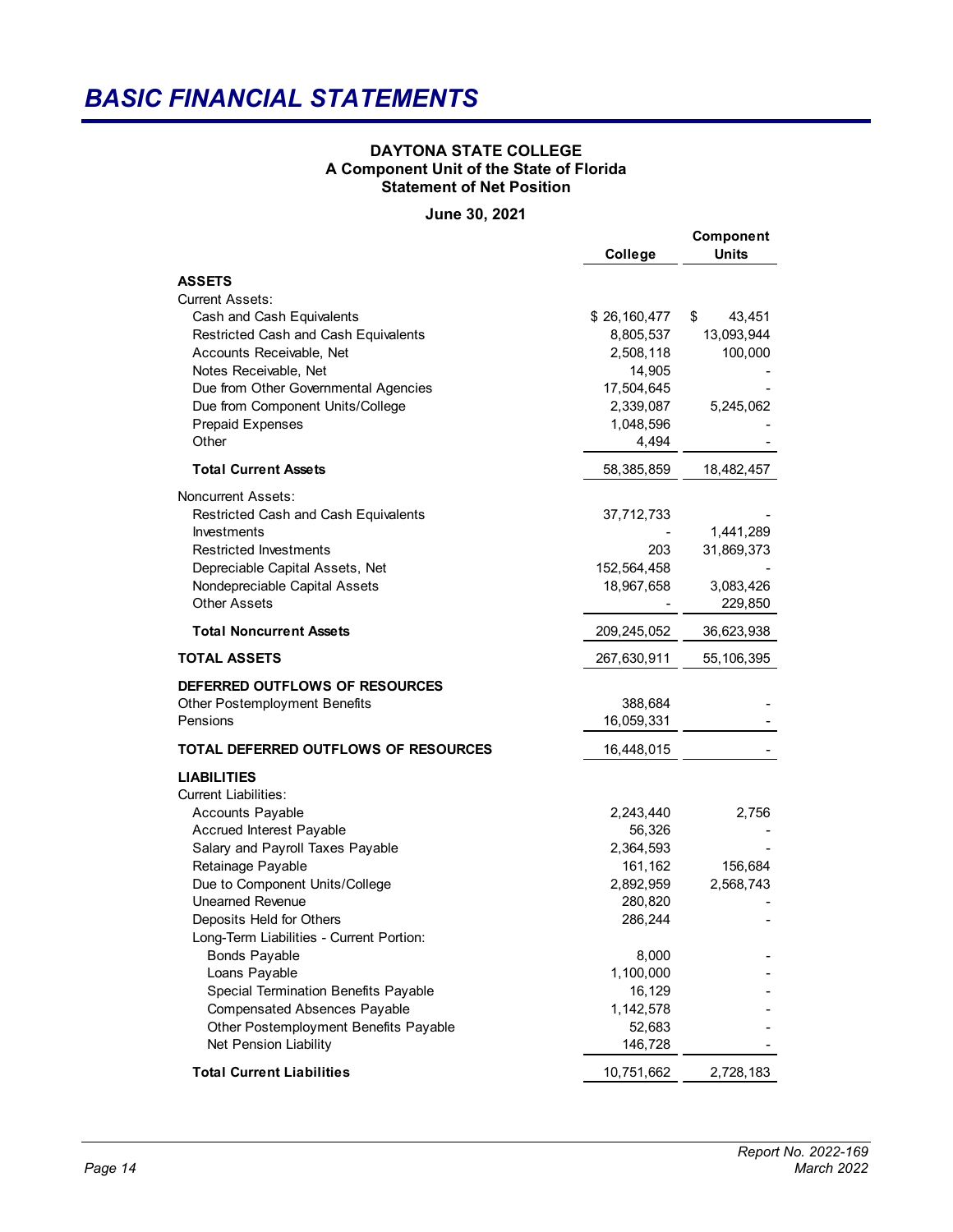|                                                           |                  | Component        |
|-----------------------------------------------------------|------------------|------------------|
|                                                           | College          | <b>Units</b>     |
| <b>LIABILITIES (Continued)</b><br>Noncurrent Liabilities: |                  |                  |
| Loans Payable                                             | 4,545,000        | 12,800,000       |
| Special Termination Benefits Payable                      | 484,174          |                  |
| <b>Compensated Absences Payable</b>                       | 9,843,632        |                  |
| Other Postemployment Benefits Payable                     | 265,149          |                  |
| Net Pension Liability                                     | 49,879,172       |                  |
| <b>Total Noncurrent Liabilities</b>                       | 65,017,127       | 12,800,000       |
| <b>TOTAL LIABILITIES</b>                                  | 75,768,789       | 15,528,183       |
| DEFERRED INFLOWS OF RESOURCES                             |                  |                  |
| <b>Other Postemployment Benefits</b>                      | 268,832          |                  |
| Pensions                                                  | 5,334,047        |                  |
| <b>TOTAL DEFERRED INFLOWS OF RESOURCES</b>                | 5,602,879        |                  |
| <b>NET POSITION</b>                                       |                  |                  |
| Net Investment in Capital Assets                          | 165,879,046      | 1,578,868        |
| Restricted:                                               |                  |                  |
| Nonexpendable:                                            |                  |                  |
| Endowment                                                 | 17,211           | 16,983,203       |
| Expendable:                                               |                  |                  |
| Grants and Loans                                          | 6,329,729        | 18,549,594       |
| Scholarships                                              | 360,054          |                  |
| <b>Capital Projects</b>                                   | 49,316,820       |                  |
| Debt Service                                              | 274              | 872,954          |
| Unrestricted                                              | (19, 195, 876)   | 1,593,593        |
| <b>TOTAL NET POSITION</b>                                 | 202,707,258<br>S | 39,578,212<br>\$ |

The accompanying notes to financial statements are an integral part of this statement.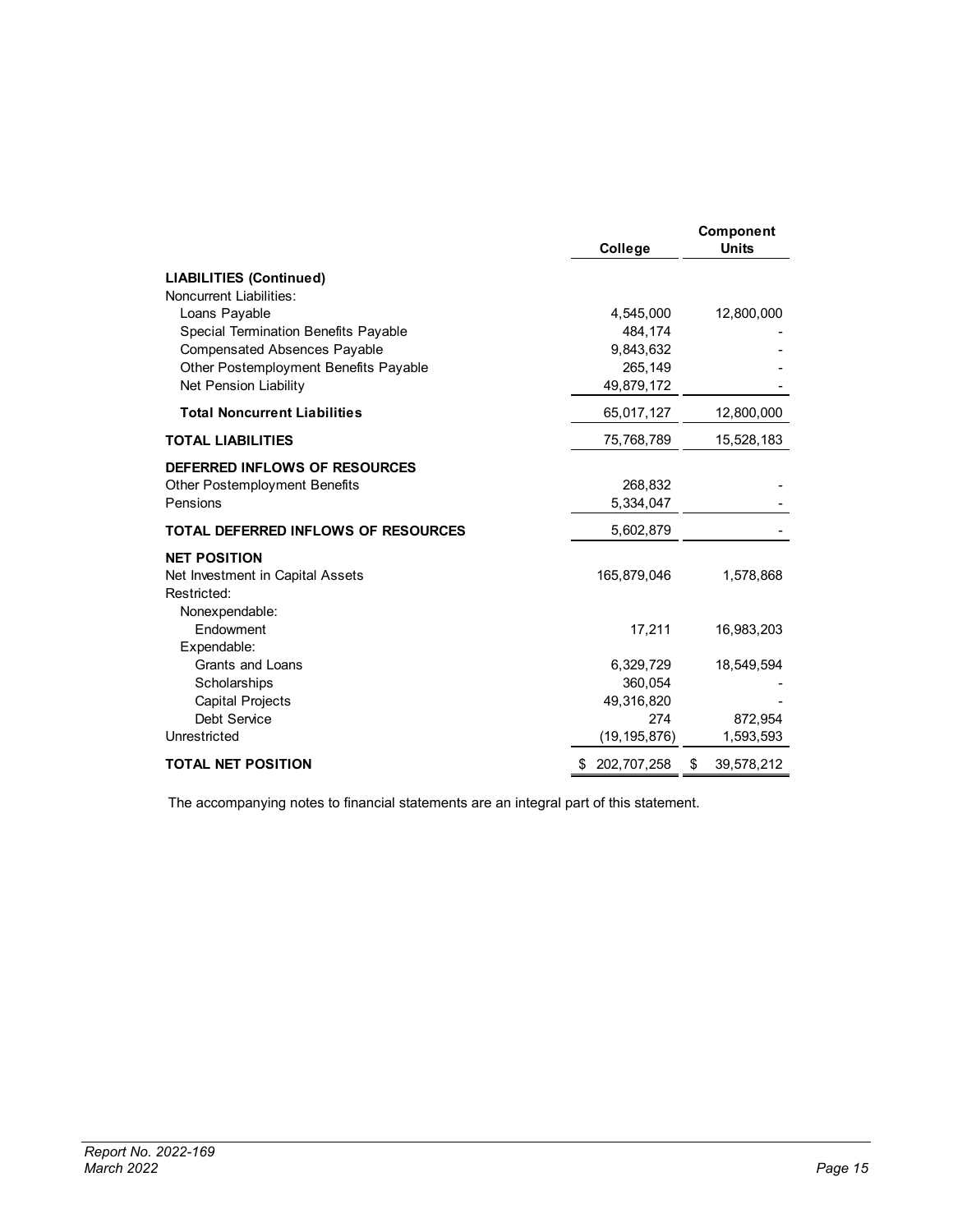THIS PAGE INTENTIONALLY LEFT BLANK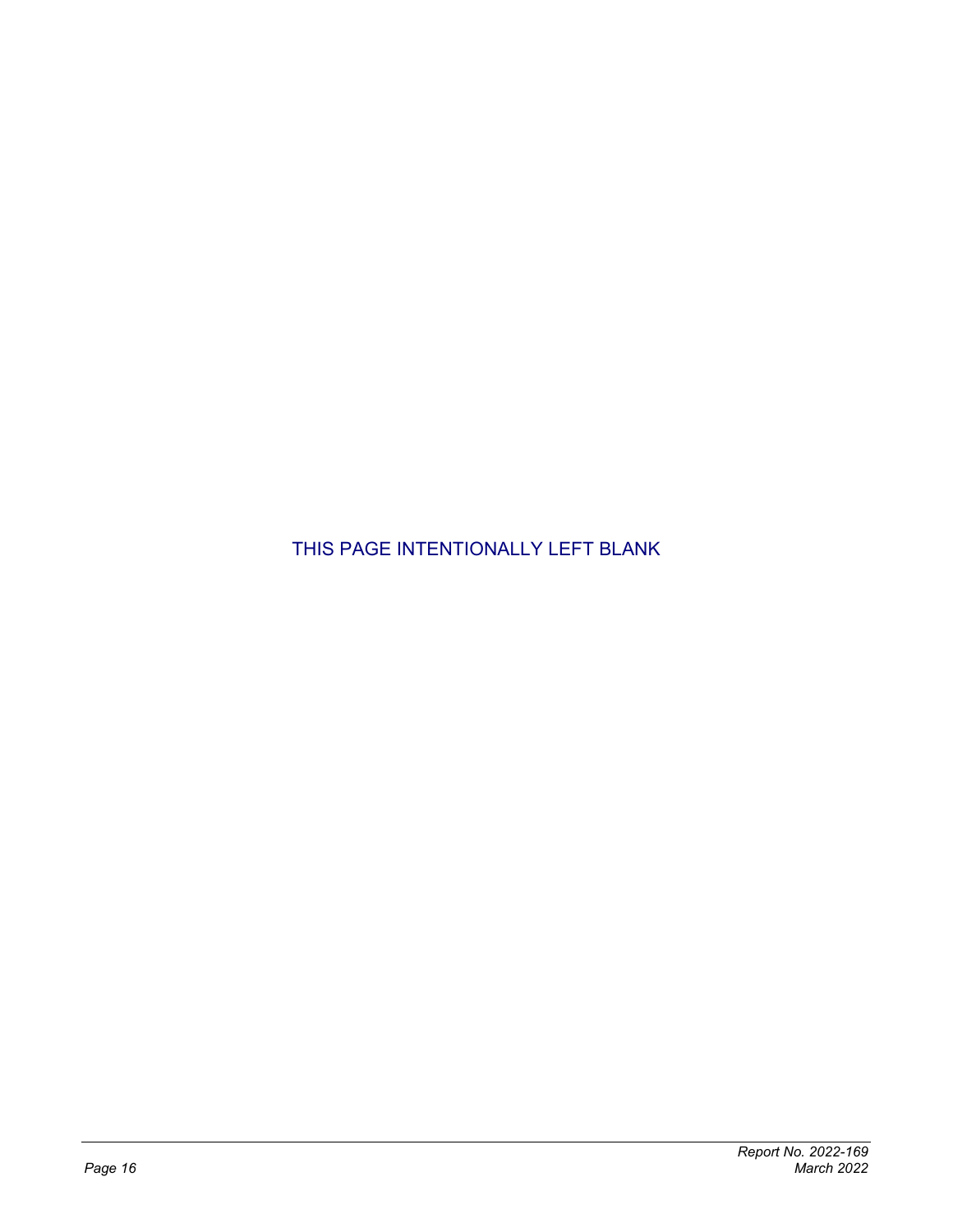#### **DAYTONA STATE COLLEGE A Component Unit of the State of Florida Statement of Revenues, Expenses, and Changes in Net Position**

### **For the Fiscal Year Ended June 30, 2021**

<span id="page-20-0"></span>

|                                                        |                  | Component        |
|--------------------------------------------------------|------------------|------------------|
|                                                        | College          | <b>Units</b>     |
| <b>REVENUES</b>                                        |                  |                  |
| <b>Operating Revenues:</b>                             |                  |                  |
| Student Tuition and Fees, Net of Scholarship           |                  |                  |
| Allowances of \$10,469,289                             | \$<br>19,840,883 | \$               |
| <b>Federal Grants and Contracts</b>                    | 4,370,436        |                  |
| State and Local Grants and Contracts                   | 895,591          | 313,003          |
| Nongovernmental Grants and Contracts                   | 204,544          |                  |
| Sales and Services of Educational Departments          | 48,318           |                  |
| <b>Auxiliary Enterprises</b>                           | 5,678,241        |                  |
| <b>Other Operating Revenues</b>                        | 1,348,393        | 1,557,807        |
| <b>Total Operating Revenues</b>                        | 32,386,406       | 1,870,810        |
| <b>EXPENSES</b>                                        |                  |                  |
| <b>Operating Expenses:</b>                             |                  |                  |
| <b>Personnel Services</b>                              | 66,790,908       | 313,003          |
| Scholarships and Waivers                               | 16,555,637       | 942,135          |
| Utilities and Communications                           | 3,536,665        |                  |
| <b>Contractual Services</b>                            | 10,464,096       | 60,086           |
| Other Services and Expenses                            | 5,661,168        | 3,640,348        |
| <b>Materials and Supplies</b>                          | 8,637,767        | 19,174           |
| Depreciation                                           | 8,616,213        |                  |
| <b>Total Operating Expenses</b>                        | 120,262,454      | 4,974,746        |
| <b>Operating Loss</b>                                  | (87, 876, 048)   | (3, 103, 936)    |
| <b>NONOPERATING REVENUES (EXPENSES)</b>                |                  |                  |
| <b>State Noncapital Appropriations</b>                 | 51,533,853       |                  |
| Federal and State Student Financial Aid                | 30, 183, 380     |                  |
| Gifts and Grants                                       | 10,838,769       | 1,683,385        |
| Investment Income                                      | 988,053          | 598,816          |
| Net Unrealized and Realized Gain (Loss) on Investments | (2,666,227)      | 3,485,210        |
| Interest on Capital Asset-Related Debt                 | (259, 536)       |                  |
| <b>Net Nonoperating Revenues</b>                       | 90,618,292       | 5,767,411        |
| Income Before Other Revenues                           | 2,742,244        | 2,663,475        |
| State Capital Appropriations                           | 592,000          |                  |
| Capital Grants, Contracts, Gifts, and Fees             | 2,496,806        |                  |
| <b>Total Other Revenues</b>                            | 3,088,806        |                  |
| <b>Increase in Net Position</b>                        | 5,831,050        | 2,663,475        |
| Net Position, Beginning of Year                        | 196,875,392      | 36,914,737       |
| Adjustment to Beginning Net Position                   | 816              |                  |
| Net Position, Beginning of Year, as Restated           | 196,876,208      | 36,914,737       |
| Net Position, End of Year                              | 202,707,258      | \$<br>39,578,212 |

The accompanying notes to financial statements are an integral part of this statement.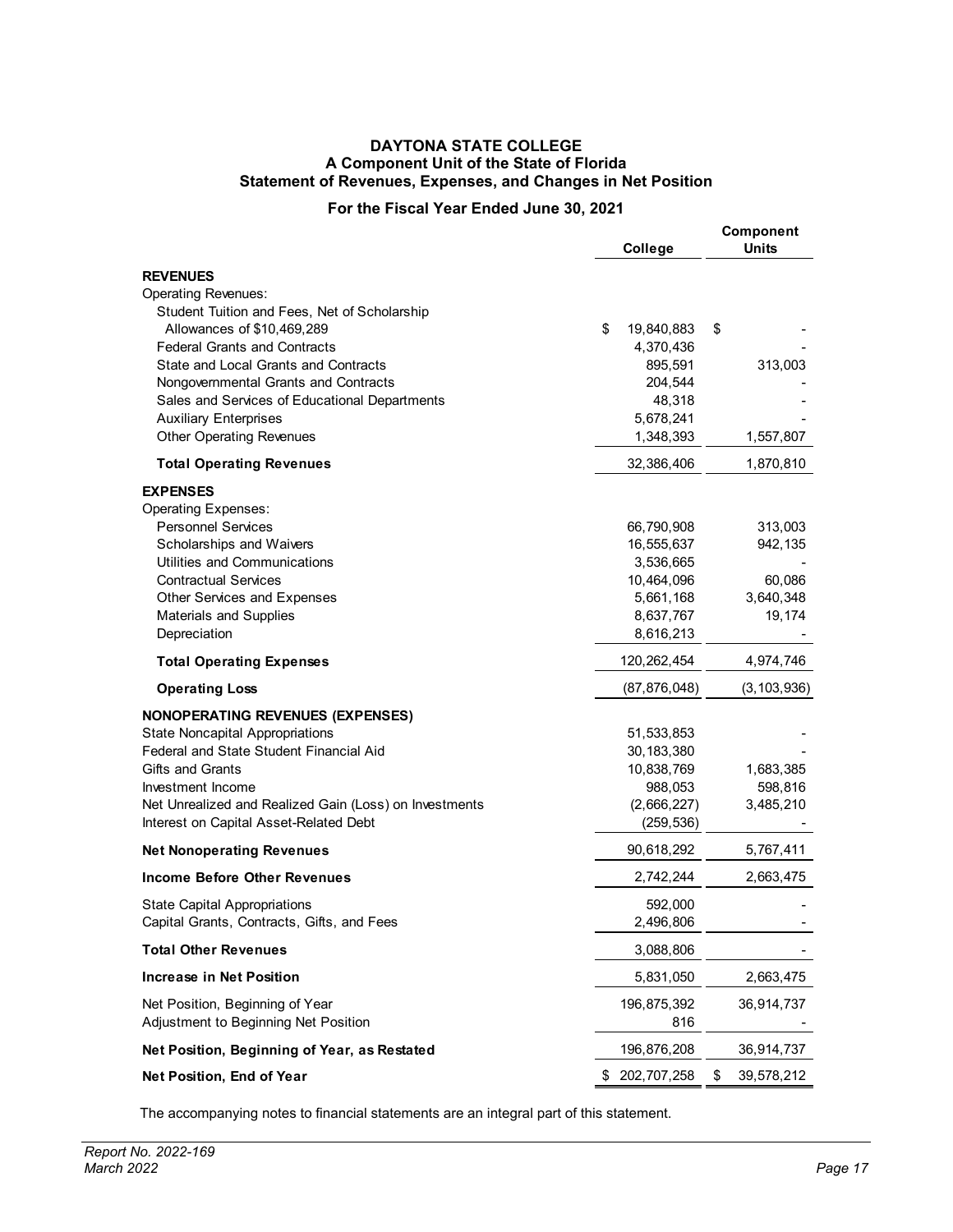#### **DAYTONA STATE COLLEGE A Component Unit of the State of Florida Statement of Cash Flows**

**For the Fiscal Year Ended June 30, 2021** 

<span id="page-21-0"></span>

|                                                                        | College        |
|------------------------------------------------------------------------|----------------|
| <b>CASH FLOWS FROM OPERATING ACTIVITIES</b>                            |                |
| <b>Student Tuition and Fees, Net</b>                                   | \$21,278,297   |
| <b>Grants and Contracts</b>                                            | 2,975,272      |
| Payments to Suppliers                                                  | (24, 943, 531) |
| Payments for Utilities and Communications                              | (3,536,665)    |
| Payments to Employees                                                  | (49, 899, 294) |
| Payments for Employee Benefits                                         | (14,082,126)   |
| Payments for Scholarships                                              | (16, 554, 518) |
| Loans Issued to Students                                               | (109, 875)     |
| Collection on Loans to Students                                        | 142,530        |
| <b>Auxiliary Enterprises</b>                                           | 5,659,489      |
| Sales and Services of Educational Departments                          | 48,318         |
| <b>Other Receipts</b>                                                  | 1,326,620      |
| <b>Net Cash Used by Operating Activities</b>                           | (77, 695, 483) |
| CASH FLOWS FROM NONCAPITAL FINANCING ACTIVITIES                        |                |
| <b>State Noncapital Appropriations</b>                                 | 51,533,853     |
| Federal and State Student Financial Aid                                | 29,859,288     |
| Federal Direct Loan Program Receipts                                   | 11,735,448     |
| Federal Direct Loan Program Disbursements                              | (11, 735, 448) |
| Gifts and Grants Received for Other Than Capital or Endowment Purposes | 6,602,443      |
| <b>Net Cash Provided by Noncapital Financing Activities</b>            | 87,995,584     |
| CASH FLOWS FROM CAPITAL AND RELATED FINANCING ACTIVITIES               |                |
| <b>State Capital Appropriations</b>                                    | 2,279,223      |
| Capital Grants and Gifts                                               | 2,497,469      |
| Purchases of Capital Assets                                            | (6,682,010)    |
| Principal Paid on Capital Debt                                         | (1,066,000)    |
| Interest Paid on Capital Debt                                          | (259, 536)     |
| Net Cash Used by Capital and Related Financing Activities              | (3,230,854)    |
| <b>CASH FLOWS FROM INVESTING ACTIVITIES</b>                            |                |
| Proceeds from Sales and Maturities of Investments                      | 259            |
| <b>Investment Loss</b>                                                 | (1,678,174)    |
| Net Cash Used by Investing Activities                                  | (1,677,915)    |
| Net Increase in Cash and Cash Equivalents                              | 5,391,332      |
| Cash and Cash Equivalents, Beginning of Year                           | 67,287,415     |
|                                                                        |                |
| Cash and Cash Equivalents, End of Year                                 | \$72,678,747   |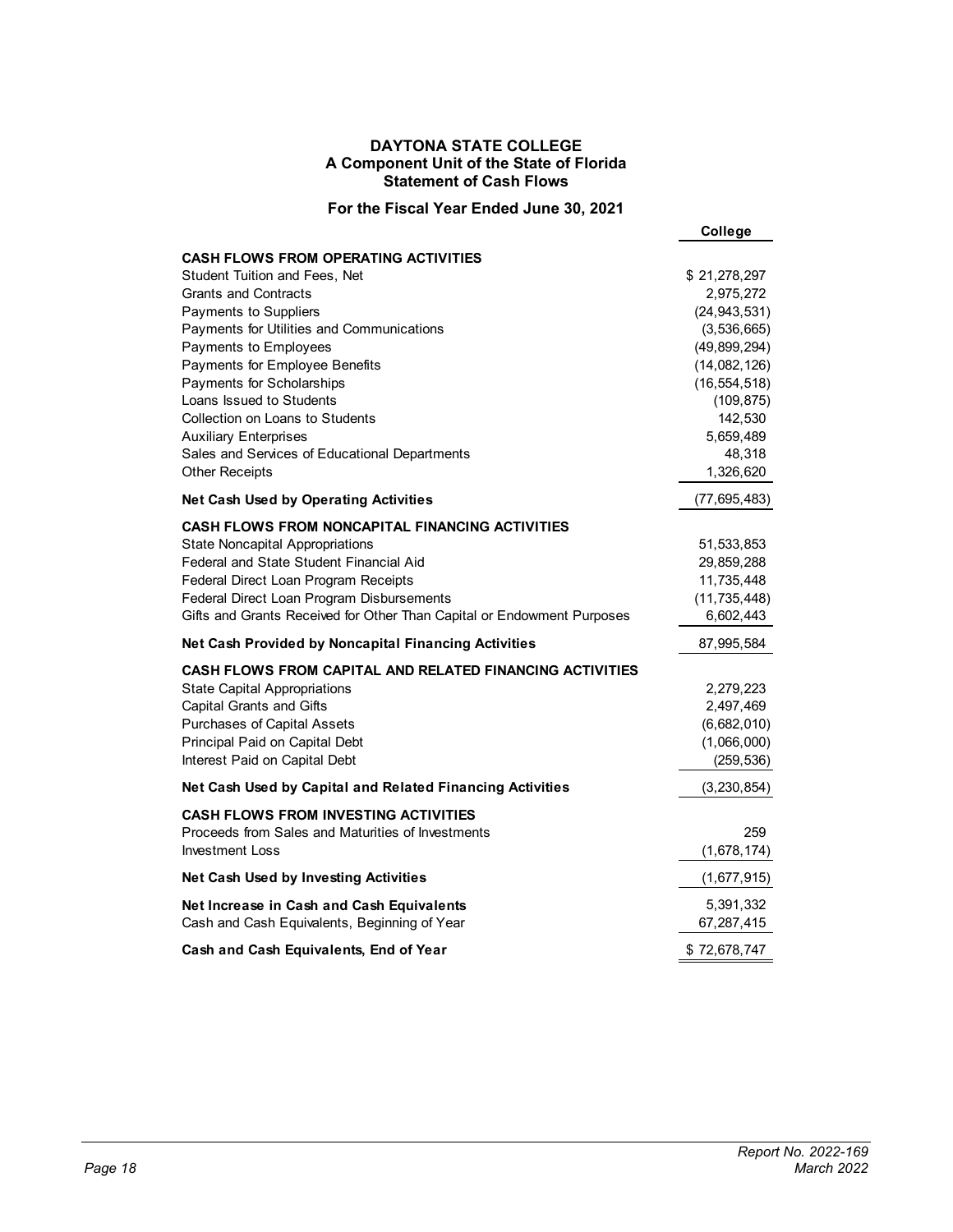|                                                                                                       | College          |
|-------------------------------------------------------------------------------------------------------|------------------|
| <b>RECONCILIATION OF OPERATING LOSS</b><br>TO NET CASH USED BY OPERATING ACTIVITIES                   |                  |
| <b>Operating Loss</b>                                                                                 | \$(87, 876, 048) |
| Adjustments to Reconcile Operating Loss                                                               |                  |
| to Net Cash Used by Operating Activities:                                                             |                  |
| <b>Depreciation Expense</b>                                                                           | 8,616,213        |
| Changes in Assets, Liabilities, Deferred Outflows of Resources,<br>and Deferred Inflows of Resources: |                  |
| Receivables, Net                                                                                      | 1,634,729        |
| Notes Receivable, Net                                                                                 | 32,654           |
| Due from Other Governmental Agencies                                                                  | 1,674,706        |
| Due from Component Units                                                                              | (2,329,711)      |
| <b>Prepaid Expenses</b>                                                                               | (55, 941)        |
| <b>Accounts Payable</b>                                                                               | (1,968,412)      |
| Salaries and Payroll Taxes Payable                                                                    | (165, 048)       |
| Unearned Revenue                                                                                      | 54,801           |
| Deposits Held for Others                                                                              | (21, 774)        |
| Special Termination Benefits Payable                                                                  | 38,673           |
| <b>Compensated Absences Payable</b>                                                                   | (265, 122)       |
| Other Postemployment Benefits Payable                                                                 | (142, 244)       |
| <b>Net Pension Liability</b>                                                                          | 6,768,784        |
| Deferred Outflows of Resources Related to Other Postemployment Benefits                               | 59,198           |
| Deferred Inflows of Resources Related to Other Postemployment Benefits                                | (1,680,406)      |
| Deferred Outflows of Resources Related to Pensions                                                    | 80,102           |
| Deferred Inflows of Resources Related to Pensions                                                     | (2, 150, 637)    |
| <b>NET CASH USED BY OPERATING ACTIVITIES</b>                                                          | \$(77,695,483)   |

The accompanying notes to financial statements are an integral part of this statement.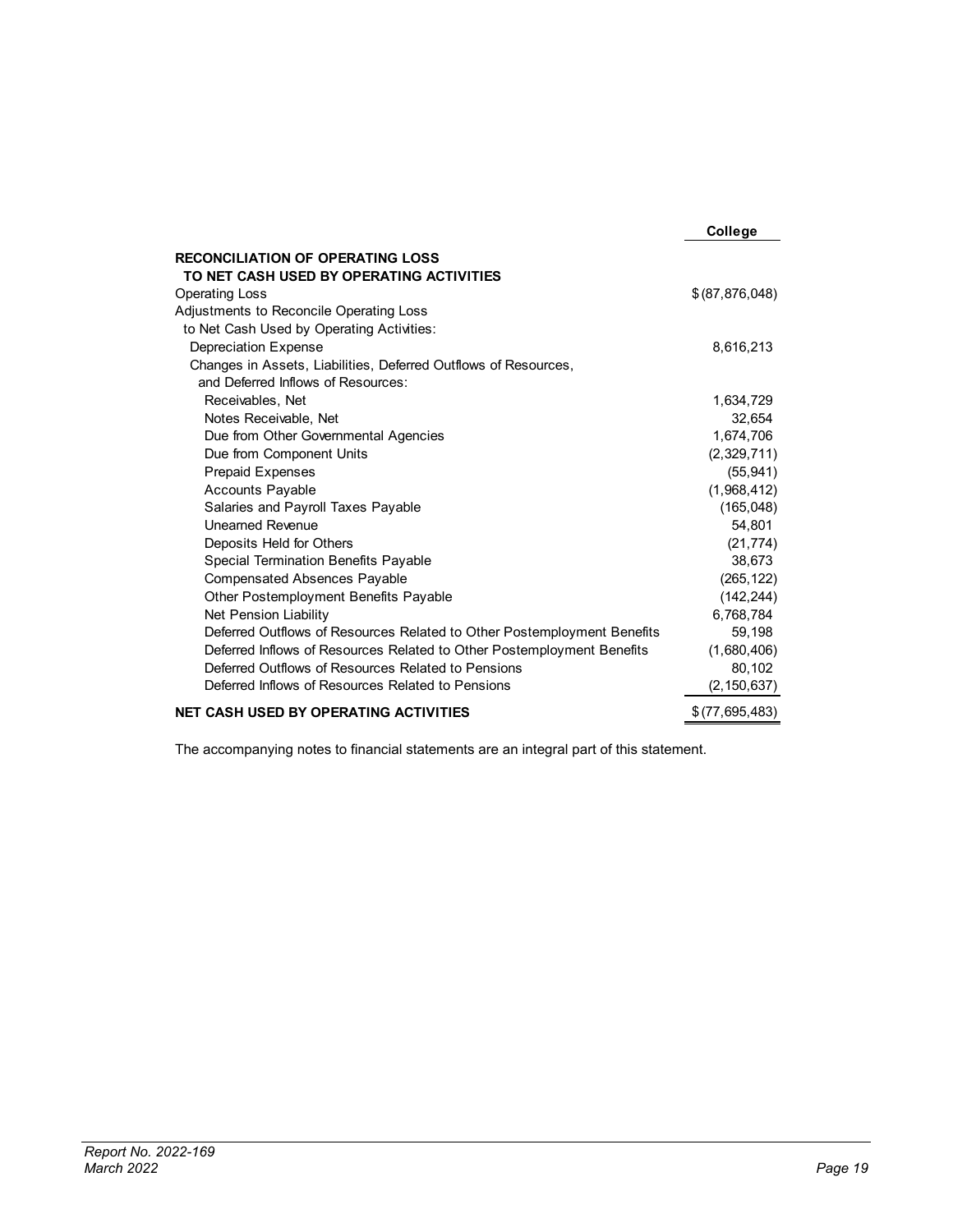## <span id="page-23-0"></span>*NOTES TO FINANCIAL STATEMENTS*

### **1. Summary of Significant Accounting Policies**

**Reporting Entity**. The governing body of Daytona State College, a component unit of the State of Florida, is the College Board of Trustees. The Board of Trustees constitutes a corporation and is composed of nine members appointed by the Governor and confirmed by the Senate. The Board of Trustees is under the general direction and control of the Florida Department of Education, Division of Florida Colleges, and is governed by State law and State Board of Education (SBE) rules. However, the Board of Trustees is directly responsible for the day-to-day operations and control of the College within the framework of applicable State laws and SBE rules. The College serves Volusia and Flagler Counties.

Criteria for defining the reporting entity are identified and described in the Governmental Accounting Standards Board's (GASB) *Codification of Governmental Accounting and Financial Reporting Standards*, Sections 2100 and 2600. These criteria were used to evaluate potential component units for which the Board of Trustees is financially accountable and other organizations for which the nature and significance of their relationship with the Board of Trustees are such that exclusion would cause the College's financial statements to be misleading. Based on the application of these criteria, the College is a component unit of the State of Florida, and its financial balances and activities are reported in the State's Annual Comprehensive Financial Report by discrete presentation.

**Discretely Presented Component Units**. Based on the application of the criteria for determining component units, the following component units are included within the College's reporting entity:

- The Daytona State College Foundation, Inc. (Foundation): This legally separate entity is included within the College's reporting entity as a discretely presented component unit and is governed by a separate board.
- Daytona State College Housing Corporation (Housing Corp): On September 19, 2019, the Daytona State Housing Corporation was formed as a nonprofit corporation under the laws of the State of Florida to assist in the achievement of the College's mission by receiving, investing, and administering real and personal property including, but not limited to, the construction and management of College dormitories for the benefit of students of the College. This legally separate entity is included within the College's reporting entity as a discretely presented component unit and is governed by a separate board.

The component units are also direct-support organizations, as defined in Section 1004.70, Florida Statutes, and although legally separate from the College, are financially accountable to the College. The Foundation and Housing Corp are managed independently, outside the College's budgeting process, and its powers generally are vested in a governing board pursuant to various State statutes. The Foundation and the Housing Corp receive, hold, invest, and administer property, and make expenditures to or for the benefit of the College.

The component units are audited by other auditors pursuant to Section 1004.70(6), Florida Statutes. The Foundation's and Housing Corp's audited financial statements are available to the public and can be obtained from the Vice President of Finance/CFO, Daytona State College, 1200 West International Speedway Boulevard, Daytona Beach, Florida 32114. The financial data reported on the accompanying financial statements was derived from the Foundation's audited financial statements for the fiscal year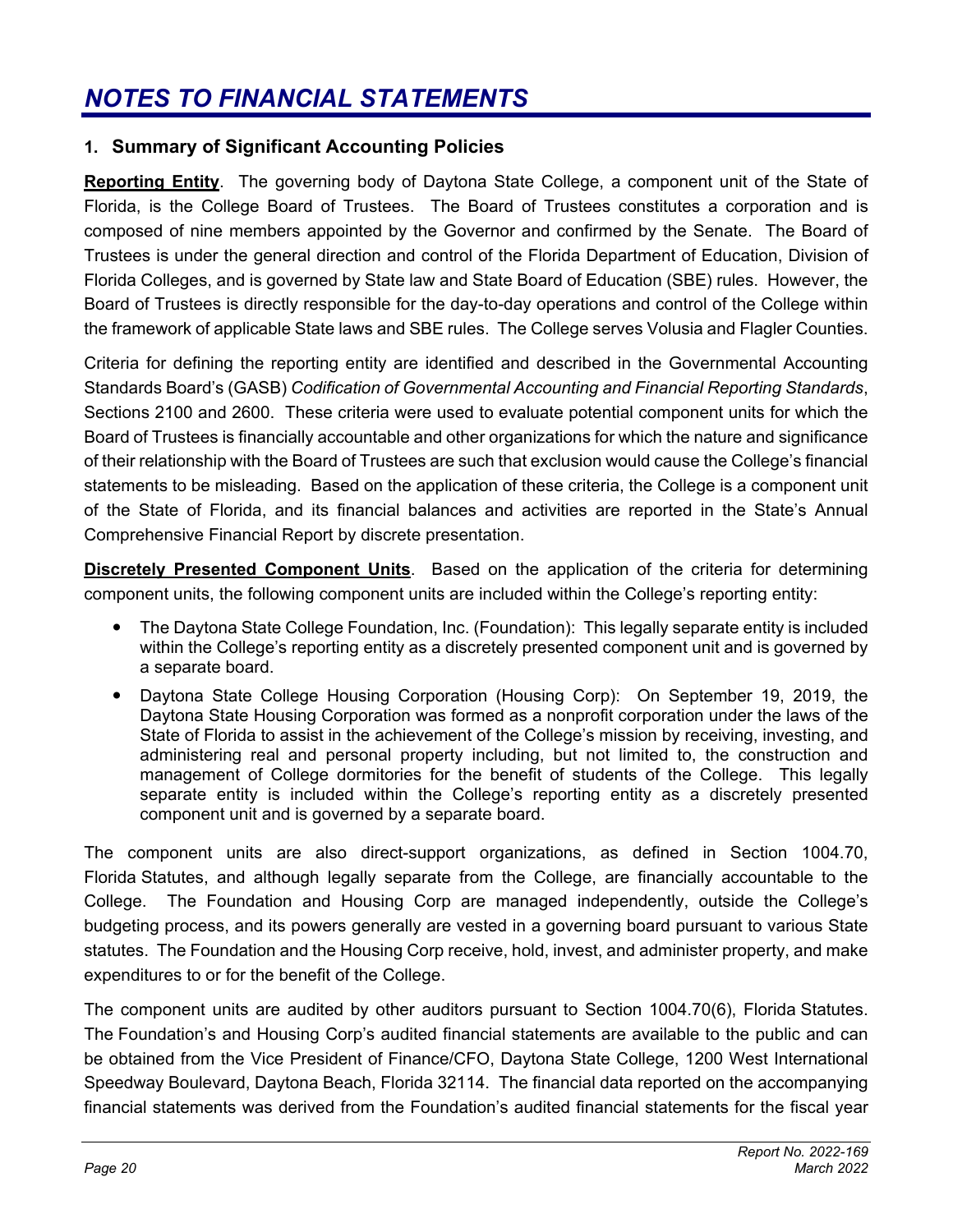ended December 31, 2020, and the Housing Corp's audited financial statements for the fiscal year ended June 30, 2021. Additional condensed financial statements for the College's component units are included in a subsequent note

**Basis of Presentation**. The College's accounting policies conform with accounting principles generally accepted in the United States of America applicable to public colleges and universities as prescribed by GASB. The National Association of College and University Business Officers (NACUBO) also provides the College with recommendations prescribed in accordance with generally accepted accounting principles promulgated by GASB and the Financial Accounting Standards Board (FASB). GASB allows public colleges various reporting options. The College has elected to report as an entity engaged in only business-type activities. This election requires the adoption of the accrual basis of accounting and entitywide reporting including the following components:

- Management's Discussion and Analysis
- Basic Financial Statements:
	- o Statement of Net Position
	- o Statement of Revenues, Expenses, and Changes in Net Position
	- o Statement of Cash Flows
	- o Notes to Financial Statements
- Other Required Supplementary Information

**Measurement Focus and Basis of Accounting**. Basis of accounting refers to when revenues, expenses, assets, deferred outflows of resources, liabilities, and deferred inflows of resources are recognized in the accounts and reported in the financial statements. Specifically, it relates to the timing of the measurements made, regardless of the measurement focus applied. The College's financial statements are presented using the economic resources measurement focus and the accrual basis of accounting. Revenues, expenses, gains, losses, assets, deferred outflows of resources, liabilities, and deferred inflows of resources resulting from exchange and exchange-like transactions are recognized when the exchange takes place. Revenues, expenses, gains, losses, assets, deferred outflows of resources, liabilities, and deferred inflows of resources resulting from nonexchange activities are generally recognized when all applicable eligibility requirements, including time requirements, are met. The College follows GASB standards of accounting and financial reporting.

The College's component units use the economic resources measurement focus and accrual basis of accounting whereby revenues are recognized when earned and expenses are recognized when incurred, and follows GASB standards of accounting and financial reporting.

Significant interdepartmental sales between auxiliary service departments and other institutional departments have been accounted for as reductions of expenses and not revenues of those departments.

The College's principal operating activity is instruction. Operating revenues and expenses generally include all fiscal transactions directly related to instruction as well as administration, academic support, student services, physical plant operations, and depreciation of capital assets. Nonoperating revenues include State noncapital appropriations, Federal and State student financial aid, gifts and grants, and investment income (net of unrealized gains or losses on investments). Interest on capital asset-related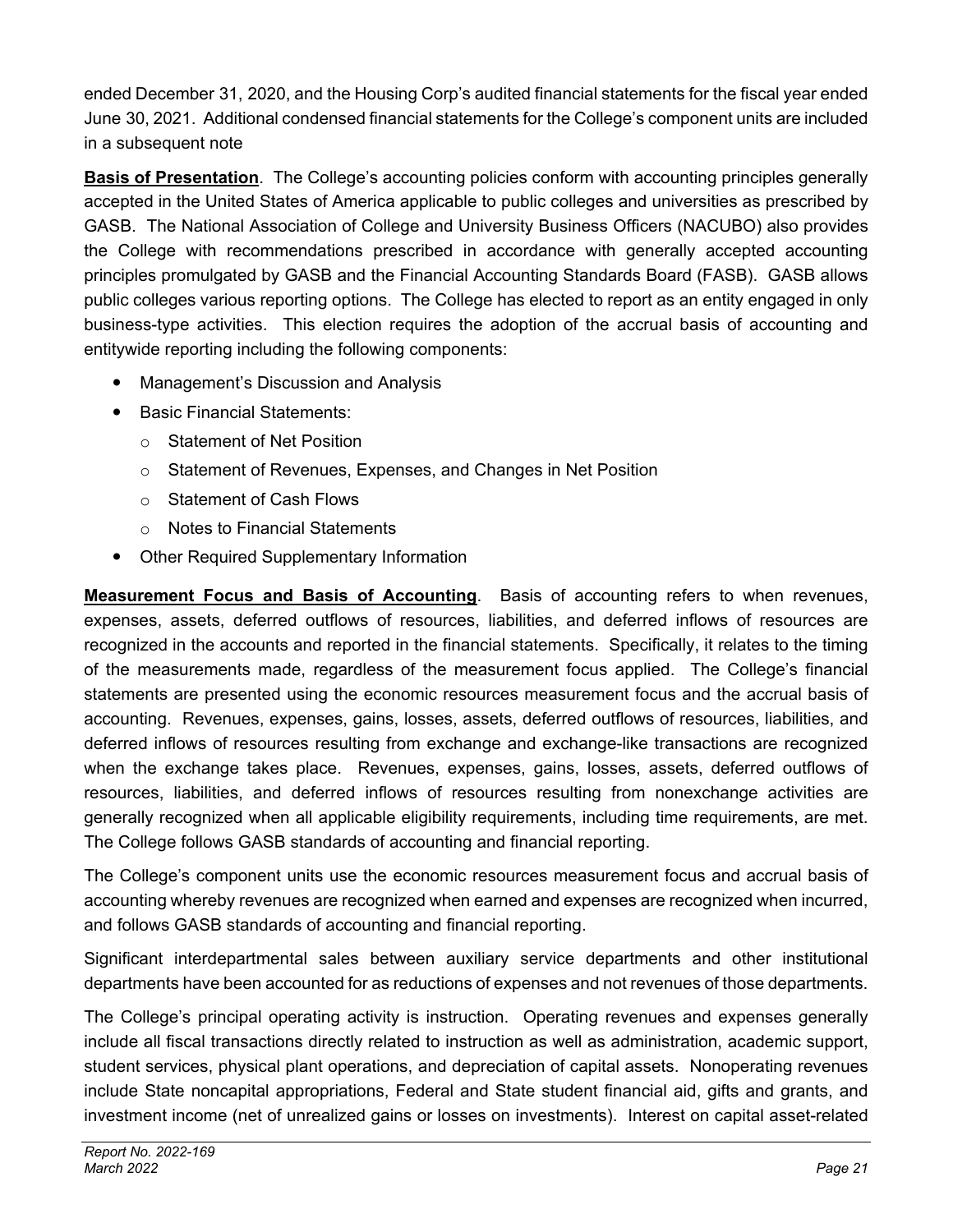debt is a nonoperating expense. Other revenues generally include revenues for capital construction projects.

The statement of net position is presented in a classified format to distinguish between current and noncurrent assets and liabilities. When both restricted and unrestricted resources are available to fund certain programs, it is the College's policy to first apply the restricted resources to such programs followed by the use of the unrestricted resources.

The statement of revenues, expenses, and changes in net position is presented by major sources and is reported net of tuition scholarship allowances. Tuition scholarship allowances are the difference between the stated charge for goods and services provided by the College and the amount that is actually paid by the student or the third party making payment on behalf of the student. To the extent that these resources are used to pay student charges, the College records a scholarship allowance against student tuition and fees.

The statement of cash flows is presented using the direct method in compliance with GASB Statement No. 9, *Reporting Cash Flows of Proprietary and Nonexpendable Trust Funds and Governmental Entities That Use Proprietary Fund Accounting*.

**Cash and Cash Equivalents**. The amount reported as cash and cash equivalents consists of cash on hand, cash in demand accounts, and cash placed with the State Treasury Special Purpose Investment Accounts (SPIA) and the State Board of Administration (SBA) Florida PRIME investment pool. For reporting cash flows, the College considers all highly liquid investments with original maturities of 3 months or less, that are not held solely for income or profit, to be cash equivalents. Under this definition, the College considers amounts invested in the State Treasury SPIA and SBA Florida PRIME investment pools to be cash equivalents.

College cash deposits are held in banks qualified as public depositories under Florida law. All such deposits are insured by Federal depository insurance, up to specified limits, or collateralized with securities held in Florida's multiple financial institution collateral pool required by Chapter 280, Florida Statutes. Cash and cash equivalents that are externally restricted to make debt service payments, maintain sinking or reserve funds, or to purchase or construct capital or other restricted assets are classified as restricted.

At June 30, 2021, the College reported as cash equivalents at fair value \$67,041,326 in the State Treasury SPIA investment pool representing ownership of a share of the pool, not the underlying securities (Level 3 inputs, as discussed in Note 4.). Pooled investments with the State Treasury are not registered with the Securities and Exchange Commission. Oversight of the pooled investments with the State Treasury is provided by the Treasury Investment Committee per Section 17.575, Florida Statutes. The authorized investment types are set forth in Section 17.57, Florida Statutes. The State Treasury SPIA investment pool carried a credit rating of AA-f by Standard & Poor's, had an effective duration of 2.6 years and fair value factor of 0.984 at June 30, 2021. Participants contribute to the State Treasury SPIA investment pool on a dollar basis. These funds are commingled and a fair value of the pool is determined from the individual values of the securities. The fair value of the securities is summed and a total pool fair value is determined. A fair value factor is calculated by dividing the pool's total fair value by the pool participant's total cash balance. The fair value factor is the ratio used to determine the fair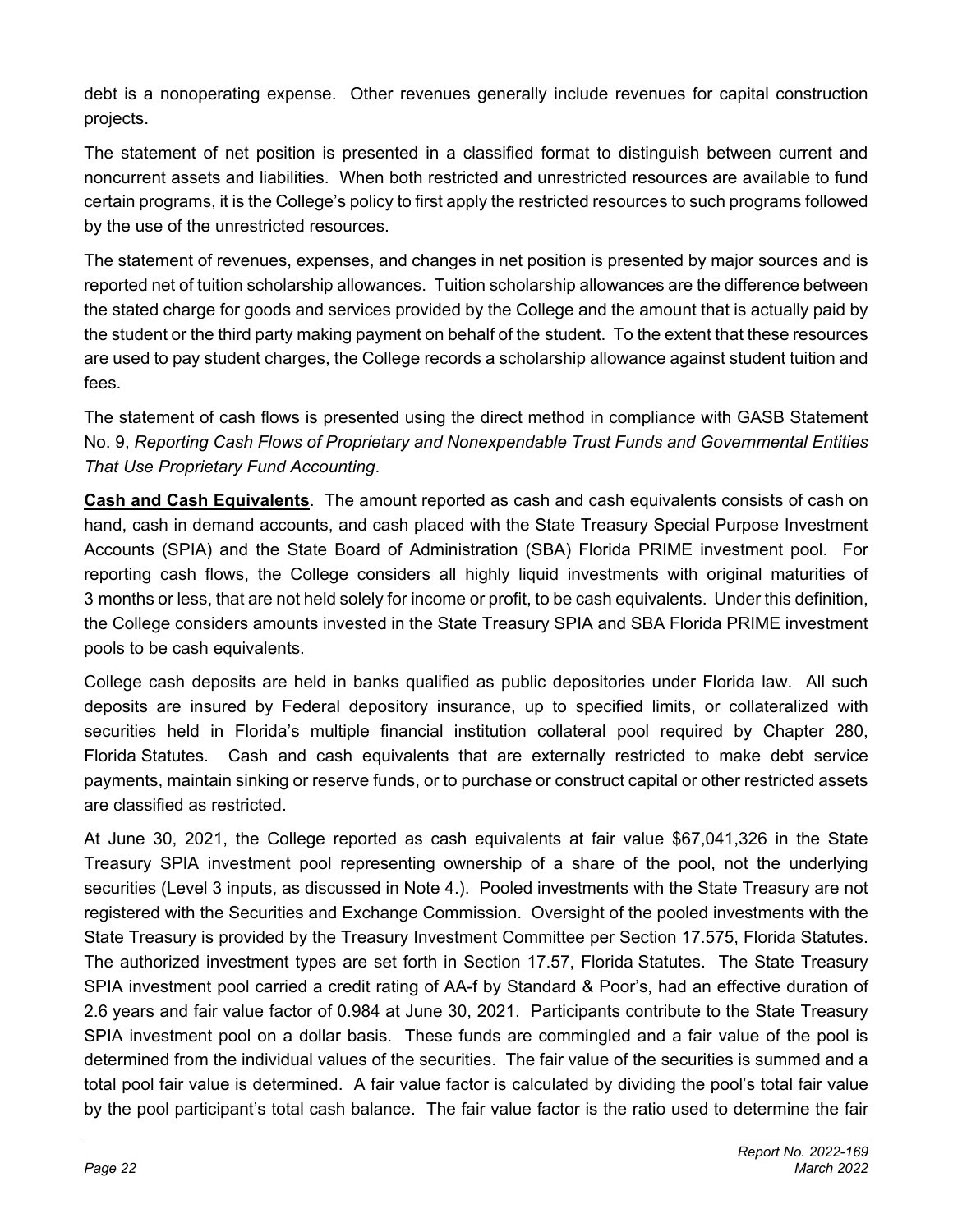value of an individual participant's pool balance. The College relies on policies developed by the State Treasury for managing interest rate risk or credit risk for this investment pool. Disclosures for the State Treasury SPIA investment pool are included in the notes to financial statements of the State's Annual Comprehensive Financial Report.

At June 30, 2021, the College reported as cash equivalents \$432,549 in the Florida PRIME investment pool administered by the SBA pursuant to Section 218.405, Florida Statutes. The College's investments in the Florida PRIME investment pool, which the SBA indicates is a Securities and Exchange Commission Rule 2a7-like external investment pool, are similar to money market funds in which shares are owned in the fund rather than the underlying investments. The Florida PRIME investment pool carried a credit rating of AAAm by Standard & Poor's and had a weighted-average days to maturity (WAM) of 50 days as of June 30, 2021. A portfolio's WAM reflects the average maturity in days based on final maturity or reset date, in the case of floating-rate instruments. WAM measures the sensitivity of the Florida PRIME investment pool to interest rate changes. The investments in the Florida PRIME investment pool are reported at amortized cost.

Section 218.409(8)(a), Florida Statutes, provides that "the principal, and any part thereof, of each account constituting the trust fund is subject to payment at any time from the moneys in the trust fund. However, the executive director may, in good faith, on the occurrence of an event that has a material impact on liquidity or operations of the trust fund, for 48 hours limit contributions to or withdrawals from the trust fund to ensure that the Board [State Board of Administration] can invest moneys entrusted to it in exercising its fiduciary responsibility. Such action must be immediately disclosed to all participants, the trustees, the Joint Legislative Auditing Committee, and the Investment Advisory Council. The trustees shall convene an emergency meeting as soon as practicable from the time the executive director has instituted such measures and review the necessity of those measures. If the trustees are unable to convene an emergency meeting before the expiration of the 48-hour moratorium on contributions and withdrawals, the moratorium may be extended by the executive director until the trustees are able to meet to review the necessity for the moratorium. If the trustees agree with such measures, the trustees shall vote to continue the measures for up to an additional 15 days. The trustees must convene and vote to continue any such measures before the expiration of the time limit set, but in no case may the time limit set by the trustees exceed 15 days." As of June 30, 2021, there were no redemption fees or maximum transaction amounts, or any other requirements that serve to limit a participant's daily access to 100 percent of their account value.

**Capital Assets**. College capital assets consist of land, artwork, construction in progress, buildings, other structures and improvements, furniture, machinery, and equipment, and data software. These assets are capitalized and recorded at cost at the date of acquisition or at acquisition value at the date received in the case of gifts and purchases of State surplus property. Additions, improvements, and other outlays that significantly extend the useful life of an asset are capitalized. Other costs incurred for repairs and maintenance are expensed as incurred. The College has a capitalization threshold of \$5,000 for tangible personal property and \$25,000 for buildings and other structures and improvements. Depreciation is computed on the straight-line basis over the following estimated useful lives:

- Buildings 40 years
- Other Structures and Improvements 10 years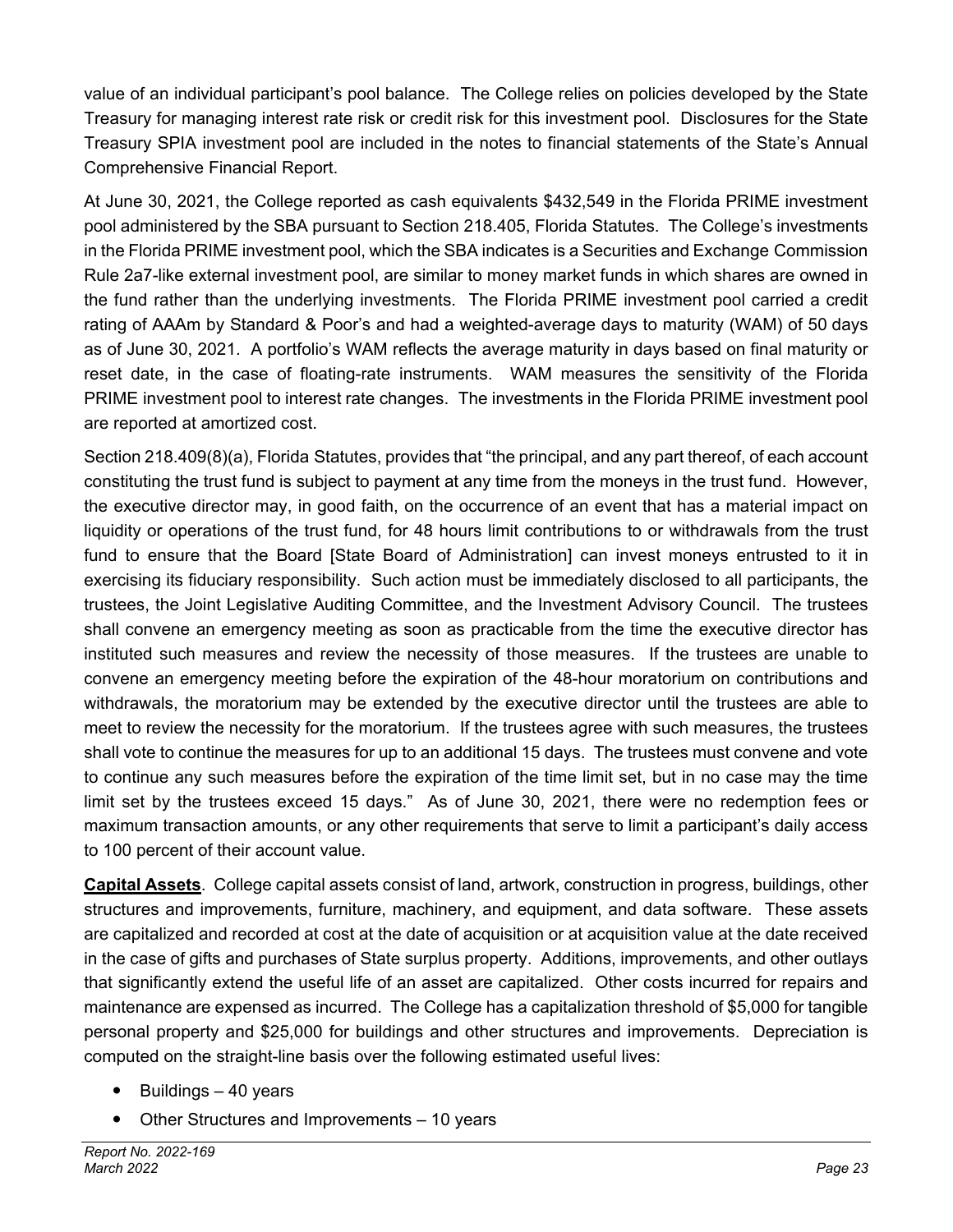- Furniture, Machinery, and Equipment:
	- $\circ$  Computer Equipment 3 years
	- $\circ$  Vehicles, Office Machines, and Educational Equipment 5 years
	- $\circ$  Furniture 7 years
- $\bullet$  Data Software 5 years

**Noncurrent Liabilities**. Noncurrent liabilities include loans payable, special termination benefits payable, compensated absences payable, other postemployment benefits payable, and net pension liabilities that are not scheduled to be paid within the next fiscal year.

**Pensions**. For purposes of measuring the net pension liability, deferred outflows of resources and deferred inflows of resources related to pensions, and pension expense, information about the fiduciary net positions of the Florida Retirement System (FRS) defined benefit plan and the Health Insurance Subsidy (HIS) defined benefit plan and additions to/deductions from the FRS and HIS fiduciary net positions have been determined on the same basis as they are reported by the FRS and the HIS plans. Benefit payments (including refunds of employee contributions) are recognized when due and payable in accordance with benefit terms. Investments are reported at fair value.

### **2. Adjustments to Beginning Net Position**

The beginning net position of the College was increased by \$816 due to the College's proportionate share of the restatement of July 1, 2019, FRS Pension Liability from \$43,257,116 to \$43,256,300 as a result of a correction to an interfund receivable.

### **3. Deficit Net Position in Individual Funds**

The College reported an unrestricted net position which included a deficit in the current funds - unrestricted, as shown below. This deficit can be attributed to the full recognition of long-term liabilities (i.e., compensated absences payable, other postemployment benefits payable, and net pension liabilities) in the current unrestricted funds.

| <b>Net Position</b><br><b>Fund</b>                            |  |                            |  |
|---------------------------------------------------------------|--|----------------------------|--|
| <b>Current Funds - Unrestricted</b><br><b>Auxiliary Funds</b> |  | (36,072,664)<br>16.876.788 |  |
| Total                                                         |  | (19, 195, 876)             |  |

### **4. Investments**

The Board of Trustees has adopted a written investment policy providing that surplus funds of the College shall be invested in those institutions and instruments permitted under the provisions of Florida Statutes. Section 218.415(16), Florida Statutes, authorizes the College to invest in the Florida PRIME investment pool administered by the SBA; Securities and Exchange Commission registered money market funds with the highest credit quality rating from a nationally recognized rating agency; interest-bearing time deposits and savings accounts in qualified public depositories, as defined by Section 280.02, Florida Statutes; direct obligations of the United States Treasury; obligations of Federal agencies and instrumentalities; securities of, or interests in, certain open-end or closed-end management type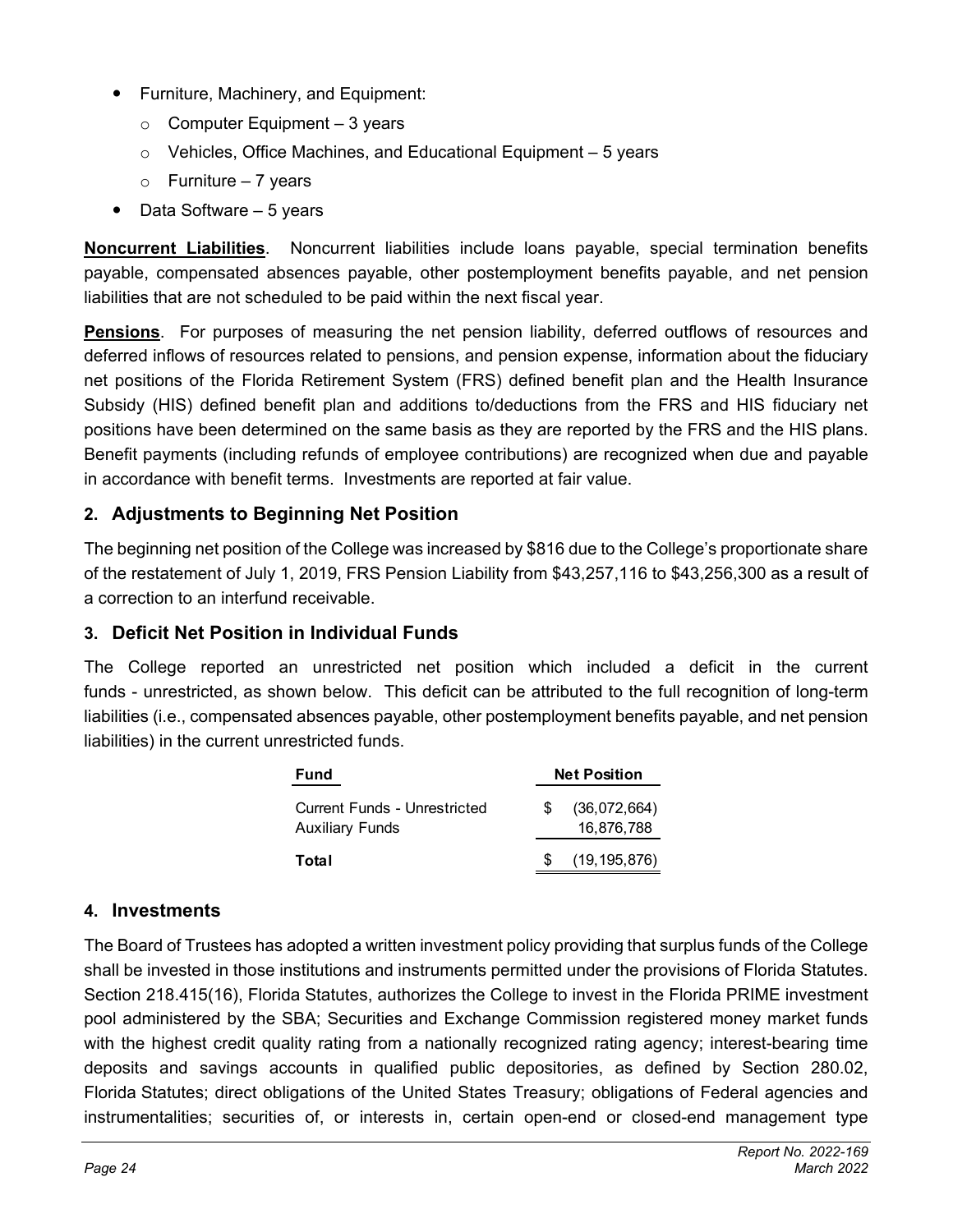investment companies; and other investments approved by the Board of Trustees as authorized by law. SBE Rule 6A-14.0765(3), Florida Administrative Code, provides that College loan, endowment, annuity, and life income funds may also be invested pursuant to Section 215.47, Florida Statutes. Investments authorized by Section 215.47, Florida Statutes, include bonds, notes, commercial paper, and various other types of investments.

Investments set aside to make debt service payments, maintain sinking or reserve funds, or to purchase or construct capital assets are classified as restricted.

**Fair Value Measurement**. The College categorizes its fair value measurements within the fair value hierarchy established by generally accepted accounting principles. The hierarchy is based on the valuation inputs used to measure the fair value of the asset. Level 1 inputs are quoted prices in active markets for identical assets, Level 2 inputs are significant other observable inputs, and Level 3 inputs are significant unobservable inputs.

**State Board of Administration Debt Service Accounts**. The College reported investments totaling \$203 at June 30, 2021, in the SBA Debt Service Accounts, at fair value using quoted market process (Level 1 inputs). These investments are used to make debt service payments on bonds issued by the SBE for the benefit of the College. The College's investments consist of United States Treasury securities, with maturity dates of 6 months or less, and are reported at fair value. The College relies on policies developed by the SBA for managing interest rate risk and credit risk for these accounts. Disclosures for the Debt Service Accounts are included in the notes to financial statements of the State's Annual Comprehensive Financial Report.

**Component Units' Investments**. Investment decisions are made subject to guidelines established by the Foundation's Investment Committee and approved by the Foundation's Board of Directors. All deposits and investments are held at financial and brokerage institutions in the name of the Foundation.

The Foundation's investment and spending policy is set forth in a document approved by Daytona State College Foundation Investment Committee and approved by the Foundation's Board of Directors. The objectives of the policy fundamentally preserve and enhance Foundation resources both at present and in the future, as well as, strive to provide a steady, growing income stream to support the Foundation's mission while providing sufficient reinvestment to protect endowments from inflation.

According to the Foundation's Investment Policy, endowment target allocations are 19 to 59 percent in domestic equities, 1 to 41 percent in international equities, 20 to 60 percent in fixed-income securities, and 0 to 20 percent in other income assets, other growth assets, Real Estate Investment Trust (REIT)/inflation hedges, and/or cash and cash equivalents. The Foundation contracts with a qualified investment manager to whom authority is delegated to invest and reinvest assets in accordance with the investment policy.

*Custodial credit risk – deposits*: Custodial credit risk for deposits is the risk that, in the event of a depository financial institution's failure, the Foundation's and the Housing Corp's deposits may not be returned to them. At December 31, 2020, the Foundation's cash deposits with financial and brokerage institutions was \$264,312, all of which were insured up to Federal Deposit Insurance Corporation (FDIC) limits.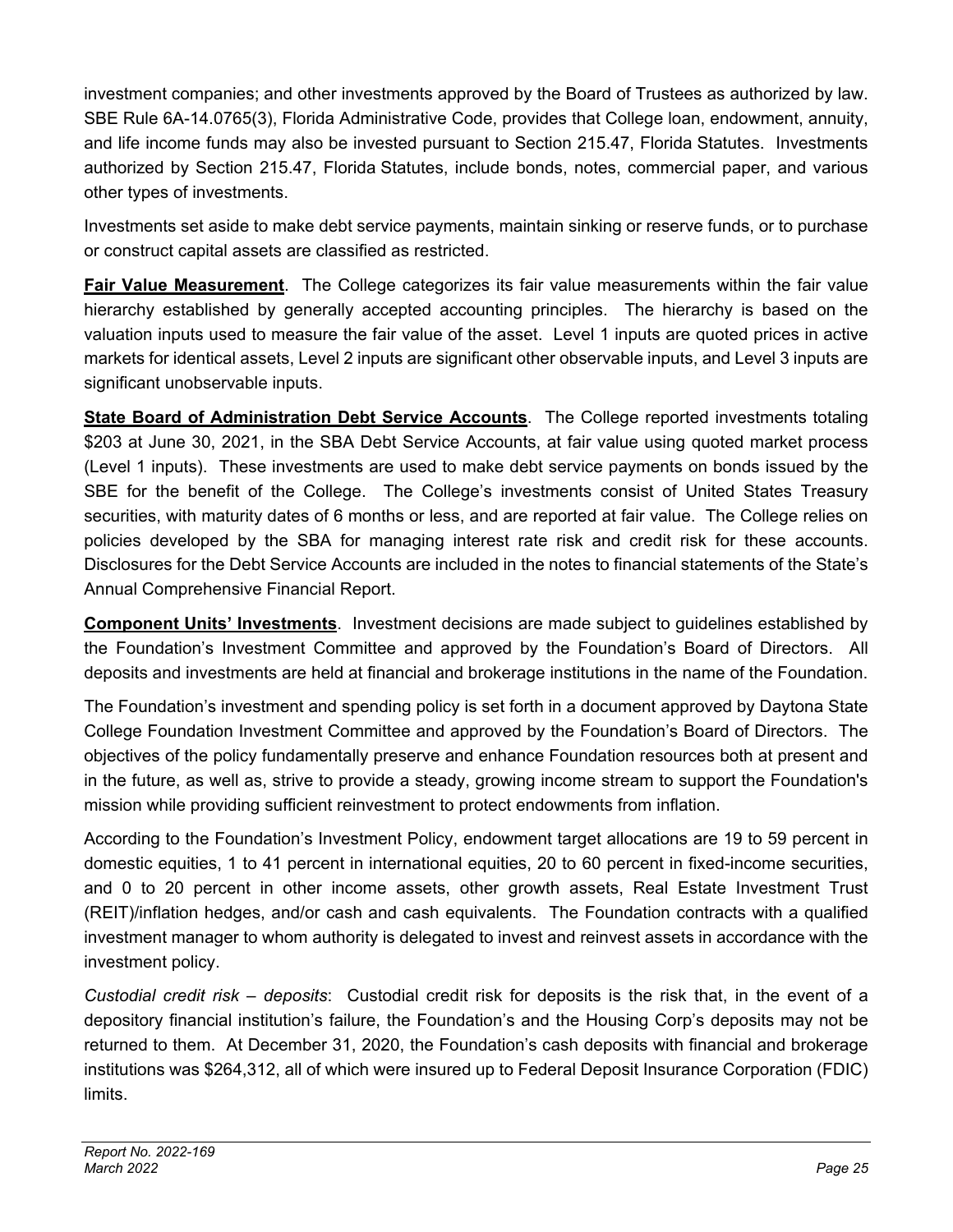The Housing Corporation's deposits include cash on hand and amounts held in the Corporation's demand accounts. At June 30, 2021, the carrying amount of the Corporation's deposits was \$12,825,313. Each demand account is insured by the FDIC up to \$250,000. Any balance in excess of FDIC insurance is covered by collateral held by the Corporation's custodial bank, which is pledged to a State trust fund that provides security in accordance with the Florida Security for Public Deposits Act, Chapter 280, Florida Statutes.

The Florida Security for Public Deposits Act (Act) established guidelines for qualification and participation by banks and savings associations, procedures for the administration of the collateral requirements and characteristics of eligible collateral. Under the Act, the qualified public depository must pledge at least 50 percent of the average daily balance for each month of all public deposits in excess of any applicable deposit insurance. Additional collateral, up to a maximum of 125 percent, may be required, if deemed necessary under the conditions set forth in the Act.

Obligations pledged to secure deposits must be delivered to the State Treasurer or, with the approval of the State Treasurer, to a bank, savings association, or trust company provided a power of attorney is delivered to the Treasurer. Under the Act, the pool may assess participating financial institutions on a pro rata basis to fund any shortfall in the event of the failure of a member institution.

*Interest rate risk*: Interest rate risk is the risk that changes in interest rates will adversely affect the fair market value of an investment. The Foundation's and the Housing Corp's policies for managing their exposure for changes in interest rate is through maintaining diversification of their investments and investment maturity dates to minimize the impact of downturns in the market.

*Credit risk*: Credit risk is the risk that an issuer or other counterparty to an investment will not fulfill its obligations.

*Concentration risk*: The Foundation's and the Housing Corp's investment policies discourage more than 5 percent of the portfolio's total assets taken at current value be invested in the securities of one issuer, other than the United States of America, its agencies or instrumentalities. The Policies further discourage more than 40 percent of the portfolio's assets to be invested in the securities of the companies in any one industry.

**Fair Value Measurement**. The Foundation and the Housing Corp categorize their fair value measurements within the fair value hierarchy established by generally accepted accounting principles. The hierarchy is based on the inputs used in valuation and gives the highest priority to quoted prices in active markets and requires that observable inputs be used in the valuations when available. The disclosure of fair value estimates in the hierarchy is based on whether the significant inputs into the valuation are observable. In determining the level of the hierarchy in which the estimate is disclosed, the highest level, Level 1, is given to unadjusted quoted prices in active markets and the lowest level, Level 3, to unobservable inputs that reflect the Foundation's and the Housing Corp's significant market assumptions. The three levels of the fair value hierarchy are as follows:

- Level 1 Valuations based on unadjusted quoted market prices for identical assets or liabilities in active markets that the Foundation and the Housing Corp have the ability to access.
- Level 2 Valuations based on pricing inputs that are other than quoted prices in active markets, which are either directly or indirectly observable. Examples include commingled funds which hold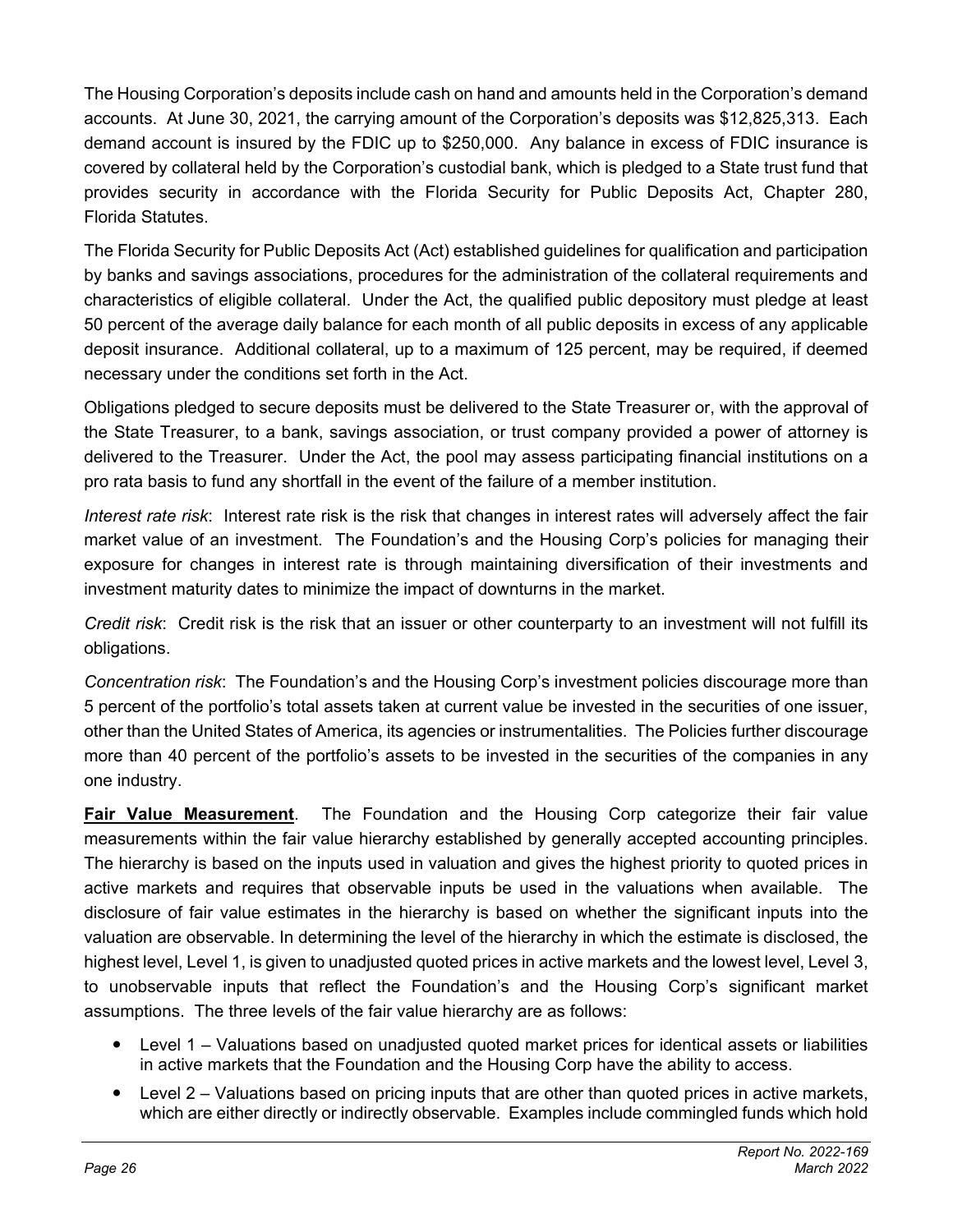actively traded public securities, but whose valuations are determined only periodically, (typically monthly). Other examples include quoted prices for similar assets or liabilities in active markets; quoted prices for identical or similar assets or liabilities in inactive markets; or valuations based on models where the significant inputs are observable (e.g., interest rates, yield curves, prepayment speeds, credit risks, default rates, loss severities, etc.) or can be corroborated by observable market data.

- Level 3 Valuations are derived from other valuation methodologies, including pricing models, discounted cash flow models, and similar techniques. Level 3 valuations incorporate certain assumptions and projections that are not observable in the market and require significant professional judgment in determining the fair value assigned to such assets and liabilities. Level 3 investments primarily comprise alternative investments that do not have a liquid market at the balance sheet date. Inputs used for Level 3 may include the original transaction price, recent transactions in the same or similar market, completed or pending third party transactions in the underlying investment or comparable issuers, and subsequent rounds of financing. When observable prices are not available, these investments are valued using one or more valuation techniques described below:
	- $\circ$  Market Approach: This approach uses prices and other relevant information generated by market transactions involving identical or comparable assets or liabilities.
	- $\circ$  Income Approach: This approach determines a valuation by discounting cash flows.
	- $\circ$  Cost Approach: This approach is based on the principle of substitution and the concept that a market participant would not pay more than the amount that would currently be required to replace the asset.

Although a secondary market exists for these investments, it is not active and individual transactions are typically not observable. When transactions do occur in this limited secondary market, they may occur at discounts to the reported net asset value (NAV).

The fair value hierarchy requires the use of observable market data when available. Assets and liabilities are classified in their entirety based on the lowest level of input that is significant to the fair value measurements. The classification of assets and liabilities in the fair value hierarchy is not necessarily an indication of the risks or liquidity, but is based on the observability of the valuation inputs.

| Deposits and Investments                                        | Average<br><b>Maturity</b> | Fair<br>Value<br>Level | Credit<br>Quality<br>(S&P) | Fair<br>Value |
|-----------------------------------------------------------------|----------------------------|------------------------|----------------------------|---------------|
| Daytona State College Foundation, Inc.                          |                            |                        |                            |               |
| Cash and Cash Equivalents                                       | N/A                        | N/A                    | N/A                        | \$<br>312.082 |
| Mutual Funds - Fixed Income                                     | 7.90                       | 2                      | A                          | 10.666.847    |
| Mutual Funds - Equity                                           | N/A                        | $\overline{2}$         | N/A                        | 19,281,058    |
| Total Deposits and Investments of the Foundation                |                            |                        |                            | 30,259,987    |
| Daytona State College Housing Corporation, Inc.                 |                            |                        |                            |               |
| Cash and Cash Equivalents                                       | N/A                        | N/A                    | N/A                        | 12.825.313    |
| State Teasury Special Purpose Investment Accounts               | 2.60                       | 3                      | AA-f                       | 3,362,757     |
| Total Deposits and Investments of the Housing Corporation, Inc. |                            |                        |                            | 16,188,070    |
| <b>Total Deposits and Investments of Component Units</b>        |                            |                        |                            | \$46,448,057  |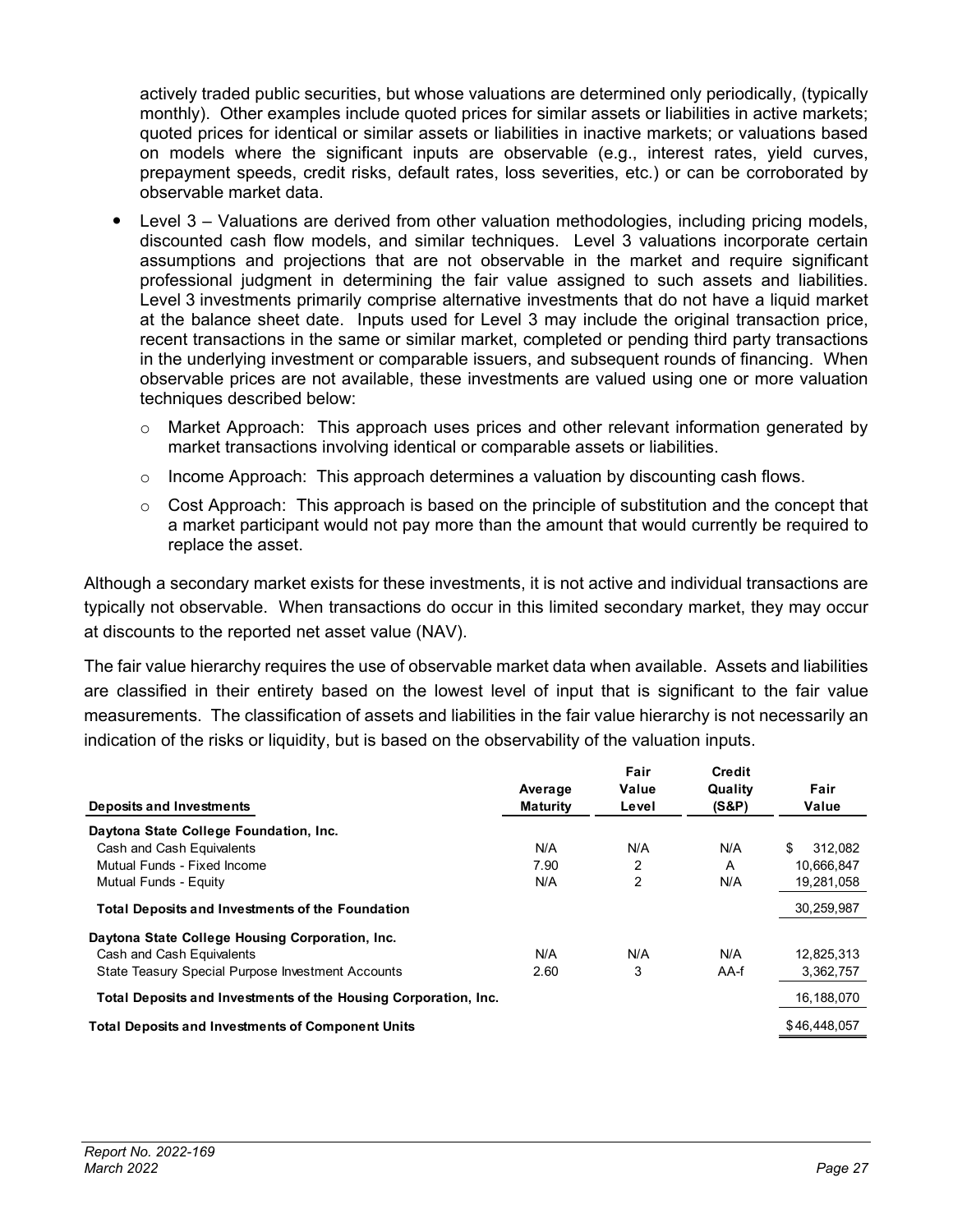### **5. Accounts Receivable**

Accounts receivable represent amounts for student fee deferments, various student services provided by the College, uncollected commissions for food service and vending machine sales, and contract and grant reimbursements due from third parties. The accounts receivable are reported net of a \$482,248 allowance for doubtful accounts.

### **6. Notes Receivable**

Notes receivable represent student loans made under the short-term loan program of \$15,201. Notes receivable are reported net of a \$296 allowance for doubtful notes.

### **7. Due From Other Governmental Agencies**

The amount due from other governmental agencies consists of \$9,273,502 of Public Education Capital Outlay allocations due from the State for construction of College facilities, \$5,719,776 from HEERF, and \$2,511,367 for contract and grant reimbursement due from third parties.

### **8. Due From and To Component Units/College**

The \$2,892,959 reported as due to component units consists of amounts owed by the College to the Foundation pursuant to an agreement to invest Foundation short-term cash on hand in the State Treasury SPIA and SBA Florida PRIME investment accounts of the College. The \$2,339,087 reported as due from component units to the College consists of \$2,330,586 receivable from the Daytona State Housing Corporation and \$8,501 for student assistance related to child care services from the Foundation. The College's and Housing Corporation's financial statements are reported for the fiscal year ended June 30, 2021. The Foundation's financial statements are reported for the fiscal year ended December 31, 2020. Accordingly, amounts reported by the College as due from and to component units on the statement of net position do not agree with amounts reported by the component units as due from and to the College.

### **9. Capital Assets**

Capital assets activity for the fiscal year ended June 30, 2021, is shown in the following table: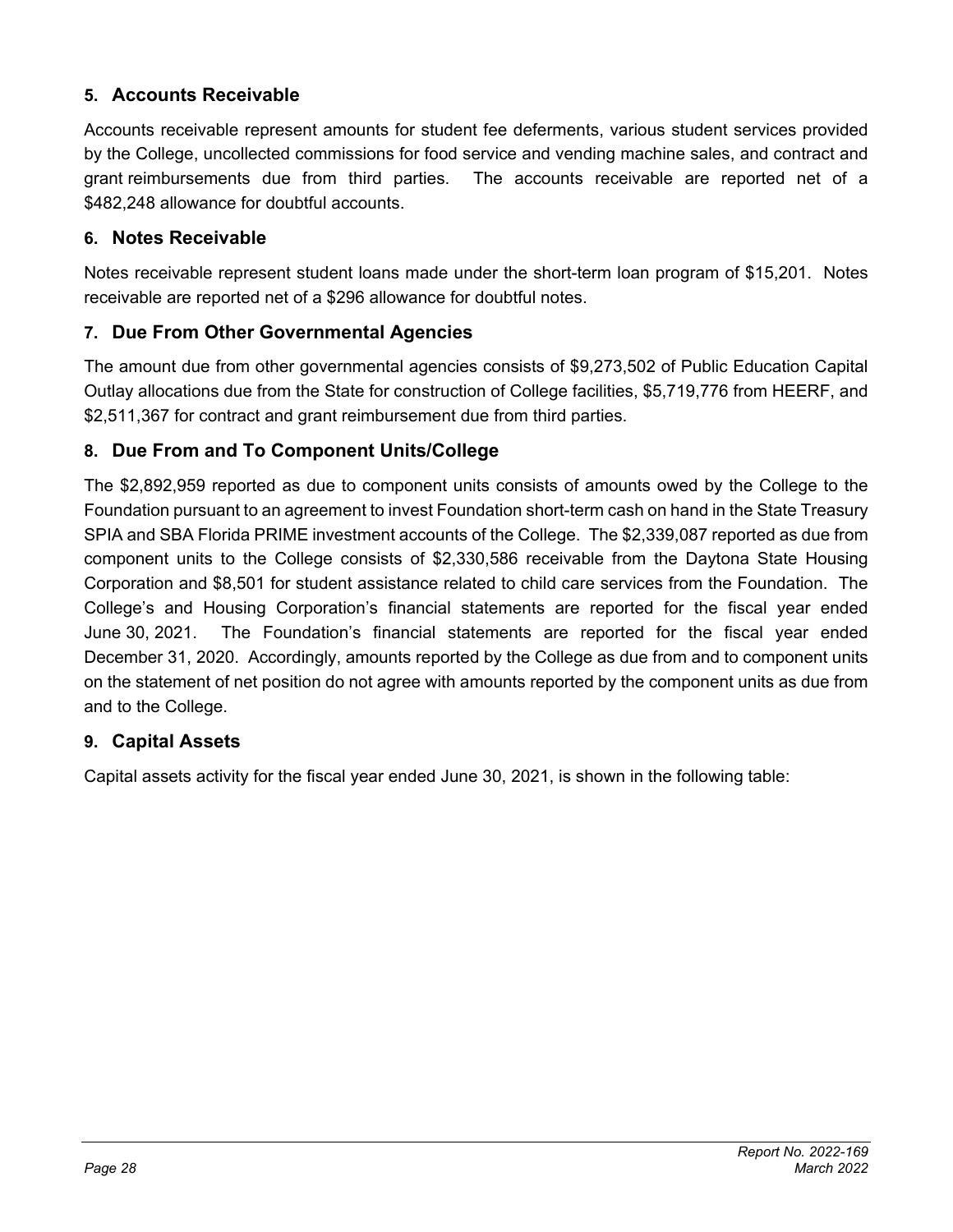|                                              | <b>Beginning</b>  |                   |                   | Ending           |
|----------------------------------------------|-------------------|-------------------|-------------------|------------------|
| <b>Description</b>                           | <b>Balance</b>    | <b>Additions</b>  | <b>Reductions</b> | <b>Balance</b>   |
| Nondepreciable Capital Assets:               |                   |                   |                   |                  |
| Land                                         | 15,402,520<br>\$. | \$                | \$                | 15,402,520       |
| Artwork                                      | 399,435           | 12,587            |                   | 412,022          |
| <b>Construction in Progress</b>              | 1,081,006         | 5,978,182         | 3,906,072         | 3, 153, 116      |
| <b>Total Nondepreciable Capital Assets</b>   | 16,882,961<br>S   | \$<br>5,990,769   | 3,906,072<br>\$   | 18,967,658<br>\$ |
| Depreciable Capital Assets:                  |                   |                   |                   |                  |
| <b>Buildings</b>                             | \$236,711,597     | \$<br>2,760,053   | \$                | \$239,471,650    |
| Other Structures and Improvements            | 34,298,446        | 1,146,020         |                   | 35,444,466       |
| Furniture, Machinery, and Equipment          | 21,662,619        | 1,313,850         | 1,054,087         | 21,922,382       |
| Data Software                                | 8,747,667         |                   |                   | 8,747,667        |
| <b>Total Depreciable Capital Assets</b>      | 301,420,329       | 5,219,923         | 1,054,087         | 305,586,165      |
| Less, Accumulated Depreciation:              |                   |                   |                   |                  |
| <b>Buildings</b>                             | 89,090,244        | 5,866,137         |                   | 94,956,381       |
| Other Structures and Improvements            | 29,961,878        | 637,444           |                   | 30,599,322       |
| Furniture, Machinery, and Equipment          | 18,501,174        | 1,271,250         | 1,054,087         | 18,718,337       |
| Data Software                                | 7,906,285         | 841,382           |                   | 8,747,667        |
| <b>Total Accumulated Depreciation</b>        | 145,459,581       | 8,616,213         | 1,054,087         | 153,021,707      |
| <b>Total Depreciable Capital Assets, Net</b> | \$155,960,748     | (3,396,290)<br>\$ | \$                | \$152,564,458    |

### **10. Long-Term Liabilities**

Long-term liabilities activity for the fiscal year ended June 30, 2021, is shown in the following table:

|                                             | <b>Beginning</b> |                                |                   |              |                | <b>Ending</b> |                | <b>Current</b> |
|---------------------------------------------|------------------|--------------------------------|-------------------|--------------|----------------|---------------|----------------|----------------|
| <b>Description</b>                          | <b>Balance</b>   | <b>Additions</b>               | <b>Reductions</b> |              | <b>Balance</b> |               | <b>Portion</b> |                |
| <b>Bonds Payable</b>                        | \$<br>19,000     | \$<br>$\overline{\phantom{a}}$ | \$                | 11.000       | \$             | 8.000         | \$             | 8,000          |
| Loans Payable                               | 6,700,000        |                                |                   | 1,055,000    |                | 5,645,000     |                | 1,100,000      |
| <b>Special Termination Benefits Payable</b> | 461,630          | 54,802                         |                   | 16.129       |                | 500,303       |                | 16,129         |
| <b>Compensated Absences Payable</b>         | 11,251,332       | 1,020,777                      |                   | 1,285,899    |                | 10,986,210    |                | 1,142,578      |
| Other Postemployment                        |                  |                                |                   |              |                |               |                |                |
| <b>Benefits Payable</b>                     | 460.076          | 36.839                         |                   | 179,083      |                | 317.832       |                | 52,683         |
| Net Pension Liability                       | 43,256,300       | 28,318,315                     |                   | 21,548,715   |                | 50,025,900    |                | 146,728        |
| <b>Total Long-Term Liabilities</b>          | \$62,148,338     | \$29,430,733                   |                   | \$24,095,826 |                | \$67,483,245  | \$.            | 2,466,118      |

**Bonds Payable**. The SBE issues capital outlay bonds on behalf of the College. These bonds mature serially and are secured by a pledge of the College's portion of the State-assessed motor vehicle license tax and by the State's full faith and credit. The SBE and the SBA administer the principal and interest payments, investment of debt service resources, and compliance with reserve requirements. The College had the following bonds payable at June 30, 2021: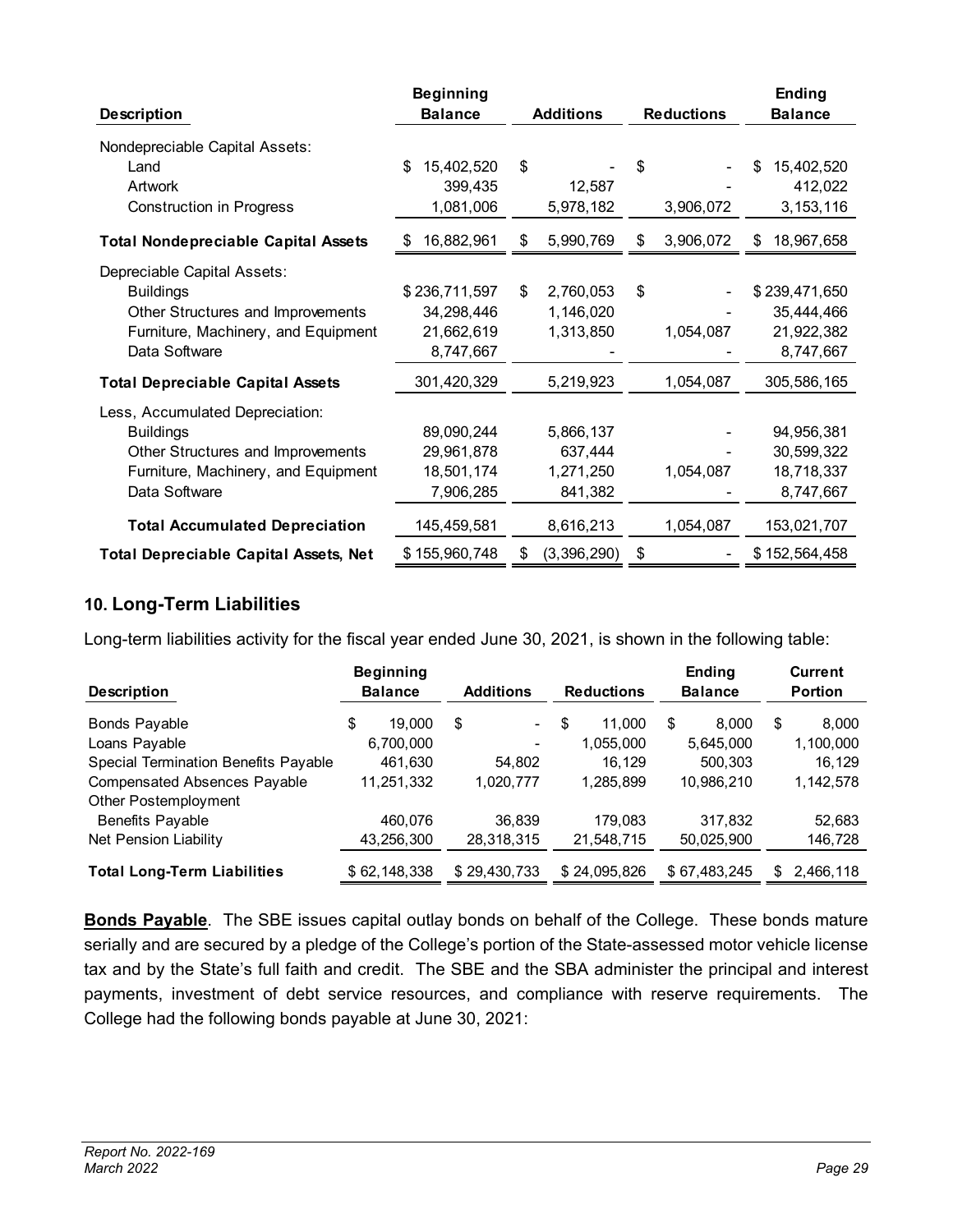| <b>Bond Type</b>                                            | <b>Amount</b><br>Outstanding |       | Interest<br>Rate<br>(Percent) | Annual<br><b>Maturity</b><br>То |
|-------------------------------------------------------------|------------------------------|-------|-------------------------------|---------------------------------|
| <b>SBE Capital Outlay Bonds:</b><br>Series 2020A, Refunding |                              | 8.000 | b                             | 2022                            |

Annual requirements to amortize all bonded debt outstanding as of June 30, 2021, are as follows:

| <b>Fiscal Year</b>    | <b>SBE Capital Outlay Bonds</b> |                  |          |     |  |       |  |
|-----------------------|---------------------------------|------------------|----------|-----|--|-------|--|
| <b>Ending June 30</b> |                                 | <b>Principal</b> | Interest |     |  | Total |  |
| 2022                  |                                 | 8.000            |          | 400 |  | 8.400 |  |

**Loans Payable**. Pursuant to Section 1001.64(38), Florida Statutes, the College obtained two loans to finance the cost of the acquisition and construction of various capital projects and equipment, including but not limited to, construction of the Hospitality Center, a physical plant, a shipping and receiving building, additional parking and the demolition of a building. The College borrowed \$10 million on December 23, 2005, at a stated interest rate of 3.96 percent, and \$8 million on January 10, 2006, at a stated interest rate of 4.03 percent. Both loans mature on January 1, 2026, and principal and interest payments are due the end of each quarter. These loans are direct borrowings from a bank. The loans are not secured by any assets pledged as collateral. The loans contain provisions that in the event of default the bank may accelerate payment for all principal and interest due under the loans, and also allows for prepayment, which could result in prepayment fee.

| FISCAI I EAI          |   |                        |    |                    |   |                        |
|-----------------------|---|------------------------|----|--------------------|---|------------------------|
| <b>Ending June 30</b> |   | Principal              |    | Interest           |   | Total                  |
| 2022                  | S | 1,100,000              | S  | 209,038            | S | 1,309,038              |
| 2023<br>2024          |   | 1,145,000<br>1,200,000 |    | 164,487<br>118,139 |   | 1,309,487<br>1,318,139 |
| 2025<br>2026          |   | 1,240,000<br>960,000   |    | 69,497<br>19,309   |   | 1,309,497<br>979,309   |
| <b>Total</b>          |   | 5,645,000              | \$ | 580,470            | S | 6,225,470              |

Annual requirements to amortize the outstanding loans as of June 30, 2021, are as follows:

**Fiscal Year**

**Component Unit Loans Payable**. In March 2021, the Housing Corporation entered into an agreement with a bank for a \$12,800,000 loan for the construction of a student housing building. The semi-annual payment are due June 30 and December 31, with interest payments commencing June 30, 2021, and principal payments commencing June 30, 2023. The loan is collateralized by net revenues to be received when the student housing building opens as anticipated in August 2022. The interest rate on the loan is 2.56 percent and the loan matures in June 2041. The outstanding balance at June 30, 2021, was \$12,800,000.

Annual requirements to amortize the outstanding loan as of June 30, 2021, are as follows: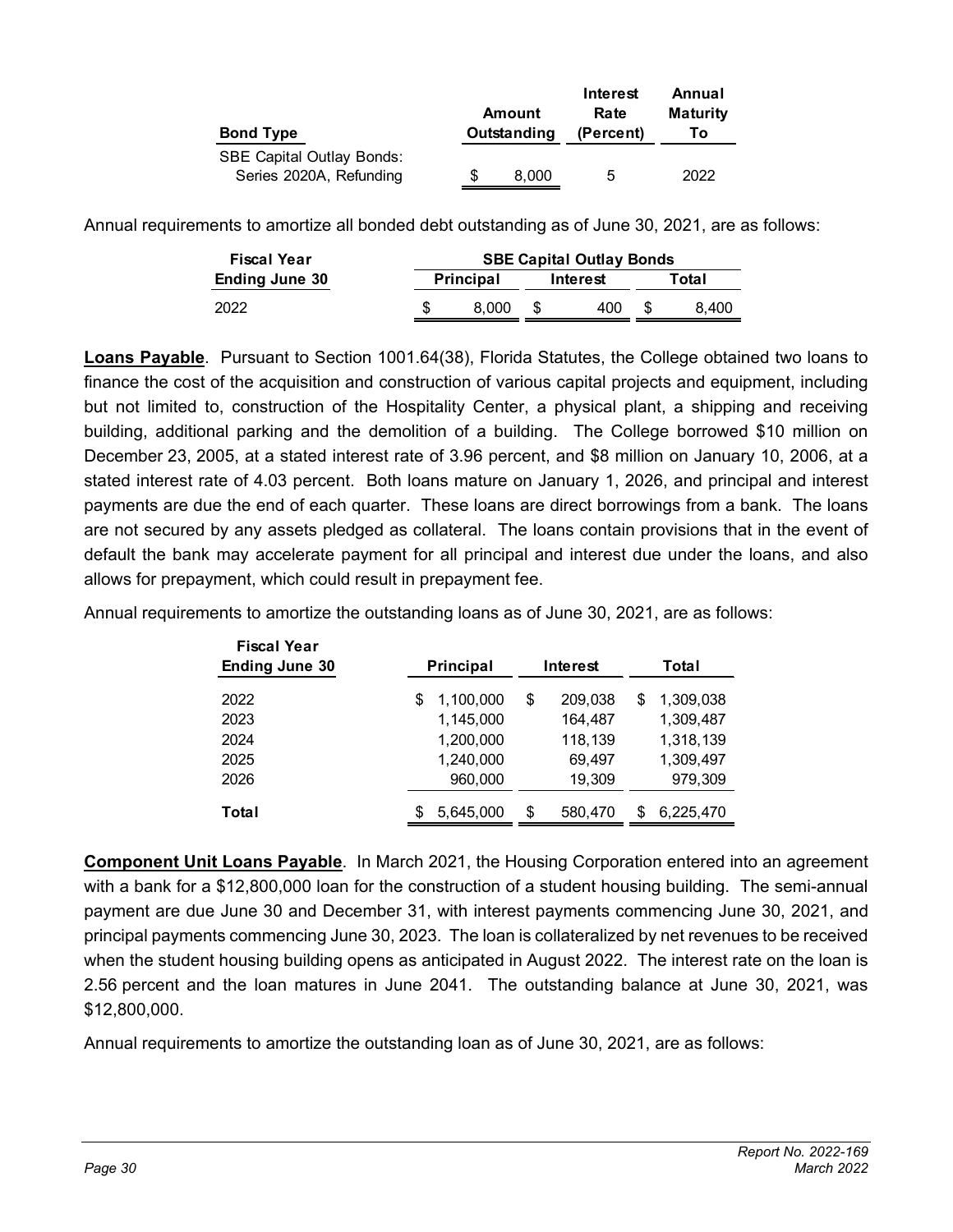| <b>Fiscal Year</b><br><b>Ending June 30</b> | Principal    | Interest       | Total         |  |  |
|---------------------------------------------|--------------|----------------|---------------|--|--|
| 2022                                        | \$           | S<br>327,680   | 327,680<br>\$ |  |  |
| 2023                                        | 272,637      | 327,680        | 600,317       |  |  |
| 2024                                        | 555,788      | 317,166        | 872.954       |  |  |
| 2025                                        | 570,107      | 302,847        | 872.954       |  |  |
| 2026                                        | 584,795      | 288,159        | 872,954       |  |  |
| 2027-2031                                   | 3, 157, 889  | 1,206,879      | 4,364,768     |  |  |
| 2032-2036                                   | 3,586,194    | 778,575        | 4,364,769     |  |  |
| 2037-2041                                   | 4,072,590    | 292,179        | 4,364,769     |  |  |
| Total                                       | \$12,800,000 | 3,841,165<br>S | \$16,641,165  |  |  |

**Special Termination Benefits Payable**. The Board of Trustees established a severance pay plan for certain College administrative employees. The plan provided that an eligible employee's total benefit could not exceed an amount equal to twice the employee's annualized base pay determined as of the date of the employee's separation from service and the payment must be paid within 60 days of the separation date. The Board of Trustees, during its December 8, 2011 meeting, terminated further accrual of benefits under this plan after July 1, 2011. As of June 30, 2021, there were two remaining employees in the plan. Upon their separation, the two remaining employees will be paid their portion of the remaining plan liability, or \$189,568. During the 2020-21 fiscal year, there were no payments made from the Special Termination Benefits plan.

On December 8, 2011, the College Board of Trustees adopted a Deferred Compensation Plan (Compensation Plan) effective July 1, 2011. Under the Compensation Plan, the President is an eligible participant, and can determine, on a plan year by plan year basis, which other eligible employees could participate in the Compensation Plan. The Compensation Plan provides that an eligible employee's total benefit may not exceed an amount equal to twice the employee's annualized base pay determined as of the date of the employee separates from service. Effective July 1, 2011, the former President of the College became eligible to participate in the Compensation Plan. The former President separated employment on June 30, 2015, and received a lump sum payment of \$19,250, and the first of ten annual \$16,129 payments, in the 2015-16 fiscal year. During the 2020-21 fiscal year, the College paid the sixth of the ten annual payments to the former President, and contributed \$54,802 to the Compensation Plan for the current President, an eligible participant in the Compensation Plan, effective July 1, 2016.

**Compensated Absences Payable**. College employees may accrue annual and sick leave based on length of service, subject to certain limitations regarding the amount that will be paid upon termination. The College reports a liability for the accrued leave; however, State noncapital appropriations fund only the portion of accrued leave that is used or paid in the current fiscal year. Although the College expects the liability to be funded primarily from future appropriations, generally accepted accounting principles do not permit the recording of a receivable in anticipation of future appropriations. At June 30, 2021, the estimated liability for compensated absences, which includes the College's share of the Florida Retirement System and FICA contributions, totaled \$10,986,210. The current portion of the compensated absences liability, \$1,142,578, is the amount expected to be paid in the coming fiscal year and represents a historical percentage of leave used applied to total accrued leave liability.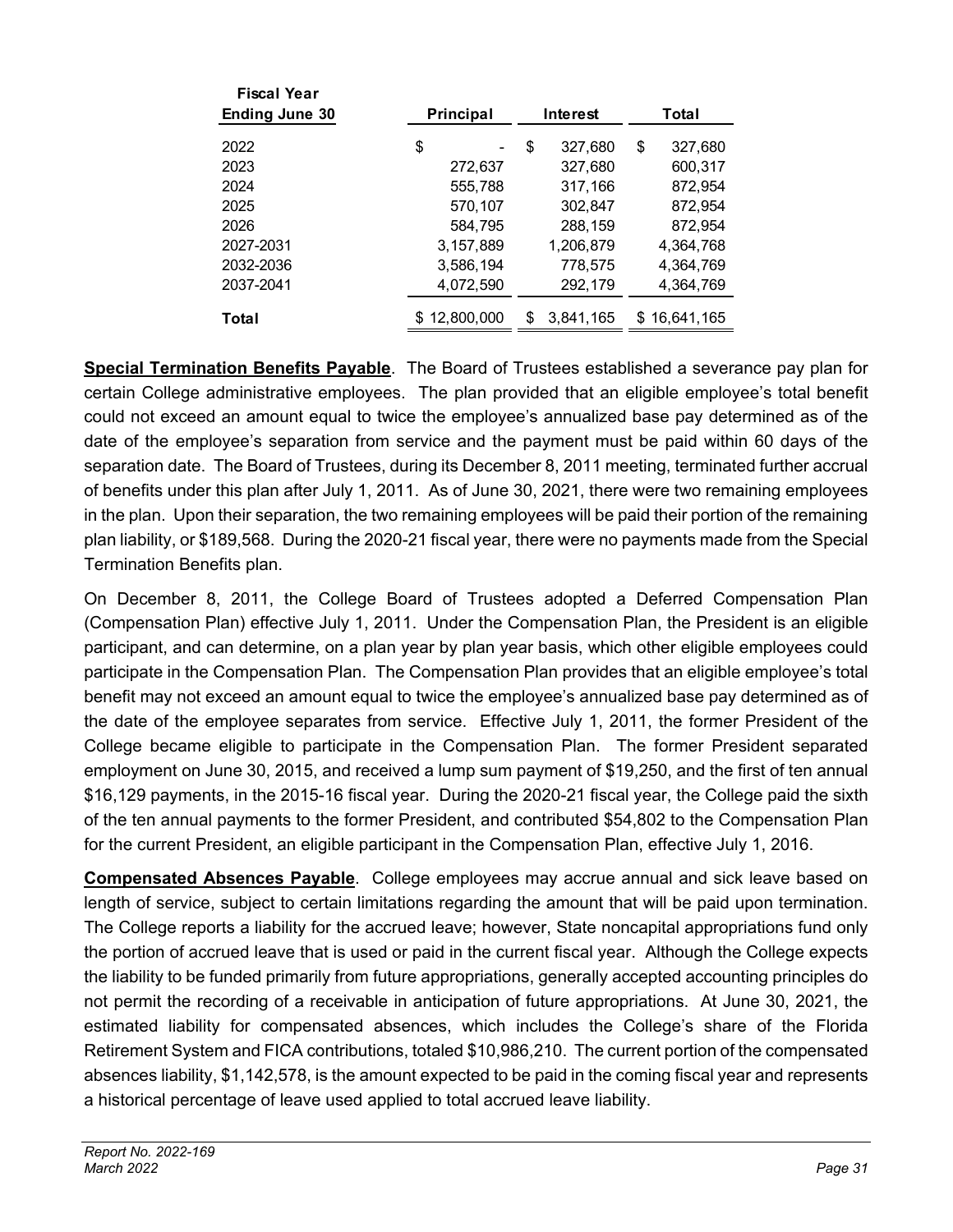**Other Postemployment Benefits Payable**. The College follows GASB Statement No. 75, *Accounting and Financial Reporting for Postemployment Benefits Other Than Pensions*, for other postemployment benefits administered by the Florida College System Risk Management Consortium (Consortium).

### *General Information about the OPEB Plan*

*Plan Description*. The Other Postemployment Benefits Plan (OPEB Plan) is a single-employer defined benefit plan administered by the Consortium that provides OPEB for all employees who satisfy the College's retirement eligibility provisions. Pursuant to the provisions of Section 112.0801, Florida Statutes, former employees who retire from the College are eligible to participate in the College's health and hospitalization plan for medical insurance coverage. The College subsidizes the premium rates paid by retirees by allowing them to participate in the OPEB Plan at reduced or blended group (implicitly subsidized) premium rates for both active and retired employees. These rates provide an implicit subsidy for retirees because, on an actuarial basis, their current and future claims are expected to result in higher costs to the OPEB Plan on average than those of active employees. The College does not offer any explicit subsidies for retiree coverage. Retirees are required to enroll in the Federal Medicare (Medicare) program for their primary coverage as soon as they are eligible. The OPEB Plan contribution requirements and benefit terms of the College and the OPEB Plan members are established and may be amended by action from the Board. No assets are accumulated in a trust that meet the criteria in paragraph 4 of GASB Statement No. 75.

*Benefits Provided*. The OPEB Plan provides healthcare benefits for retirees and their dependents. The OPEB Plan only provides an implicit subsidy as described above.

*Employees Covered by Benefit Terms*. At June 30, 2020, the following employees were covered by the benefit terms:

| Inactive Employees or Beneficiaries Currently Receiving Benefits | 45  |
|------------------------------------------------------------------|-----|
| Active Employees                                                 | 841 |
| Total                                                            | 886 |

### *Total OPEB Liability*

The College's total OPEB liability of \$317,832 was measured as of June 30, 2020, and was determined by an actuarial valuation as of June 30, 2019.

*Actuarial Assumptions and Other Inputs*. The total OPEB liability in the June 30, 2020, actuarial valuation was determined using the following actuarial assumptions and other inputs, applied to all periods included in the measurement, unless otherwise specified: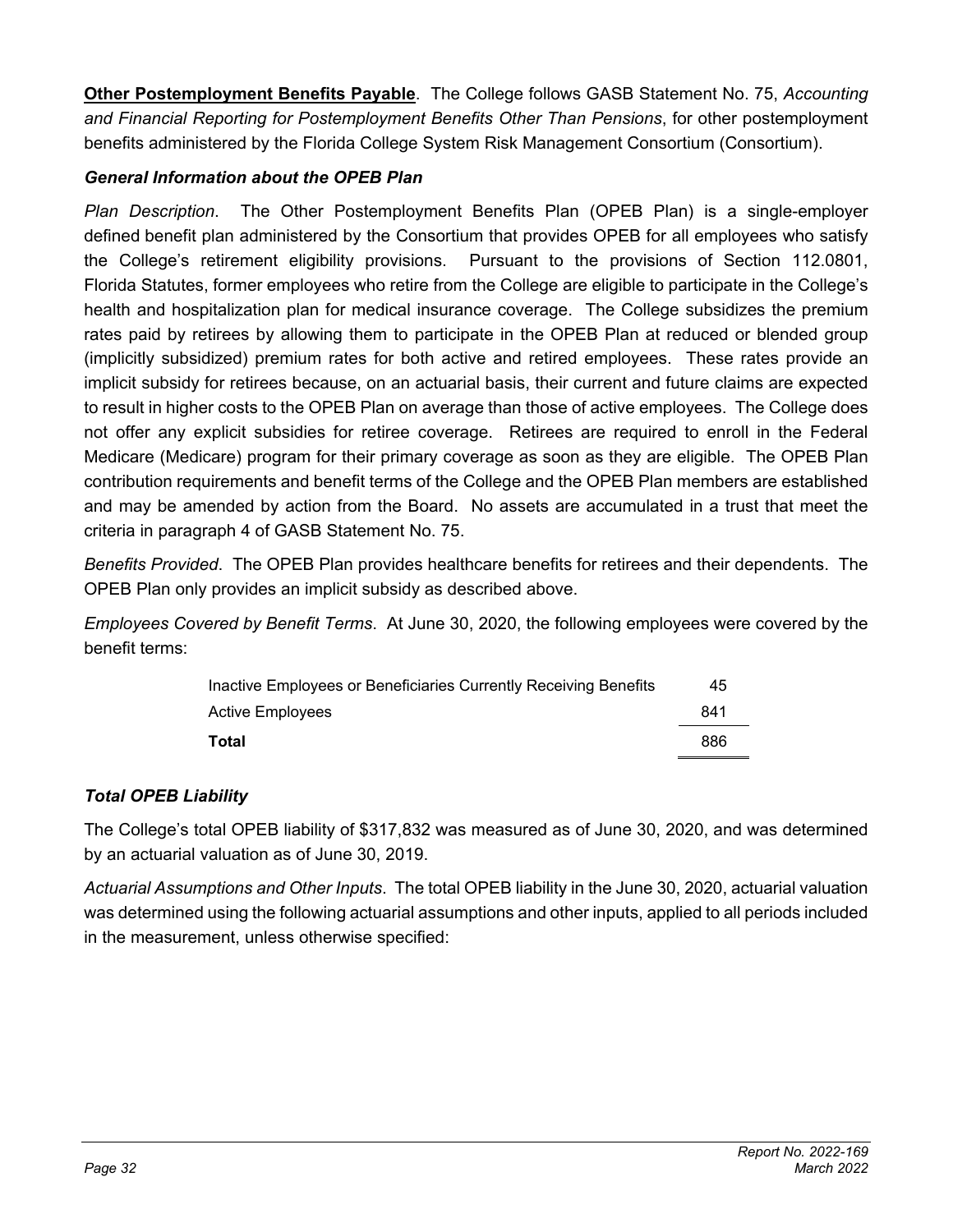| Inflation                   | 2.4 percent                                                                                                                                                                                   |
|-----------------------------|-----------------------------------------------------------------------------------------------------------------------------------------------------------------------------------------------|
| Salary increases            | Regular Employees:<br>3.40-7.80 percent, including inflation<br>Senior Management:<br>4.10-8.20 percent, including inflation                                                                  |
| Discount rate               | 2.21 percent at current measurement date<br>3.50 percent at prior measurement date                                                                                                            |
| Healthcare cost trend rates | Pre-Medicare:<br>7.0 percent for 2019, decreasing to an<br>ultimate rate of 4.6 percent by 2026<br>Medicare:<br>5.0 percent for 2019 decreasing to an<br>ultimate rate of 4.6 percent by 2021 |
| Benefit-related costs       | 100 percent of projected health insurance<br>premiums for retirees                                                                                                                            |

The discount rate was based on the Bond Buyer General Obligation 20-year Municipal Bond Index.

Mortality rates were based on the PUB-2010 mortality tables, with adjustments for FRS experience and generational mortality improvements using Scale MP-2018.

The demographic actuarial assumptions for retirement, disability incidence, withdrawal, and salary increases used in the June 30, 2019, valuation were based on the results of an actuarial experience study for the period July 1, 2013, through June 30, 2018, adopted by the FRS.

The remaining actuarial assumptions (e.g., initial per capita costs, health care cost trends, rate of plan participation, rates of plan election, etc.) used in the June 30, 2019, valuation were based on a review of recent plan experience done concurrently with the June 30, 2019, valuation.

### *Changes in the Total OPEB Liability*

|                                        | <b>Amount</b> |
|----------------------------------------|---------------|
| <b>Balance at 6/30/20</b>              | 460,076<br>S  |
| Changes for the year:                  |               |
| Service Cost                           | 21,128        |
| Interest                               | 15,711        |
| Changes in Assumptions or Other Inputs | (113, 877)    |
| <b>Benefit Payments</b>                | (65, 206)     |
| <b>Net Changes</b>                     | (142, 244)    |
| Balance at 6/30/21                     | 317,832<br>S  |

Changes of assumptions and other inputs reflect a change in the discount rate from 3.50 percent in 2019 to 2.21 percent in 2020 due to the change in the Municipal Bond Rate.

*Sensitivity of the Total OPEB Liability to Changes in the Discount Rate*. The following table presents the total OPEB liability of the College, as well as what the College's total OPEB liability would be if it were calculated using a discount rate that is 1 percentage point lower (1.21 percent) or 1 percentage point higher (3.21 percent) than the current rate: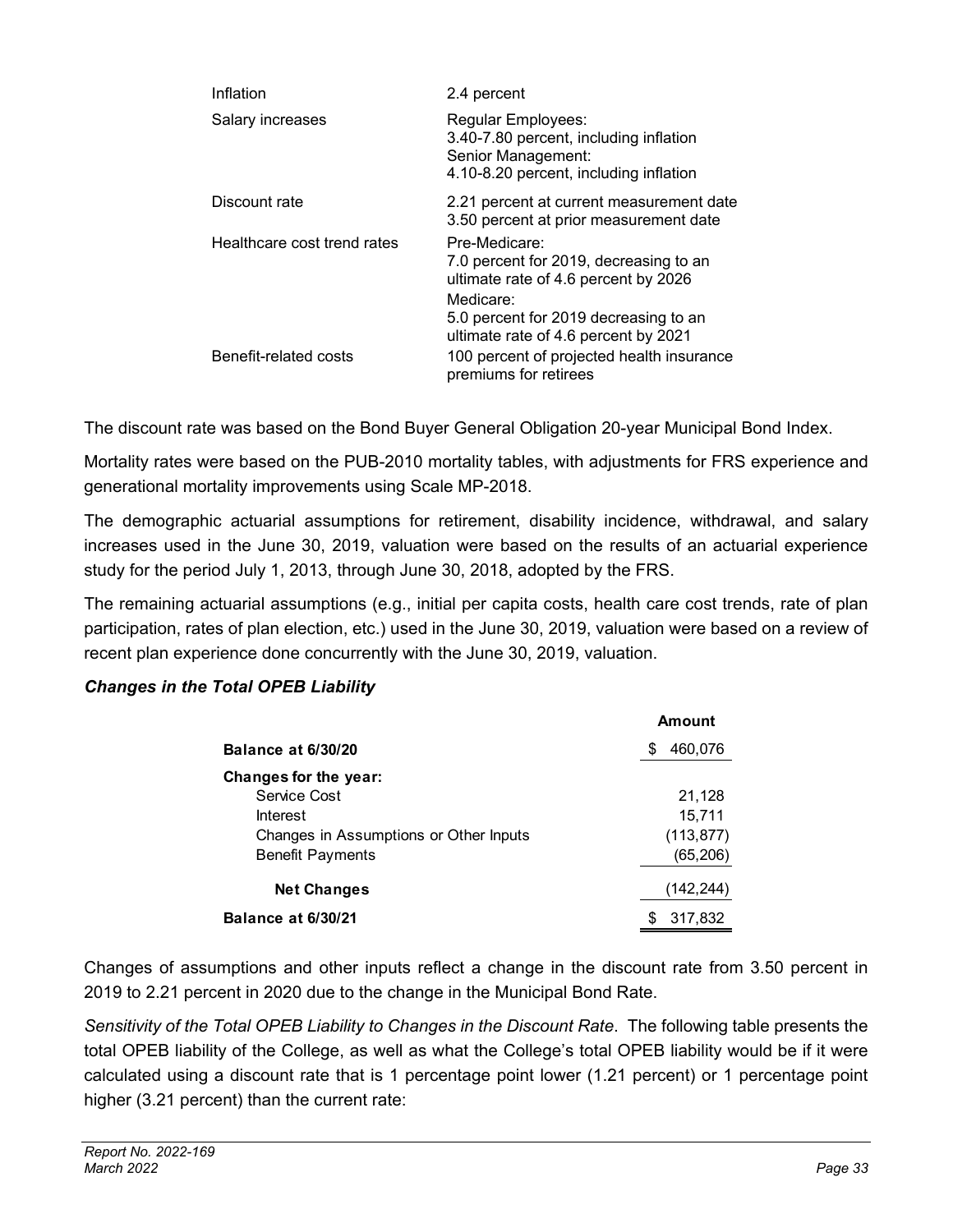|                      | 1%              | Current              | 1%              |
|----------------------|-----------------|----------------------|-----------------|
|                      | <b>Decrease</b> | <b>Discount Rate</b> | <b>Increase</b> |
|                      | $(1.21\%)$      | $(2.21\%)$           | $(3.21\%)$      |
| Total OPEB liability | \$322.541       | \$317.832            | \$315,010       |

*Sensitivity of the Total OPEB Liability to Changes in the Healthcare Cost Trend Rates*. The following table presents the total OPEB liability of the College, as well as what the College's total OPEB liability would be if it were calculated using healthcare cost trend rates that are 1 percentage point lower or 1 percentage point higher than the current healthcare cost trend rates:

|                             |             | <b>Healthcare</b><br><b>Cost Trend</b> |             |
|-----------------------------|-------------|----------------------------------------|-------------|
|                             | 1% Decrease | <b>Rates</b>                           | 1% Increase |
| <b>Total OPEB liability</b> | \$289,770   | \$317.832                              | \$356,702   |

### *OPEB Expense and Deferred Outflows of Resources and Deferred Inflows of Resources Related to OPEB*

For the fiscal year ended June 30, 2021, the College recognized OPEB expense of \$49,739. At June 30, 2021, the College reported deferred outflows of resources and deferred inflows of resources related to OPEB from the following sources:

| <b>Description</b>                                                                                                               | <b>Deferred Outflows</b><br>of Resources | Deferred Inflows<br>of Resources |
|----------------------------------------------------------------------------------------------------------------------------------|------------------------------------------|----------------------------------|
| Differences between expected<br>and actual experience<br>Change of assumptions or other inputs<br>Transactions subsequent to the | \$<br>332,740<br>3,261                   | \$<br>268,832                    |
| measurement date                                                                                                                 | 52,683                                   |                                  |
| Total                                                                                                                            | \$<br>388.684                            | \$<br>268,832                    |

Of the total amount reported as deferred outflows of resources related to OPEB, \$52,683 resulting from benefits paid subsequent to the measurement date and before the end of the fiscal year will be included as a reduction of the total OPEB liability in the year ended June 30, 2022. Other amounts reported as deferred outflows of resources and deferred inflows of resources related to OPEB will be recognized in OPEB expense as follows:

| <b>Fiscal Year Ending June 30</b> | <b>Amount</b> |        |  |
|-----------------------------------|---------------|--------|--|
| 2022                              | \$            | 12,900 |  |
| 2023                              |               | 12,900 |  |
| 2024                              |               | 12,900 |  |
| 2025                              |               | 12,900 |  |
| 2026                              |               | 12,900 |  |
| Thereafter                        |               | 2,669  |  |
| Total                             | S.            | 67,169 |  |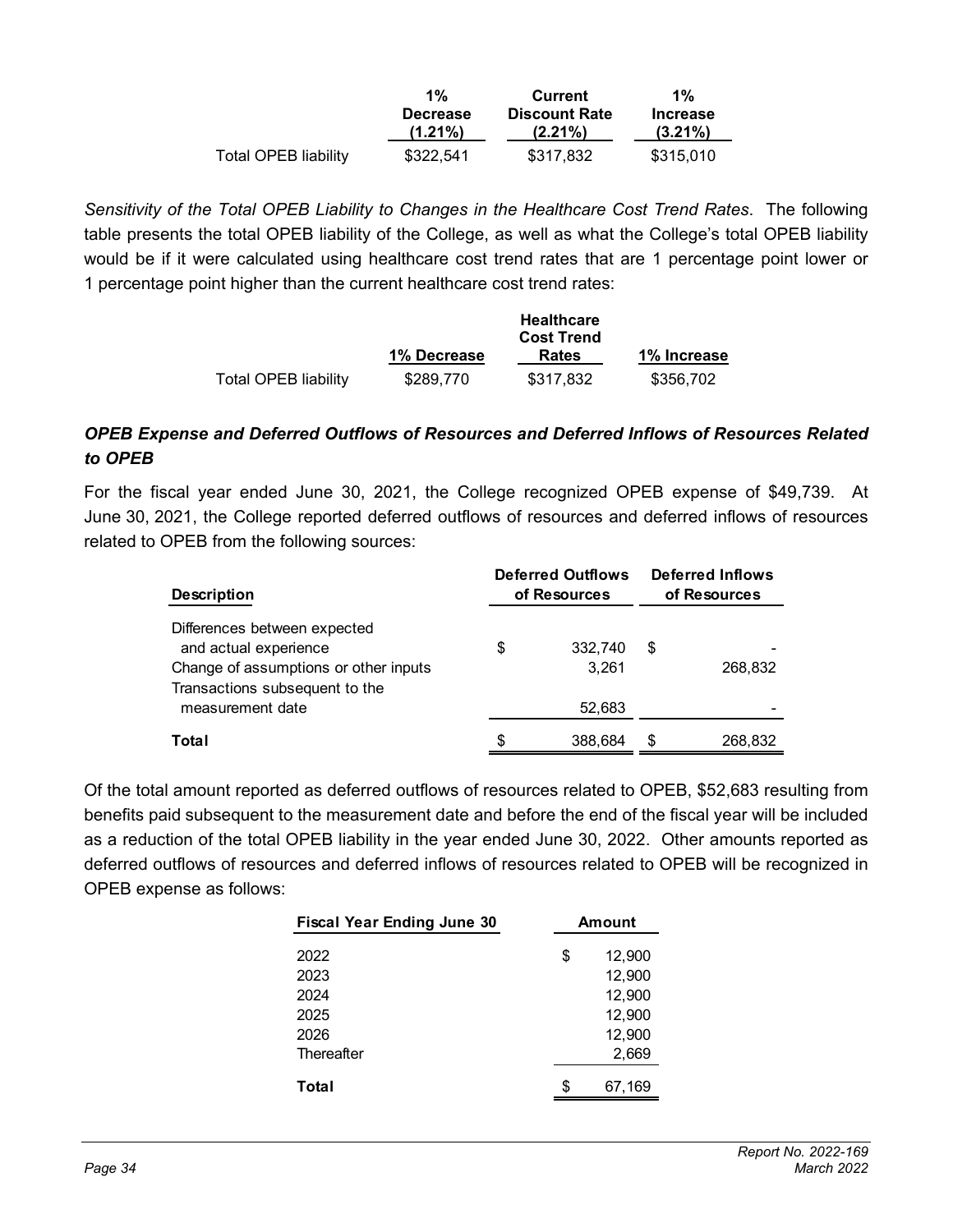**Net Pension Liability**. As a participating employer in the Florida Retirement System (FRS), the College recognizes its proportionate share of the collective net pension liabilities of the FRS cost-sharing multiple-employer defined benefit plans. As of June 30, 2021, the College's proportionate share of the net pension liabilities totaled \$50,025,900. Note 11. includes a complete discussion of defined benefit pension plans.

## **11. Retirement Plans – Defined Benefit Pension Plans**

### *General Information about the Florida Retirement System (FRS)*

The FRS was created in Chapter 121, Florida Statutes, to provide a defined benefit pension plan for participating public employees. The FRS was amended in 1998 to add the Deferred Retirement Option Program (DROP) under the defined benefit plan and amended in 2000 to provide a defined contribution plan alternative to the defined benefit plan for FRS members effective July 1, 2002. This integrated defined contribution pension plan is the FRS Investment Plan. Chapter 121, Florida Statutes, also provides for nonintegrated, optional retirement programs in lieu of the FRS to certain members of the Senior Management Service Class employed by the State and faculty and specified employees of State colleges. Chapter 112, Florida Statutes, established the HIS Program, a cost-sharing multiple-employer defined benefit pension plan to assist retired members of any State-administered retirement system in paying the costs of health insurance.

Essentially all regular employees of the College are eligible to enroll as members of the State-administered FRS. Provisions relating to the FRS are established by Chapters 121 and 122, Florida Statutes; Chapter 112, Part IV, Florida Statutes; Chapter 238, Florida Statutes; and FRS Rules, Chapter 60S, Florida Administrative Code; wherein eligibility, contributions, and benefits are defined and described in detail. Such provisions may be amended at any time by further action from the Florida Legislature. The FRS is a single retirement system administered by the Florida Department of Management Services, Division of Retirement, and consists of two cost-sharing multiple-employer defined benefit plans and other nonintegrated programs. An annual comprehensive financial report of the FRS, which includes its financial statements, required supplementary information, actuarial report, and other relevant information, is available from the Florida Department of Management Services Web site (www.dms.myflorida.com).

The College's FRS and HIS pension expense totaled \$7,166,614 for the fiscal year ended June 30, 2021.

### **FRS Pension Plan**

*Plan Description*. The FRS Pension Plan (Plan) is a cost-sharing multiple-employer defined benefit pension plan, with a DROP for eligible employees. The general classes of membership are as follows:

- *Regular Class* Members of the FRS who do not qualify for membership in the other classes.
- *Senior Management Service Class* (SMSC) Members in senior management level positions.

Employees enrolled in the Plan prior to July 1, 2011, vest at 6 years of creditable service and employees enrolled in the Plan on or after July 1, 2011, vest at 8 years of creditable service. All vested members, enrolled prior to July 1, 2011, are eligible for normal retirement benefits at age 62 or at any age after 30 years of creditable service. All members enrolled in the Plan on or after July 1, 2011, once vested,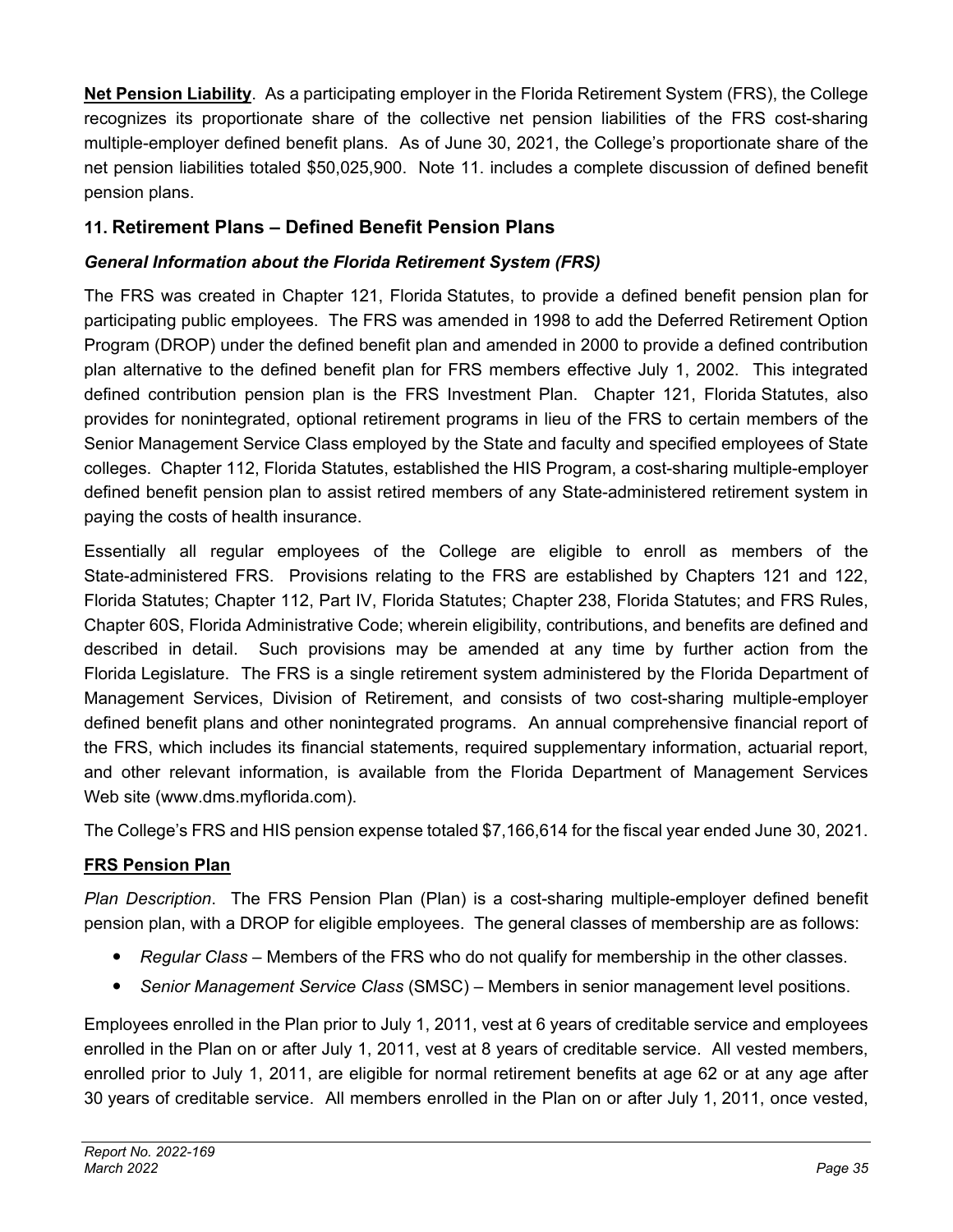are eligible for normal retirement benefits at age 65 or any time after 33 years of creditable service. Employees enrolled in the Plan may include up to 4 years of credit for military service toward creditable service. The Plan also includes an early retirement provision; however, there is a benefit reduction for each year a member retires before his or her normal retirement date. The Plan provides retirement, disability, death benefits, and annual cost-of-living adjustments to eligible participants.

The DROP, subject to provisions of Section 121.091, Florida Statutes, permits employees eligible for normal retirement under the Plan to defer receipt of monthly benefit payments while continuing employment with an FRS-participating employer. An employee may participate in DROP for a period not to exceed 60 months after electing to participate. During the period of DROP participation, deferred monthly benefits are held in the FRS Trust Fund and accrue interest. The net pension liability does not include amounts for DROP participants, as these members are considered retired and are not accruing additional pension benefits.

*Benefits Provided*. Benefits under the Plan are computed on the basis of age and/or years of service, average final compensation, and service credit. Credit for each year of service is expressed as a percentage of the average final compensation. For members initially enrolled before July 1, 2011, the average final compensation is the average of the 5 highest fiscal years' earnings; for members initially enrolled on or after July 1, 2011, the average final compensation is the average of the 8 highest fiscal years' earnings. The total percentage value of the benefit received is determined by calculating the total value of all service, which is based on retirement plan and/or the class to which the member belonged when the service credit was earned. Members are eligible for in-line-of-duty or regular disability and survivors' benefits. The following table shows the percentage value for each year of service credit earned:

| <b>Class, Initial Enrollment, and Retirement Age/Years of Service</b> | % Value |
|-----------------------------------------------------------------------|---------|
| Regular Class members initially enrolled before July 1, 2011          |         |
| Retirement up to age 62 or up to 30 years of service                  | 1.60    |
| Retirement at age 63 or with 31 years of service                      | 1.63    |
| Retirement at age 64 or with 32 years of service                      | 1.65    |
| Retirement at age 65 or with 33 or more years of service              | 1.68    |
| Regular Class members initially enrolled on or after July 1, 2011     |         |
| Retirement up to age 65 or up to 33 years of service                  | 1.60    |
| Retirement at age 66 or with 34 years of service                      | 1.63    |
| Retirement at age 67 or with 35 years of service                      | 1.65    |
| Retirement at age 68 or with 36 or more years of service              | 1.68    |
| <b>Senior Management Service Class</b>                                | 2.00    |

As provided in Section 121.101, Florida Statutes, if the member was initially enrolled in the Plan before July 1, 2011, and all service credit was accrued before July 1, 2011, the annual cost-of-living adjustment is 3 percent per year. If the member was initially enrolled before July 1, 2011, and has service credit on or after July 1, 2011, there is an individually calculated cost-of-living adjustment. The annual cost-of-living adjustment is a proportion of 3 percent determined by dividing the sum of the pre-July 2011 service credit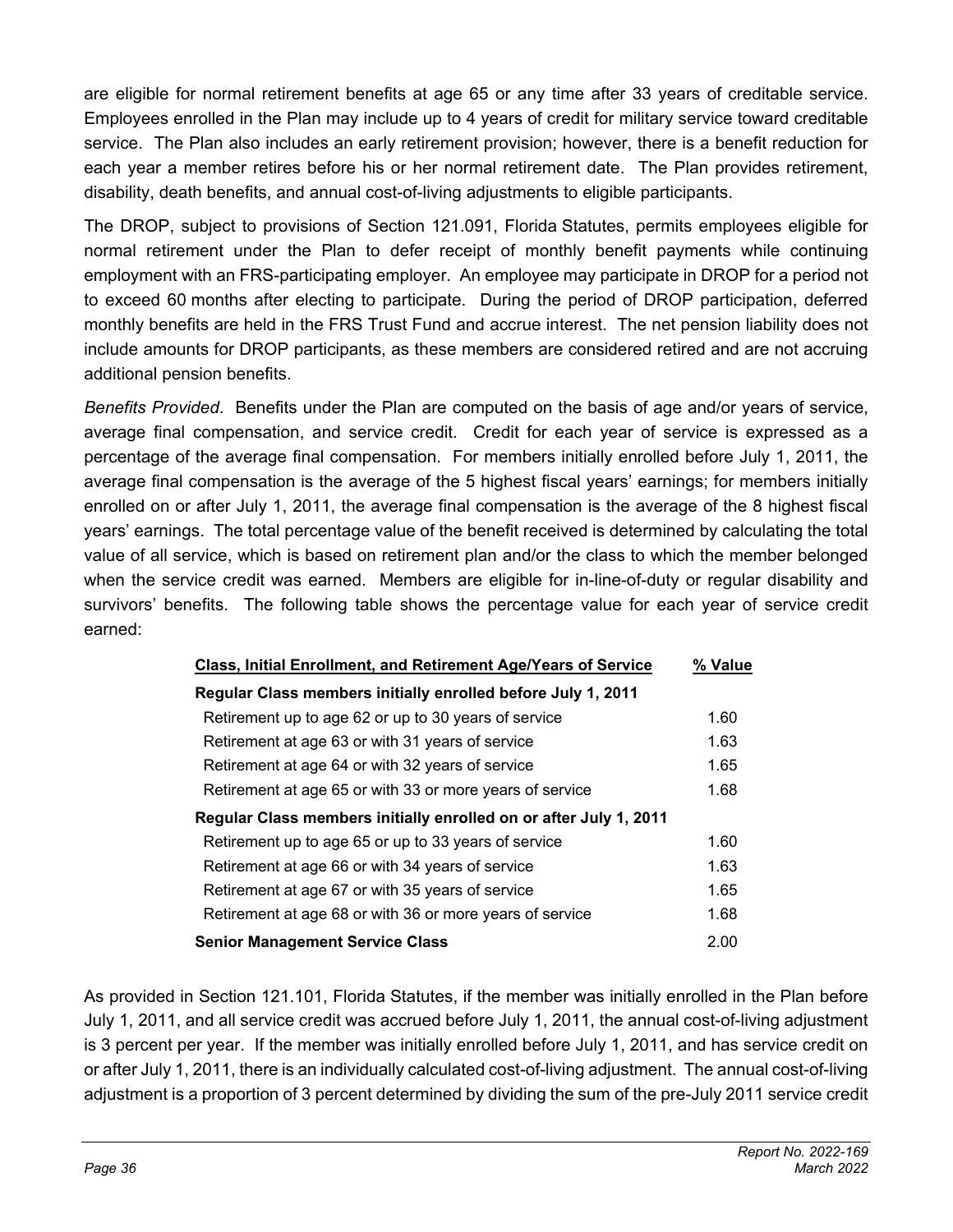by the total service credit at retirement multiplied by 3 percent. Plan members initially enrolled on or after July 1, 2011, will not have a cost-of-living adjustment after retirement.

*Contributions*. The Florida Legislature establishes contribution rates for participating employers and employees. Contribution rates during the 2020-21 fiscal year were:

|                                                                                             | <b>Percent of Gross Salary</b> |                |
|---------------------------------------------------------------------------------------------|--------------------------------|----------------|
| <b>Class</b>                                                                                | <b>Employee</b>                | Employer $(1)$ |
| FRS, Regular                                                                                | 3.00                           | 10.00          |
| FRS, Senior Management Service                                                              | 3.00                           | 27.29          |
| Deferred Retirement Option Program (applicable to<br>members from all of the above classes) | 0.00                           | 16.98          |
| FRS, Reemployed Retiree                                                                     |                                |                |

(1) Employer rates include 1.66 percent for the postemployment health insurance subsidy. Also, employer rates, other than for DROP participants, include 0.06 percent for administrative costs of the Investment Plan.

(2) Contribution rates are dependent upon retirement class in which reemployed.

The College's contributions to the Plan totaled \$3,291,595 for the fiscal year ended June 30, 2021.

*Pension Liabilities, Pension Expense, and Deferred Outflows of Resources and Deferred Inflows of Resources Related to Pensions*. At June 30, 2021, the College reported a liability of \$35,951,258 for its proportionate share of the net pension liability. The net pension liability was measured as of June 30, 2020, and the total pension liability used to calculate the net pension liability was determined by an actuarial valuation as of July 1, 2020. The College's proportionate share of the net pension liability was based on the College's 2019-20 fiscal year contributions relative to the total 2019-20 fiscal year contributions of all participating members. At June 30, 2020, the College's proportionate share was 0.082948862 percent, which was a decrease of 0.003942281 from its proportionate share measured as of June 30, 2019.

For the fiscal year ended June 30, 2021, the College recognized pension expense of \$6,550,827. In addition, the College reported deferred outflows of resources and deferred inflows of resources related to pensions from the following sources:

| <b>Description</b>                            | <b>Deferred Outflows</b><br>of Resources | <b>Deferred Inflows</b><br>of Resources |
|-----------------------------------------------|------------------------------------------|-----------------------------------------|
| Differences between expected and              |                                          |                                         |
| actual experience                             | \$<br>1,375,928                          | \$                                      |
| Change of assumptions                         | 6,508,321                                |                                         |
| Net difference between projected and actual   |                                          |                                         |
| earnings on FRS Plan investments              | 2,140,573                                |                                         |
| Changes in proportion and differences between |                                          |                                         |
| College FRS contributions and proportionate   |                                          |                                         |
| share of contributions                        |                                          | 2,813,800                               |
| College FRS contributions subsequent to       |                                          |                                         |
| the measurement date                          | 3,291,595                                |                                         |
| Total                                         | 13,316,417                               | 2,813,800                               |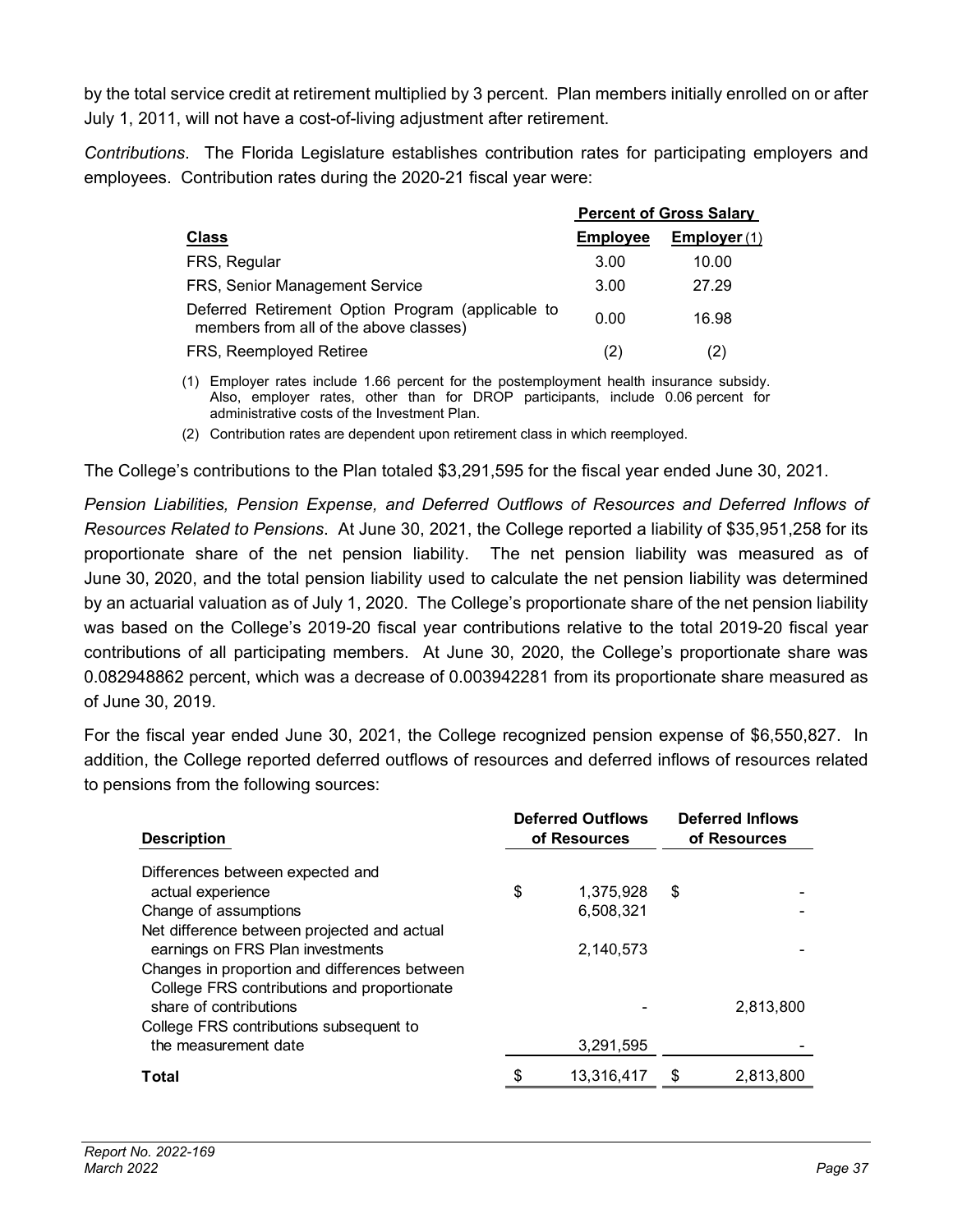The deferred outflows of resources totaling \$3,291,595, resulting from College contributions subsequent to the measurement date will be recognized as a reduction of the net pension liability in the fiscal year ending June 30, 2022. Other amounts reported as deferred outflows of resources and deferred inflows of resources related to pensions will be recognized in pension expense as follows:

| <b>Fiscal Year Ending June 30</b> | Amount          |  |
|-----------------------------------|-----------------|--|
| 2022                              | 1,144,710<br>\$ |  |
| 2023                              | 2,503,558       |  |
| 2024                              | 2,194,693       |  |
| 2025                              | 1,224,945       |  |
| 2026                              | 143,116         |  |
| Total                             | 7,211,022       |  |

*Actuarial Assumptions*. The total pension liability in the July 1, 2020, actuarial valuation was determined using the following actuarial assumptions, applied to all periods included in the measurement:

| Inflation                 | 2.40 percent                                                                 |
|---------------------------|------------------------------------------------------------------------------|
| Salary increases          | 3.25 percent, average, including inflation                                   |
| Investment rate of return | 6.80 percent, net of pension plan investment<br>expense, including inflation |

Mortality rates were based on the PUB-2010 base table, projected generationally with Scale MP-2018.

The actuarial assumptions used in the July 1, 2020, valuation were based on the results of an actuarial experience study for the period July 1, 2013, through June 30, 2018.

The long-term expected rate of return on pension plan investments was not based on historical returns, but instead is based on a forward-looking capital market economic model. The allocation policy's description of each asset class was used to map the target allocation to the asset classes shown below. Each asset class assumption is based on a consistent set of underlying assumptions, and includes an adjustment for the inflation assumption. The target allocation and best estimates of arithmetic and geometric real rates of return for each major asset class are summarized in the following table:

| <b>Asset Class</b>           | <b>Target</b><br><b>Allocation</b> (1) | Annual<br><b>Arithmetic</b><br><b>Return</b> | Compound<br>Annual<br>(Geometric)<br>Return | <b>Standard</b><br><b>Deviation</b> |
|------------------------------|----------------------------------------|----------------------------------------------|---------------------------------------------|-------------------------------------|
| Cash                         | 1.0%                                   | $2.2\%$                                      | $2.2\%$                                     | $1.2\%$                             |
| Fixed Income                 | 19.0%                                  | $3.0\%$                                      | 2.9%                                        | 3.5%                                |
| Global Equity                | 54.2%                                  | $8.0\%$                                      | 6.7%                                        | 17.1%                               |
| Real Estate (Property)       | 10.3%                                  | 6.4%                                         | 5.8%                                        | 11.7%                               |
| <b>Private Equity</b>        | 11.1%                                  | 10.8%                                        | 8.1%                                        | 25.7%                               |
| <b>Strategic Investments</b> | 4.4%                                   | 5.5%                                         | 5.3%                                        | 6.9%                                |
| Total                        | 100.0%                                 |                                              |                                             |                                     |
| Assumed inflation - Mean     |                                        |                                              | $2.4\%$                                     | 1.7%                                |

(1) As outlined in the Plan's investment policy.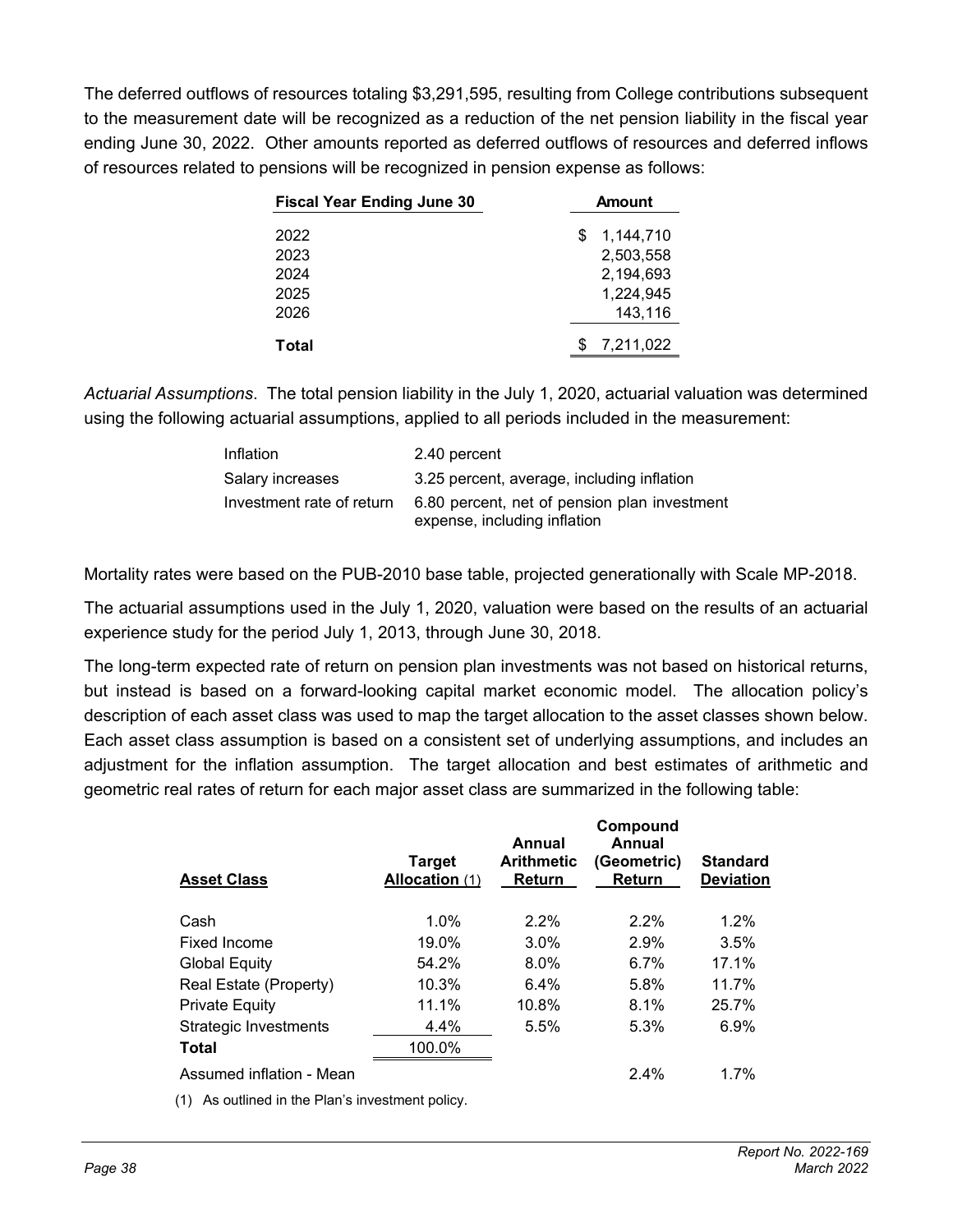*Discount Rate*. The discount rate used to measure the total pension liability was 6.80 percent. The Plan's fiduciary net position was projected to be available to make all projected future benefit payments of current active and inactive employees. Therefore, the discount rate for calculating the total pension liability is equal to the long-term expected rate of return. The discount rate used in the 2020 valuation was updated from 6.90 percent to 6.80 percent.

*Sensitivity of the College's Proportionate Share of the Net Pension Liability to Changes in the Discount Rate*. The following presents the College's proportionate share of the net pension liability calculated using the discount rate of 6.80 percent, as well as what the College's proportionate share of the net pension liability would be if it were calculated using a discount rate that is 1 percentage point lower (5.80 percent) or 1 percentage point higher (7.80 percent) than the current rate:

|                                                               | 1%              | Current              | $1\%$           |
|---------------------------------------------------------------|-----------------|----------------------|-----------------|
|                                                               | <b>Decrease</b> | <b>Discount Rate</b> | <b>Increase</b> |
|                                                               | $(5.80\%)$      | $(6.80\%)$           | $(7.80\%)$      |
| College's proportionate share<br>of the net pension liability | \$57,408,119    | \$35,951,258         | \$18,030,396    |

*Pension Plan Fiduciary Net Position*. Detailed information about the Plan's fiduciary net position is available in the separately issued FRS Pension Plan and Other State Administered Systems Annual Comprehensive Financial Report.

### **HIS Pension Plan**

*Plan Description*. The HIS Pension Plan (HIS Plan) is a cost-sharing multiple-employer defined benefit pension plan established under Section 112.363, Florida Statutes. The benefit is a monthly payment to assist retirees of State-administered retirement systems in paying their health insurance costs and is administered by the Florida Department of Management Services, Division of Retirement.

*Benefits Provided*. For the fiscal year ended June 30, 2021, eligible retirees and beneficiaries received a monthly HIS payment of \$5 for each year of creditable service completed at the time of retirement with a minimum HIS payment of \$30 and a maximum HIS payment of \$150 per month, pursuant to Section 112.363, Florida Statutes. To be eligible to receive a HIS benefit, a retiree under a State-administered retirement system must provide proof of health insurance coverage, which can include Medicare.

*Contributions*. The HIS Plan is funded by required contributions from FRS participating employers as set by the Florida Legislature. Employer contributions are a percentage of gross compensation for all active FRS members. For the fiscal year ended June 30, 2021, the contribution rate was 1.66 percent of payroll pursuant to Section 112.363, Florida Statutes. The College contributed 100 percent of its statutorily required contributions for the current and preceding 3 years. HIS Plan contributions are deposited in a separate trust fund from which HIS payments are authorized. HIS Plan benefits are not guaranteed and are subject to annual legislative appropriation. In the event the legislative appropriation or available funds fail to provide full subsidy benefits to all participants, benefits may be reduced or canceled.

The College's contributions to the HIS Plan totaled \$642,514 for the fiscal year ended June 30, 2021.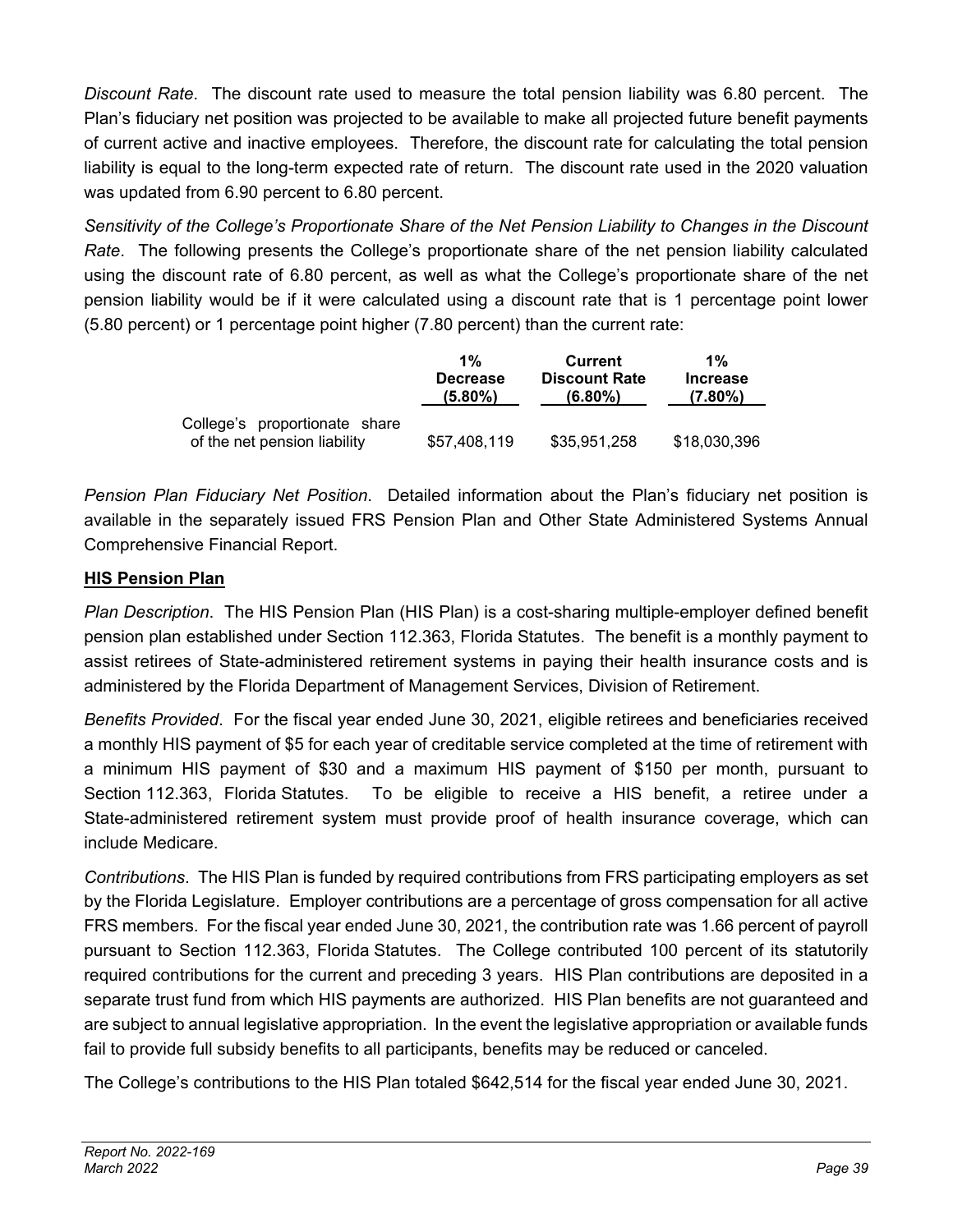*Pension Liabilities, Pension Expense, and Deferred Outflows of Resources and Deferred Inflows of Resources Related to Pensions*. At June 30, 2021, the College reported a net pension liability of \$14,074,642 for its proportionate share of the net pension liability. The current portion of the net pension liability is the College's proportionate share of benefit payments expected to be paid within 1 year, net of the College's proportionate share of the HIS Plan's fiduciary net position available to pay that amount. The net pension liability was measured as of June 30, 2020, and the total pension liability used to calculate the net pension liability was determined by an actuarial valuation as of July 1, 2020. The College's proportionate share of the net pension liability was based on the College's 2019-20 fiscal year contributions relative to the total 2019-20 fiscal year contributions of all participating members. At June 30, 2020, the College's proportionate share was 0.115272973 percent, which was a decrease of 0.003888855 from its proportionate share measured as of June 30, 2019.

For the fiscal year ended June 30, 2021, the College recognized pension expense of \$615,787. In addition, the College reported deferred outflows of resources and deferred inflows of resources related to pensions from the following sources:

| <b>Description</b>                                                                                                               | <b>Deferred Outflows</b><br>of Resources | <b>Deferred Inflows</b><br>of Resources |           |  |  |
|----------------------------------------------------------------------------------------------------------------------------------|------------------------------------------|-----------------------------------------|-----------|--|--|
| Differences between expected and                                                                                                 |                                          |                                         |           |  |  |
| actual experience                                                                                                                | \$<br>575.738                            | \$                                      | 10,858    |  |  |
| Change of assumptions                                                                                                            | 1,513,425                                |                                         | 818,386   |  |  |
| Net difference between projected and actual<br>earnings on HIS Plan investments<br>Changes in proportion and differences between | 11.237                                   |                                         |           |  |  |
| College HIS contributions and proportionate<br>share of HIS contributions<br>College contributions subsequent to the             |                                          |                                         | 1,691,003 |  |  |
| measurement date                                                                                                                 | 642,514                                  |                                         |           |  |  |
| Total                                                                                                                            | \$<br>2,742,914                          | \$                                      | 2,520,247 |  |  |

The deferred outflows of resources totaling \$642,514, resulting from College contributions subsequent to the measurement date will be recognized as a reduction of the net pension liability in the fiscal year ending June 30, 2022. Other amounts reported as deferred outflows of resources and deferred inflows of resources related to pensions will be recognized in pension expense as follows:

| <b>Fiscal Year Ending June 30</b> |    | <b>Amount</b> |  |  |  |  |
|-----------------------------------|----|---------------|--|--|--|--|
| 2022                              | \$ | (156, 628)    |  |  |  |  |
| 2023                              |    | (135, 258)    |  |  |  |  |
| 2024                              |    | (242, 458)    |  |  |  |  |
| 2025                              |    | (69, 280)     |  |  |  |  |
| 2026                              |    | 72,680        |  |  |  |  |
| Thereafter                        |    | 111,097       |  |  |  |  |
| Total                             | S  | (419, 847)    |  |  |  |  |

*Actuarial Assumptions.* The total pension liability at July 1, 2020, actuarial valuation was determined using the following actuarial assumptions, applied to all periods included in the measurement: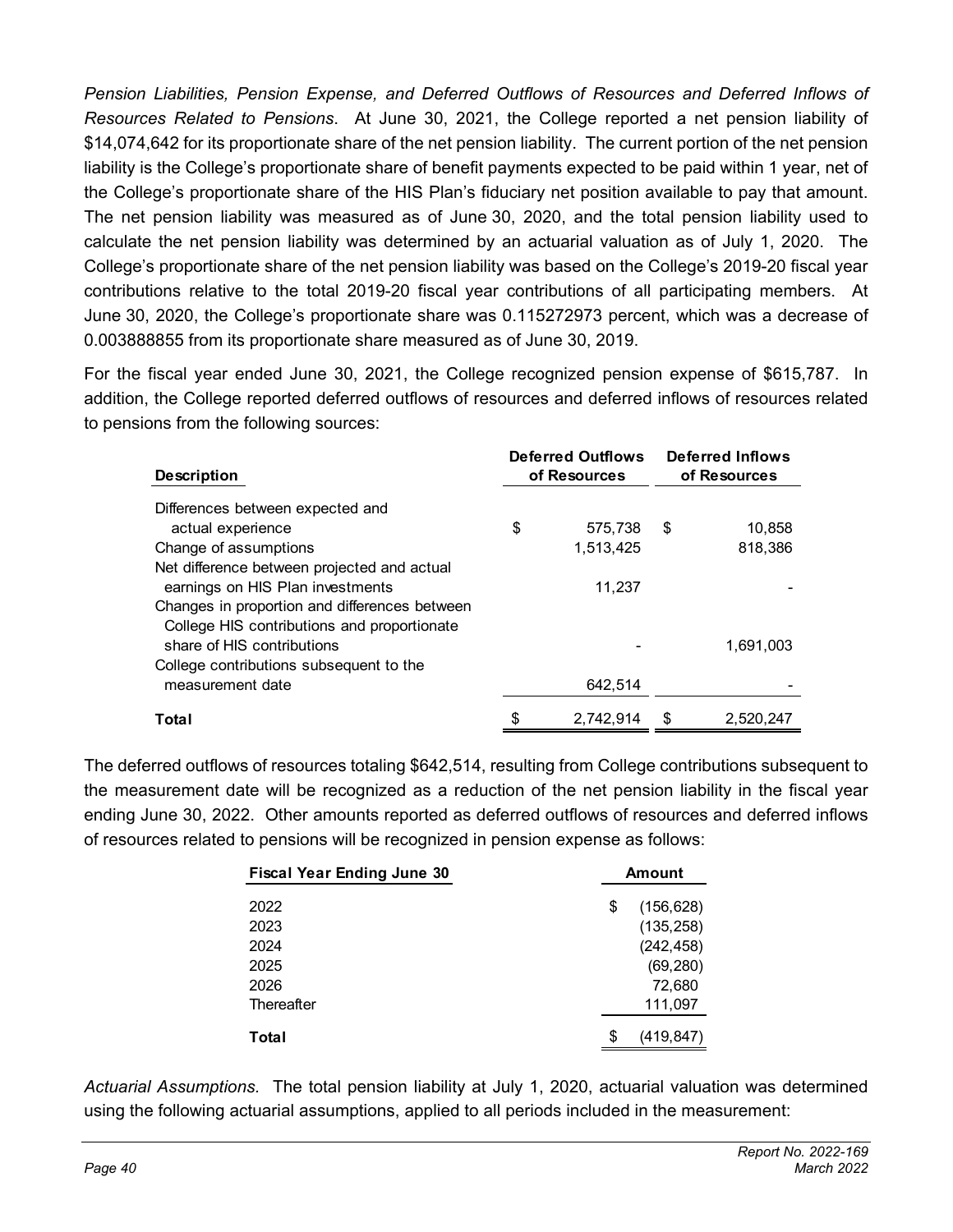| Inflation           | 2.40 percent                               |
|---------------------|--------------------------------------------|
| Salary increases    | 3.25 percent, average, including inflation |
| Municipal bond rate | 2.21 percent                               |

Mortality rates were based on the PUB-2010 base table, projected generationally with Scale MP-2018. This is a change from the prior year mortality assumption which was based on the Generational RP-2000 with Projection Scale BB tables.

While an experience study had not been completed for the HIS Plan, the actuarial assumptions that determined the total pension liability for the HIS Plan were based on certain results of the most recent experience study for the FRS Plan.

*Discount Rate*. The discount rate used to measure the total pension liability was 2.21 percent. In general, the discount rate for calculating the total pension liability is equal to the single rate equivalent to discounting at the long-term expected rate of return for benefit payments prior to the projected depletion date. Because the HIS benefit is essentially funded on a pay-as-you-go basis, the depletion date is considered to be immediate, and the single equivalent discount rate is equal to the municipal bond rate selected by the plan sponsor. The Bond Buyer General Obligation 20-Bond Municipal Bond Index was adopted as the applicable municipal bond index. The discount rate used in the 2020 valuation was updated from 3.50 percent to 2.21 percent.

*Sensitivity of the College's Proportionate Share of the Net Pension Liability to Changes in the Discount Rate*. The following presents the College's proportionate share of the net pension liability calculated using the discount rate of 2.21 percent, as well as what the College's proportionate share of the net pension liability would be if it were calculated using a discount rate that is 1 percentage point lower (1.21 percent) or 1 percentage point higher (3.21 percent) than the current rate:

|                                                               | 1%                            | Current                            | $1\%$                         |
|---------------------------------------------------------------|-------------------------------|------------------------------------|-------------------------------|
|                                                               | <b>Decrease</b><br>$(1.21\%)$ | <b>Discount Rate</b><br>$(2.21\%)$ | <b>Increase</b><br>$(3.21\%)$ |
| College's proportionate share<br>of the net pension liability | \$16,269,658                  | \$14,074,642                       | \$12,278,028                  |

*Pension Plan Fiduciary Net Position*. Detailed information about the HIS Plan's fiduciary net position is available in the separately issued FRS Pension Plan and Other State Administered Systems Annual Comprehensive Financial Report.

*Payables to the Pension Plan*. At June 30, 2021, the College reported a payable of \$146,728 for the outstanding amount of contributions to the HIS Plan required for the fiscal year ended June 30, 2021.

## **12. Retirement Plans – Defined Contribution Pension Plans**

**FRS Investment Plan**. The SBA administers the defined contribution plan officially titled the FRS Investment Plan (Investment Plan). The Investment Plan is reported in the SBA's annual financial statements and in the State's Annual Comprehensive Financial Report.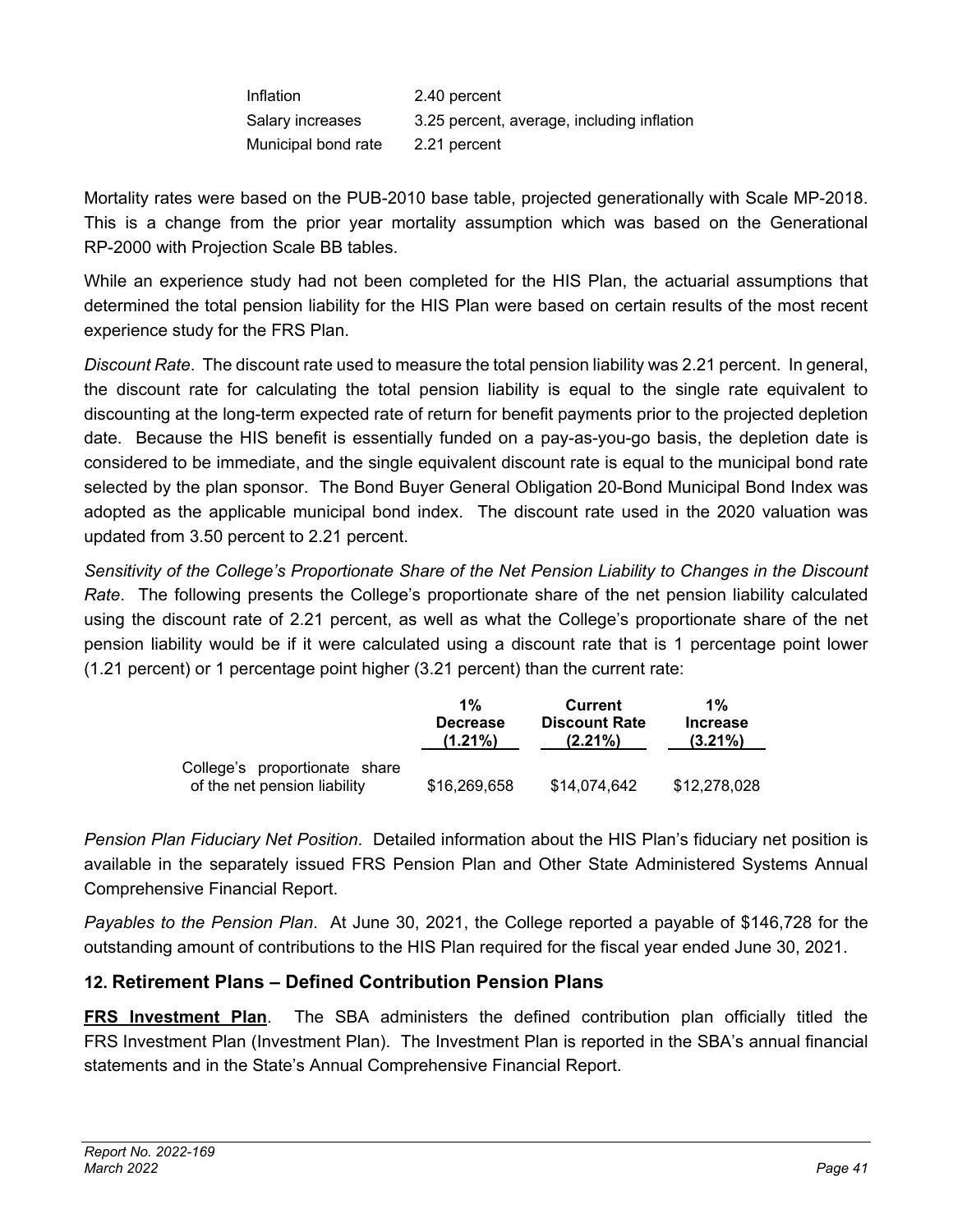As provided in Section 121.4501, Florida Statutes, eligible FRS members may elect to participate in the Investment Plan in lieu of the FRS defined benefit plan. College employees already participating in the State College System Optional Retirement Program or DROP are not eligible to participate in the Investment Plan. Employer and employee contributions are defined by law, but the ultimate benefit depends in part on the performance of investment funds. Service retirement benefits are based upon the value of the member's account upon retirement. Benefit terms, including contribution requirements, are established and may be amended by the Florida Legislature. The Investment Plan is funded with the same employer and employee contributions rates, that are based on salary and membership class (Regular Class, Senior Management Service Class, etc.), as the FRS defined benefit plan. Contributions are directed to individual member accounts and the individual members allocate contributions and account balances among various approved investment choices. Costs of administering the Investment Plan, including the FRS Financial Guidance Program, are funded through an employer contribution of 0.06 percent of payroll and by forfeited benefits of Investment Plan members. Allocations to the Investment Plan member accounts during the 2020-21 fiscal year were as follows:

|                                | <b>Percent of</b> |
|--------------------------------|-------------------|
|                                | Gross             |
| <b>Class</b>                   | Compensation      |
| FRS, Regular                   | 6.30              |
| FRS, Senior Management Service | 7.67              |

For all membership classes, employees are immediately vested in their own contributions and are vested after 1 year of service for employer contributions and investment earnings regardless of membership class. If an accumulated benefit obligation for service credit originally earned under the FRS Pension Plan is transferred to the Investment Plan, the member must have the years of service required for FRS Pension Plan vesting (including the service credit represented by the transferred funds) to be vested for these funds and the earnings on the funds. Nonvested employer contributions are placed in a suspense account for up to 5 years. If the employee returns to FRS-covered employment within the 5-year period, the employee will regain control over their account. If the employee does not return within the 5-year period, the employee will forfeit the accumulated account balance. For the fiscal year ended June 30, 2021, the information for the amount of forfeitures was unavailable from the SBA; however, management believes that these amounts, if any, would be immaterial to the College.

After termination and applying to receive benefits, the member may roll over vested funds to another qualified plan, structure a periodic payment under the Investment Plan, receive a lump-sum distribution, leave the funds invested for future distribution, or any combination of these options. Disability coverage is provided in which the member may either transfer the account balance to the FRS Pension Plan when approved for disability retirement to receive guaranteed lifetime monthly benefits under the FRS Pension Plan, or remain in the Investment Plan and rely upon that account balance for retirement income.

The College's Investment Plan pension expense totaled \$1,152,018 for the fiscal year ended June 30, 2021.

**State College System Optional Retirement Program**. Section 1012.875, Florida Statutes, provides for an Optional Retirement Program (Program) for eligible college instructors and administrators. The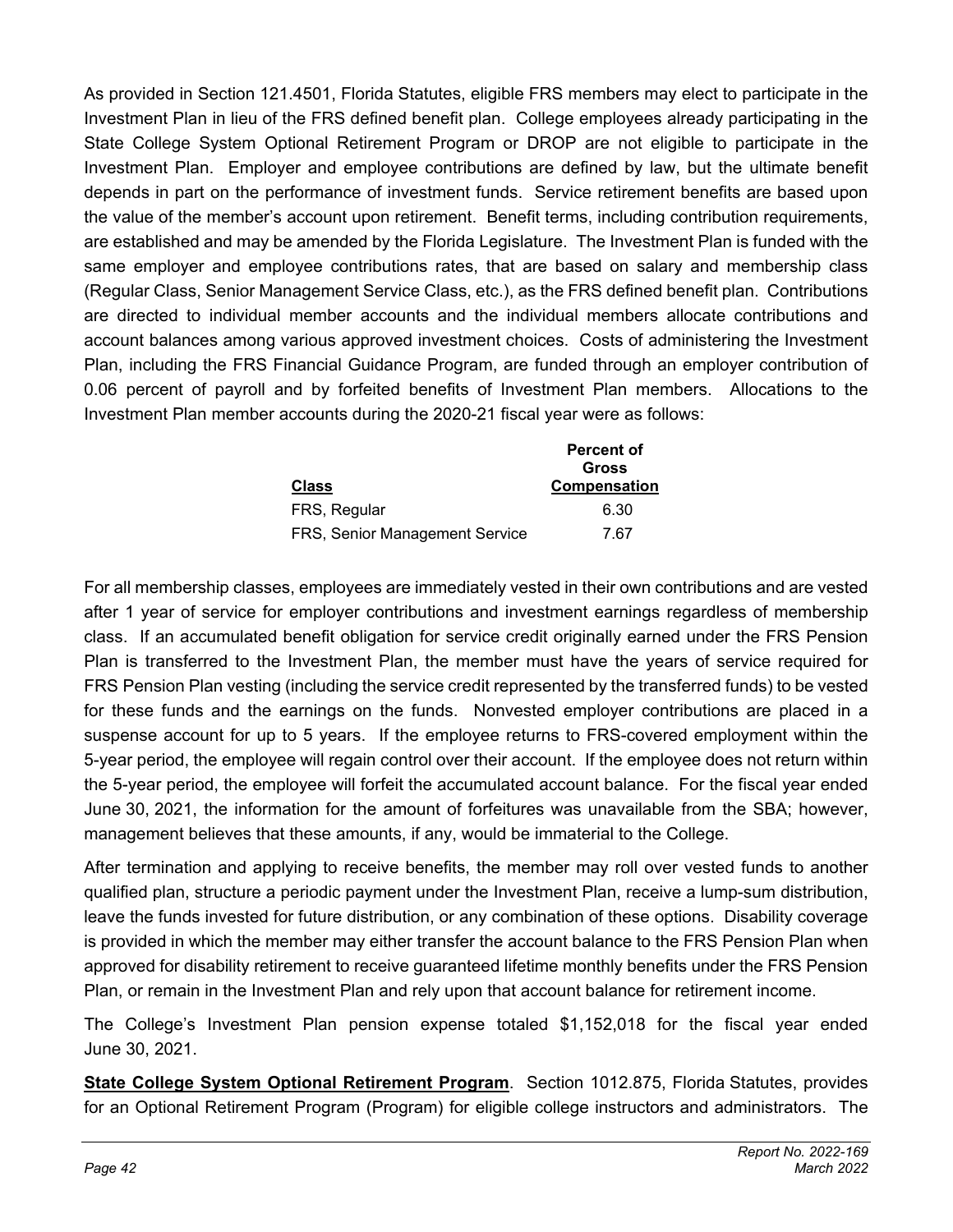Program is designed to aid colleges in recruiting employees by offering more portability to employees not expected to remain in the FRS for 8 or more years.

The Program is a defined contribution plan, which provides full and immediate vesting of all contributions submitted to the participating companies on behalf of the participant. Employees in eligible positions can make an irrevocable election to participate in the Program, rather than the FRS, and purchase retirement and death benefits through contracts provided by certain insurance carriers. The employing college contributes 5.15 percent of the participant's salary to the participant's account and 3.44 percent to cover the unfunded actuarial liability of the FRS pension plan, for a total of 8.59 percent, and employees contribute 3 percent of the employee's salary. Additionally, the employee may contribute, by payroll deduction, an amount not to exceed the percentage contributed by the college to the participant's annuity account. The contributions are invested in the company or companies selected by the participant to create a fund for the purchase of annuities at retirement.

The College's contributions to the Program totaled \$216,628 and employee contributions totaled \$126,191 for the 2020-21 fiscal year.

**Senior Management Service Local Annuity Program**. Section 121.055(1)(b)2., Florida Statutes, and Florida Retirement System Rule 60S-1.0057, Florida Administrative Code, provide that local agency employees eligible for the FRS, Senior Management Service Class, may elect to withdraw from the FRS altogether and participate in a local annuity program. Pursuant thereto, the College established the Senior Management Service Class Local Annuity Program (Local Annuity Program). Employees in eligible positions are allowed to make an irrevocable election to participate in the Local Annuity Program, rather than the FRS.

The Local Annuity Program is a defined contribution plan, which provides full and immediate vesting of all contributions submitted to the participating companies on behalf of the employee. The College contributes 12.34 percent of the employee's salary to the Local Annuity Program. Employees may make contributions toward the Local Annuity Program by way of salary reduction or by deduction of a percentage of the employee's gross compensation not to exceed the percentage contributed by the employer.

The College's contributions to the Annuity Program totaled \$126,346 for the 2020-21 fiscal year.

## **13. Joint Participation Agreement**

Daytona State College entered into a joint participation agreement with Eastern Florida State College to provide for the transition of both Colleges to digital transmission capabilities for their respective public television stations. The Colleges agreed to submit a joint application for Federal funds that will be combined with funding from other sources to finance the project.

The joint participation agreement provides for conversion of master control facilities for each College, the installation of a joint-use digital antenna, and jointly leased tower space. The Colleges will equally share the lease payments and other obligations contained in the tower lease agreement. Also, the Colleges agreed to equally share the costs of maintenance and repairs of the equipment and facilities and common expenses relating to the joint-use of the lease tower, the digital antenna, the transmission lines, and other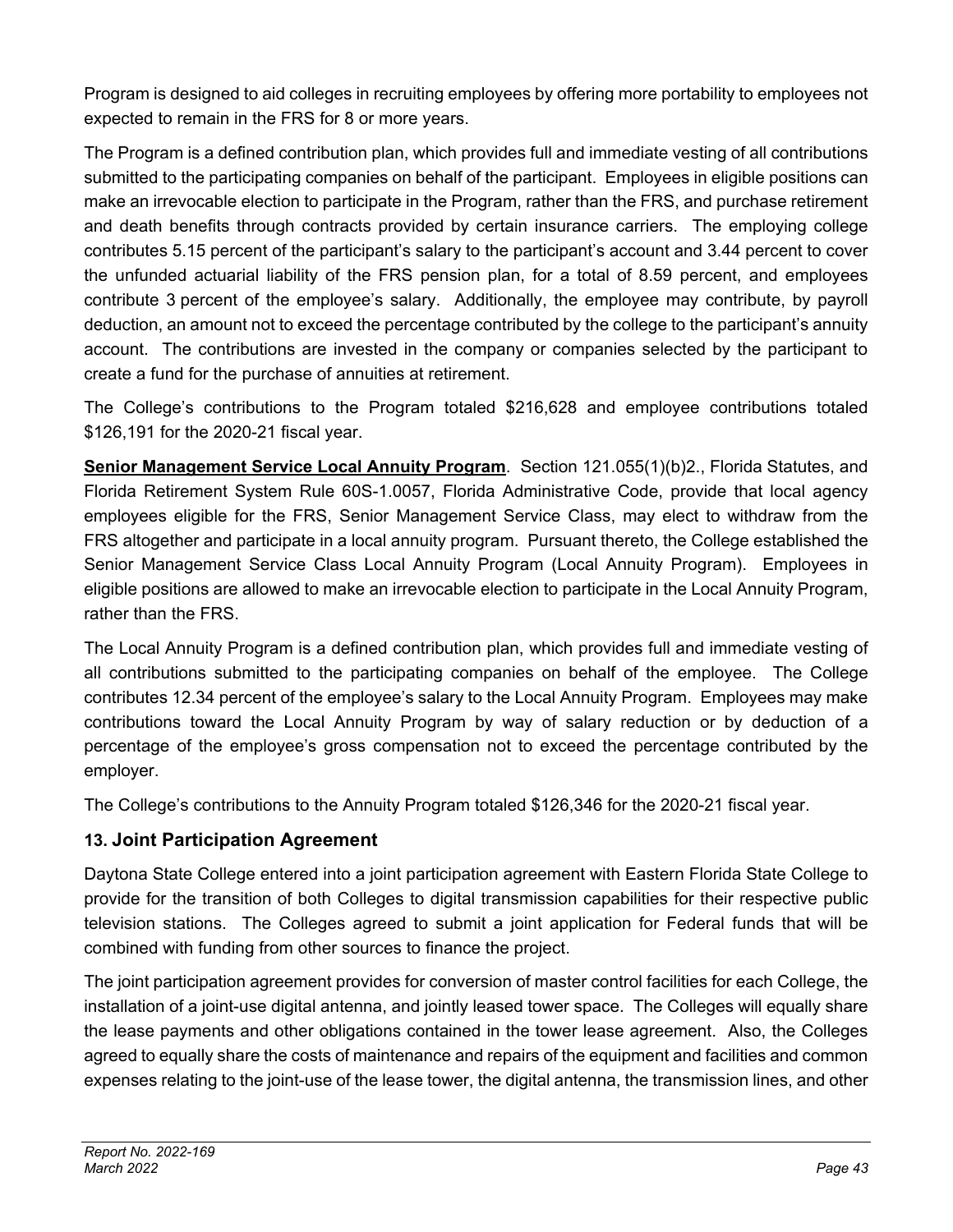common equipment. In addition, the Colleges agreed to share any such engineering fees or consulting fees as may be necessary for the common benefit of the Colleges.

Daytona State College has been designated as the fiscal agent and, in accordance with the agreement, will act for the benefit of both Colleges. Daytona State College will serve as the owner of record of the digital antenna, transmission lines, and associated equipment acquired with various Federal and State grants.

### **14. Risk Management Programs**

The College is exposed to various risks of loss related to torts; theft of, damage to, and destruction of assets; errors and omissions; injuries to employees; and natural disasters. The College provided coverage for these risks primarily through the Florida College System Risk Management Consortium (Consortium), which was created under authority of Section 1001.64(27), Florida Statutes, by the boards of trustees of the Florida public colleges for the purpose of joining a cooperative effort to develop, implement, and participate in a coordinated Statewide college risk management program. The Consortium is self-sustaining through member assessments (premiums) and purchases excess insurance through commercial companies for claims in excess of specified amounts. Excess insurance from commercial companies provided coverage of up to \$110 million to February 28, 2021, and up to \$100 million from March 1, 2021, for property insurance. Insurance coverage obtained through the Consortium included fire and extended property, general and automobile liability, workers' compensation, health, life, and other liability coverage. Settled claims resulting from these risks have not exceeded commercial coverage in any of the past 3 fiscal years.

### **15. Functional Distribution of Operating Expenses**

The functional classification of an operating expense (instruction, academic support, etc.) is assigned to a department based on the nature of the activity, which represents the material portion of the activity attributable to the department. For example, activities of an academic department for which the primary departmental function is instruction may include some activities other than direct instruction such as public service. However, when the primary mission of the department consists of instructional program elements, all expenses of the department are reported under the instruction classification. The operating expenses on the statement of revenues, expenses, and changes in net position are presented by natural classifications. The following are those same expenses presented in functional classifications as recommended by NACUBO: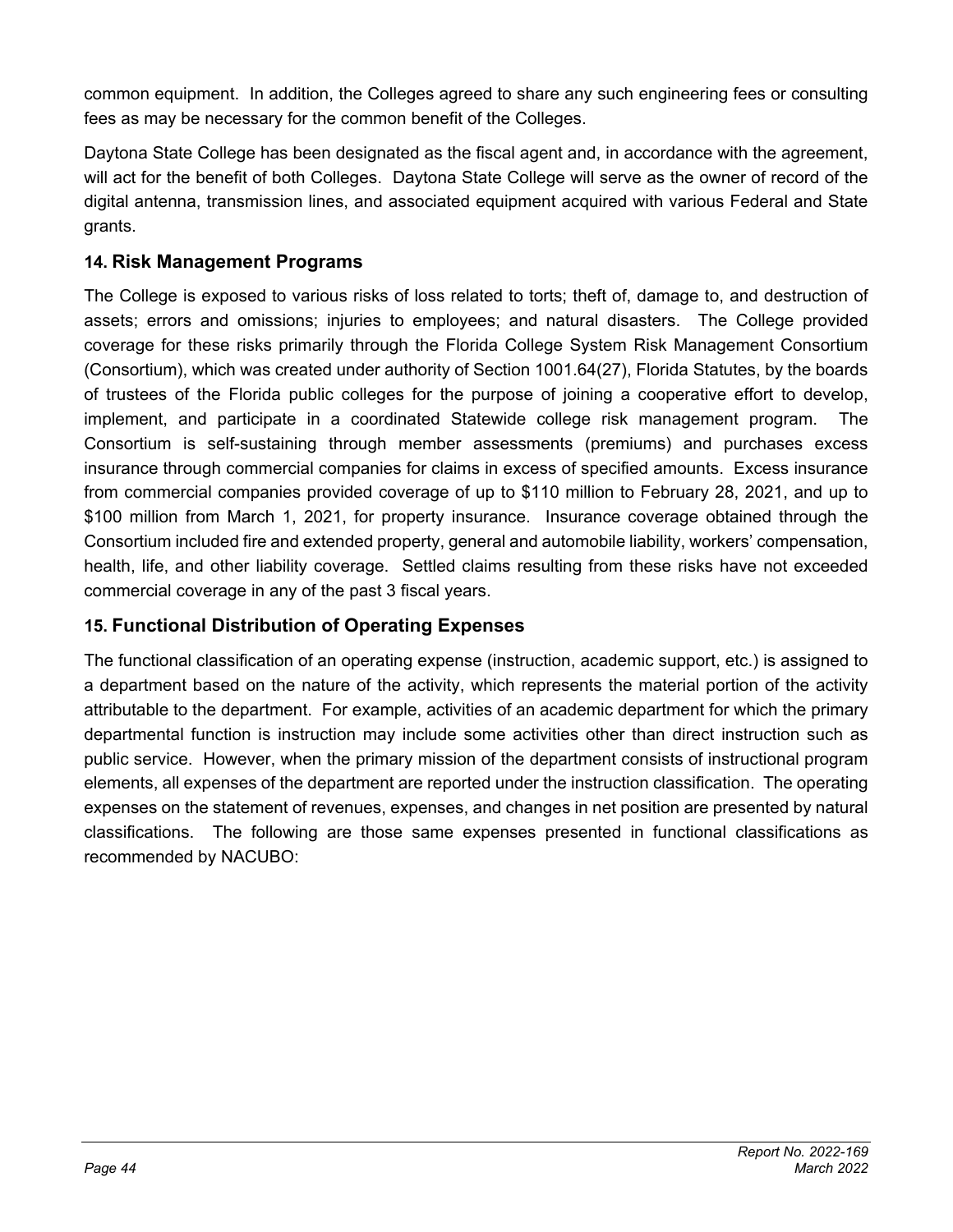| <b>Functional Classification</b>                 | Amount |                            |  |  |
|--------------------------------------------------|--------|----------------------------|--|--|
| Instruction                                      |        | \$ 34,707,650              |  |  |
| <b>Public Services</b><br>Academic Support       |        | 2,235,127<br>8,028,113     |  |  |
| <b>Student Services</b><br>Institutional Support |        | 16, 121, 945<br>20,491,030 |  |  |
| Operation and Maintenance of Plant               |        | 12,884,960                 |  |  |
| Scholarships and Waivers<br>Depreciation         |        | 16,555,637<br>8,616,213    |  |  |
| <b>Auxiliary Enterprises</b>                     |        | 621,779                    |  |  |
| <b>Total Operating Expenses</b>                  |        | \$120.262.454              |  |  |

### **16. Discretely Presented Component Units**

The College has two discretely presented component units as discussed in Note 1. These component units represent 100 percent of the transactions and account balances of the aggregate discretely presented component units columns of the financial statements. The following financial information is from the most recently available audited financial statements for the component units:

### **Condensed Statement of Net Position**

|                                  | <b>Direct-Support Organizations</b> |               |               |                        |    |              |
|----------------------------------|-------------------------------------|---------------|---------------|------------------------|----|--------------|
|                                  |                                     | Daytona State | Daytona State |                        |    |              |
|                                  | College                             |               |               | <b>College Housing</b> |    |              |
|                                  | Foundation, Inc.                    |               |               | Corporation            |    |              |
|                                  | (1)                                 |               |               | (2)                    |    | Total        |
| Assets:                          |                                     |               |               |                        |    |              |
| <b>Current Assets</b>            | \$                                  | 5,657,144     | \$            | 12,825,313             | \$ | 18,482,457   |
| Capital Assets, Net              |                                     |               |               | 3,083,426              |    | 3,083,426    |
| <b>Other Noncurrent Assets</b>   |                                     | 30, 177, 755  |               | 3,362,757              |    | 33,540,512   |
| <b>Total Assets</b>              |                                     | 35,834,899    |               | 19,271,496             |    | 55, 106, 395 |
| Liabilities:                     |                                     |               |               |                        |    |              |
| <b>Current Liabilities</b>       |                                     | 240,913       |               | 2,487,270              |    | 2,728,183    |
| <b>Noncurrent Liabilities</b>    |                                     |               |               | 12,800,000             |    | 12,800,000   |
| <b>Total Liabilities</b>         |                                     | 240,913       |               | 15,287,270             |    | 15,528,183   |
| <b>Net Position:</b>             |                                     |               |               |                        |    |              |
| Net Investment in Capital Assets |                                     |               |               | 1,578,868              |    | 1,578,868    |
| <b>Restricted Nonexpendable</b>  |                                     | 16,983,203    |               |                        |    | 16,983,203   |
| <b>Restricted Expendable</b>     |                                     | 17,017,190    |               | 2,405,358              |    | 19,422,548   |
| Unrestricted                     |                                     | 1,593,593     |               |                        |    | 1,593,593    |
| <b>Total Net Position</b>        | \$                                  | 35,593,986    | \$            | 3,984,226              | \$ | 39,578,212   |

(1) Amounts are for the fiscal year ended December 31, 2020.

(2) Amounts are for the fiscal year ended June 30, 2021.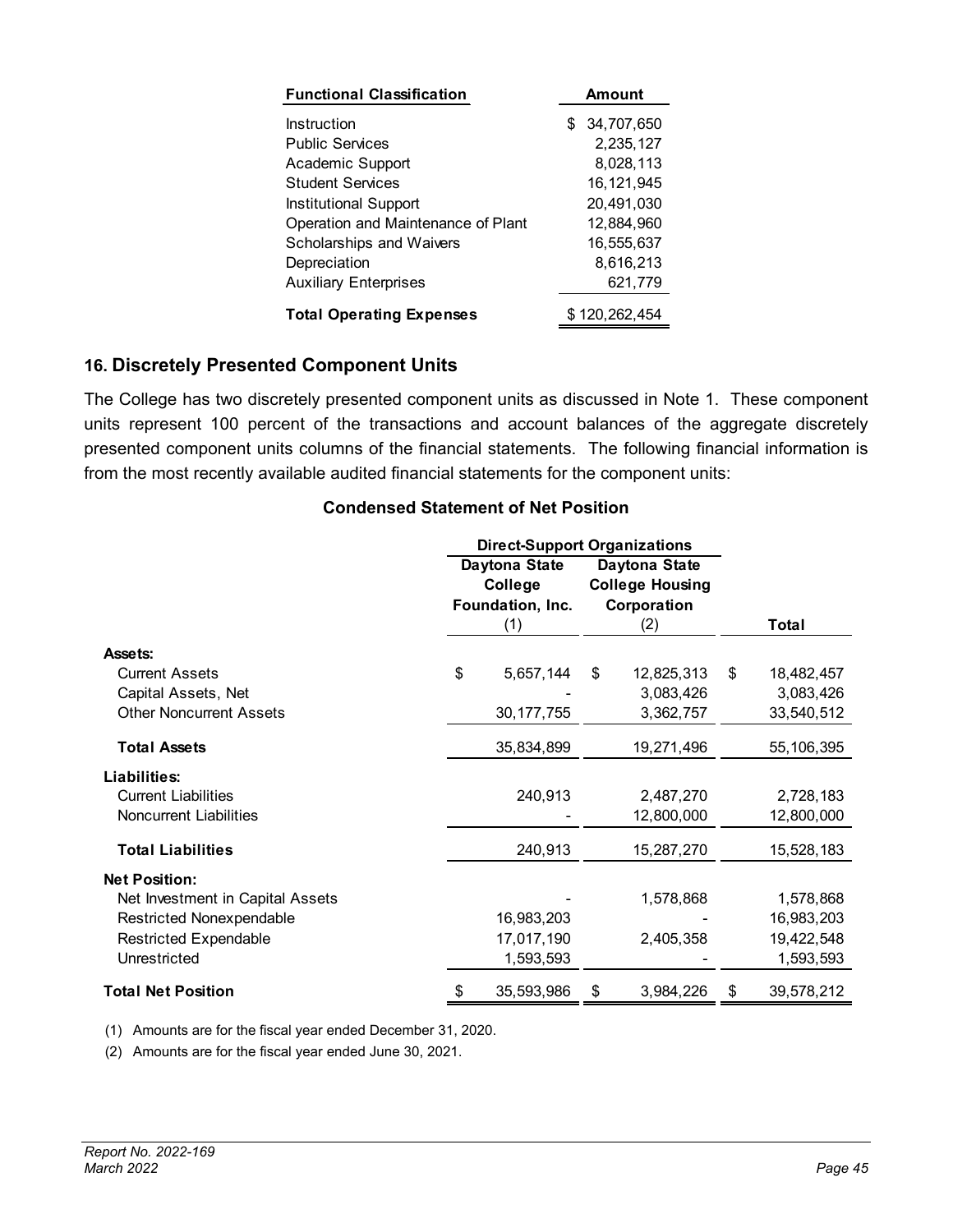### **Condensed Statement of Revenues, Expenses, and Changes in Net Position**

|                                                    | <b>Direct-Support Organizations</b>                 |                                                               |           |    |               |
|----------------------------------------------------|-----------------------------------------------------|---------------------------------------------------------------|-----------|----|---------------|
|                                                    | Daytona State<br>College<br>Foundation, Inc.<br>(1) | Daytona State<br><b>College Housing</b><br>Corporation<br>(2) |           |    | Total         |
| <b>Operating Revenues</b>                          | \$<br>1,870,810                                     | \$                                                            |           | \$ | 1,870,810     |
| <b>Operating Expenses</b>                          | 4,923,724                                           |                                                               | 51,022    |    | 4,974,746     |
| <b>Operating Loss</b>                              | (3,052,914)                                         |                                                               | (51, 022) |    | (3, 103, 936) |
| Net Nonoperating Revenues<br>Nonoperating Revenues | 4,638,743                                           |                                                               | 1,128,668 |    | 5,767,411     |
| <b>Net Nonoperating Revenues</b>                   | 4,638,743                                           |                                                               | 1,128,668 |    | 5,767,411     |
| Increase in Net Position                           | 1,585,829                                           |                                                               | 1,077,646 |    | 2,663,475     |
| Net Position, Beginning of Year                    | 34,008,157                                          |                                                               | 2,906,580 |    | 36,914,737    |
| Net Position, End of Year                          | \$<br>35,593,986                                    | \$                                                            | 3,984,226 | \$ | 39,578,212    |

(1) Amounts are for the fiscal year ended December 31, 2020.

(2) Amounts are for the fiscal year ended June 30, 2021.

### **17. Related Party Transactions**

On October 16, 2019, the College entered into a lease agreement with the buyer of condominiums previously owned by the Foundation that terminates on May 31, 2021. As part of the lease, the College and Foundation executed a "Lease Property Agreement" in which the parties agreed that the Foundation shall at all times retain a 100 percent interest in the lease. Through the Foundation, the College pays a monthly amount of \$29,900 for the 31 units leased. After the termination of this lease agreement on May 31, 2021, and with 90 days prior written notice, the College continues to lease the units on a month-to-month basis at a monthly amount of \$34,775 for the applicable units.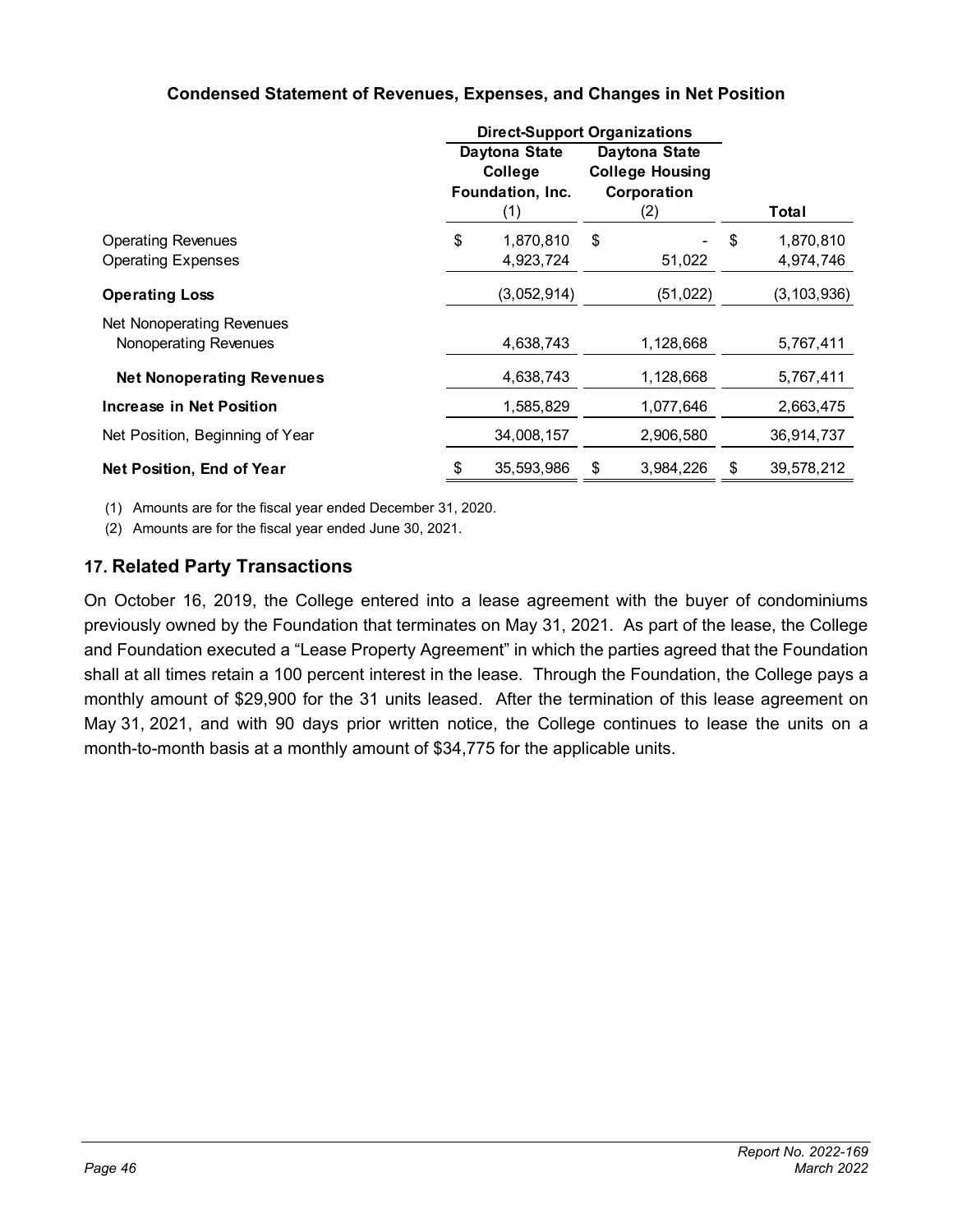## <span id="page-50-0"></span>*OTHER REQUIRED SUPPLEMENTARY INFORMATION*

|                                                                            |    | 2020         |    | 2019         | 2018 |              |    | 2017         |  |
|----------------------------------------------------------------------------|----|--------------|----|--------------|------|--------------|----|--------------|--|
| <b>Total OPEB Liability</b>                                                |    |              |    |              |      |              |    |              |  |
| Service cost                                                               | \$ | 21,128       | \$ | 14,271       | \$   | 14,044       | \$ | 13,952       |  |
| <b>Interest</b>                                                            |    | 15,711       |    | 9,480        |      | 9,498        |    | 8,431        |  |
| Difference between expected and                                            |    |              |    |              |      |              |    |              |  |
| actual experience                                                          |    |              |    | 424,912      |      |              |    |              |  |
| Changes of assumptions or other inputs                                     |    | (113, 877)   |    | (211, 690)   |      | 2,175        |    | 3,204        |  |
| <b>Benefit Payments</b>                                                    |    | (65, 206)    |    | (43, 301)    |      | (51, 758)    |    | (26, 276)    |  |
| Net change in total OPEB liability                                         |    | (142, 244)   |    | 193,672      |      | (26, 041)    |    | (689)        |  |
| Total OPEB Liability - beginning                                           |    | 460,076      |    | 266,404      |      | 292,445      |    | 293,134      |  |
| <b>Total OPEB Liability - ending</b>                                       | S  | 317,832      | S  | 460,076      | \$   | 266,404      | S  | 292,445      |  |
| Covered-Employee Payroll                                                   |    | \$39,057,492 |    | \$39,057,492 |      | \$47,691,228 |    | \$42,266,180 |  |
| <b>Total OPEB Liability as a percentage</b><br>of covered-employee payroll |    | 0.81%        |    | 1.18%        |      | 0.56%        |    | 0.69%        |  |

### **Schedule of Changes in the College's Total Other Postemployment Benefits Liability and Related Ratios**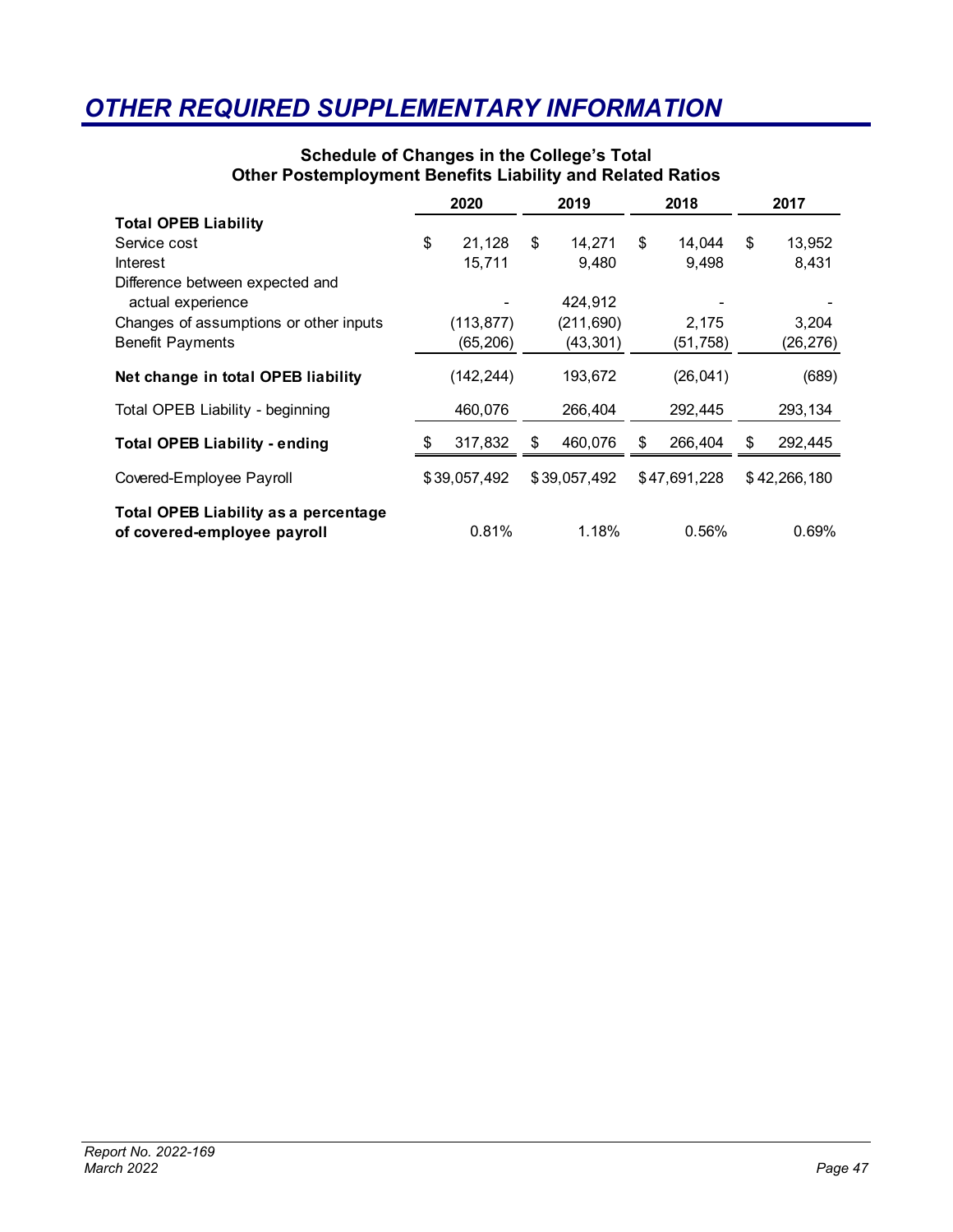### **Schedule of the College's Proportionate Share of the Net Pension Liability – Florida Retirement System Pension Plan**

<span id="page-51-0"></span>

|                                                                                                             | 2020(1)             | 2019(1)       | 2018(1)       | 2017(1)      |
|-------------------------------------------------------------------------------------------------------------|---------------------|---------------|---------------|--------------|
| College's proportion of the FRS<br>net pension liability<br>College's proportionate share of                | 0.082948862%        | 0.086891143%  | 0.092879752%  | 0.097474826% |
| the FRS net pension liability                                                                               | \$<br>35,951,258 \$ | 29,924,100 \$ | 27,975,863 \$ | 28,832,399   |
| College's covered payroll (2)                                                                               | \$<br>44,361,540 \$ | 44,522,211 \$ | 46,180,205 \$ | 47,378,975   |
| College's proportionate share of<br>the FRS net pension liability as a<br>percentage of its covered payroll | 81.04%              | 67.21%        | 60.58%        | 60.85%       |
| FRS Plan fiduciary net position as<br>a percentage of the FRS total<br>pension liability                    | 78.85%              | 82.61%        | 84.26%        | 83.89%       |

(1) The amounts presented for each fiscal year were determined as of June 30.

(2) Covered payroll includes defined benefit plan actives, investment plan members, State college system optional retirement plan members, and members in DROP because total employer contributions are determined on a uniform basis (blended rate) as required by Part III of Chapter 121, Florida Statutes.

### **Schedule of College Contributions – Florida Retirement System Pension Plan**

|                                                                             | 2021(1)             | 2020(1)                  | 2019(1)     |     | 2018(1)     |
|-----------------------------------------------------------------------------|---------------------|--------------------------|-------------|-----|-------------|
| Contractually required FRS<br>contribution                                  | \$<br>3,291,595 \$  | 2,462,067                | 2,718,207   |     | 2,680,544   |
| FRS contributions in relation to the<br>contractually required contribution | (3, 291, 595)       | (2,462,067)              | (2,718,207) |     | (2,680,544) |
| FRS contribution deficiency<br>(excess)                                     |                     | $\overline{\phantom{0}}$ |             |     |             |
| College's covered payroll (2)                                               | \$<br>42,908,939 \$ | 44,361,540 \$            | 44,522,211  | \$. | 46,180,205  |
| FRS contributions as a percentage<br>of covered payroll                     | 7.67%               | 5.55%                    | $6.11\%$    |     | 5.80%       |

(1) The amounts presented for each fiscal year were determined as of June 30.

(2) Covered payroll includes defined benefit plan actives, investment plan members, State college system optional retirement plan members, and members in DROP because total employer contributions are determined on a uniform basis (blended rate) as required by Part III of Chapter 121, Florida Statutes.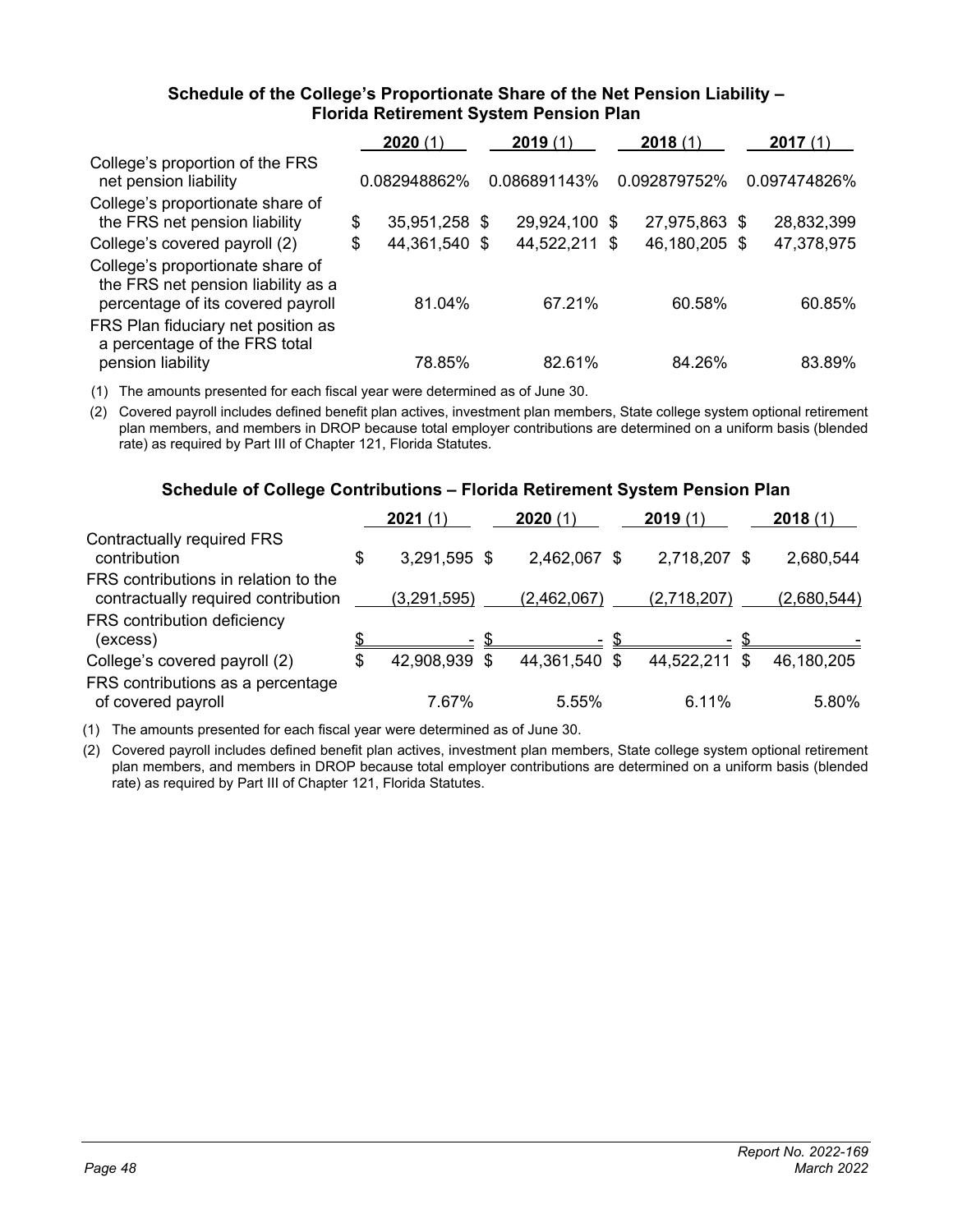|    | 2016(1)      | 2015(1)               | 2014(1)       | 2013 (1      |
|----|--------------|-----------------------|---------------|--------------|
|    | 0.102985790% | 0.113629190%          | 0.122606733%  | 0.113149274% |
| \$ | 26,003,993   | 14,676,734 \$<br>- \$ | 7,480,814 \$  | 19,478,026   |
| \$ | 48,237,861   | 49,461,726 \$<br>- \$ | 52,046,719 \$ | 52,177,541   |
|    | 53.91%       | 29.67%                | 14.37%        | 37.33%       |
|    | 84.88%       | 92.00%                | 96.09%        | 88.54%       |

| 2017(1)             | 2016(1)       |                               | 2015(1)       | 2014(1)     |
|---------------------|---------------|-------------------------------|---------------|-------------|
| \$<br>2,554,620 \$  | 2,511,473 \$  |                               | 2,770,376 \$  | 2,685,608   |
| (2,554,620)         | (2,511,473)   |                               | (2,770,376)   | (2,685,608) |
|                     |               | $-\underline{\underline{\$}}$ |               |             |
| \$<br>47,378,975 \$ | 48,237,861 \$ |                               | 49,461,726 \$ | 52,046,680  |
| 5.39%               | 5.21%         |                               | 5.60%         | 5.16%       |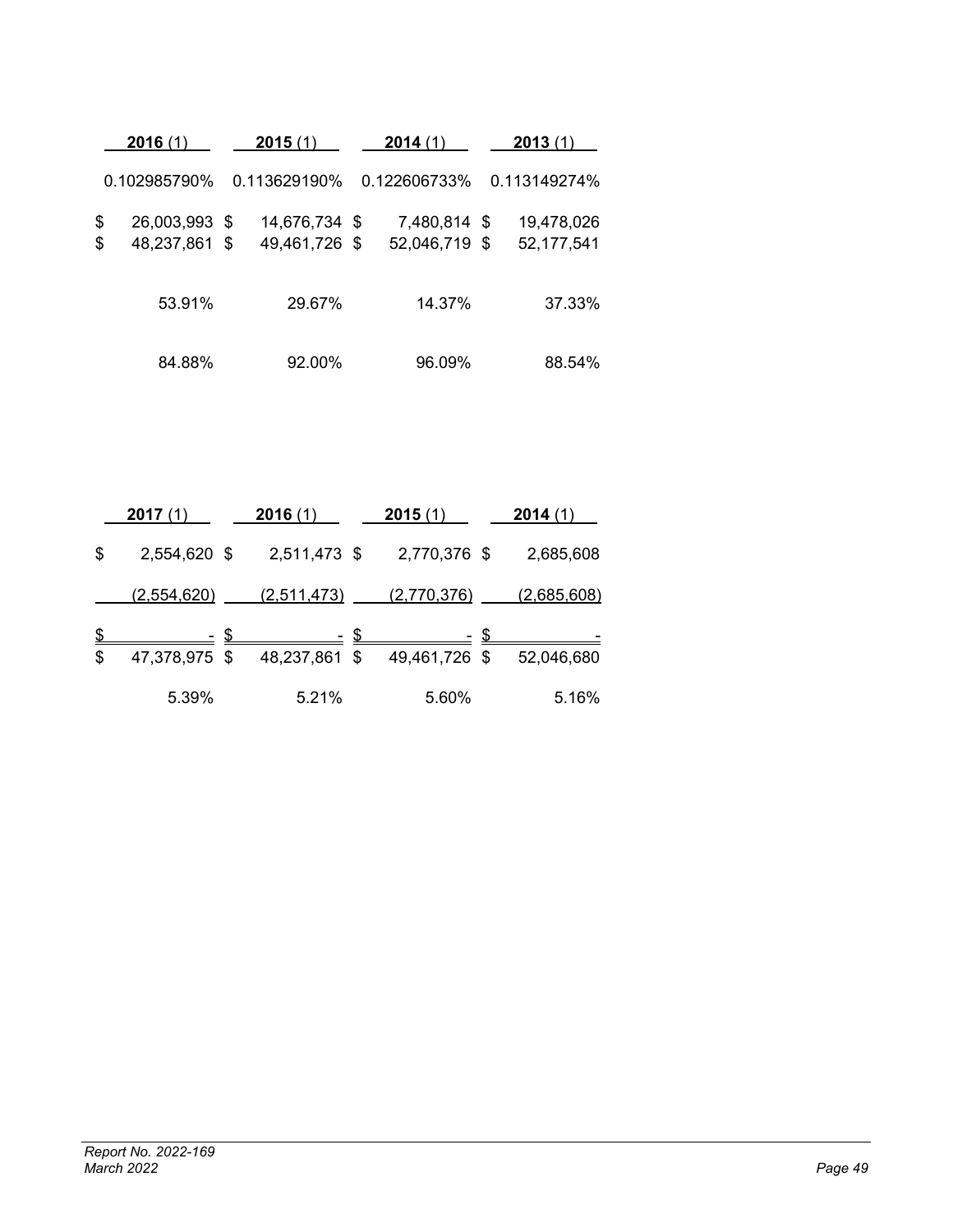### **Schedule of the College's Proportionate Share of the Net Pension Liability – Health Insurance Subsidy Pension Plan**

<span id="page-53-0"></span>

|                                                                                                             | 2020(1)             | 2019(1)       | 2018(1)       | 2017 (1      |
|-------------------------------------------------------------------------------------------------------------|---------------------|---------------|---------------|--------------|
| College's proportion of the HIS net<br>pension liability<br>College's proportionate share of                | 0.115272973%        | 0.119161828%  | 0.124619126%  | 0.130472045% |
| the HIS net pension liability                                                                               | \$<br>14,074,642 \$ | 13,333,016 \$ | 13,189,828 \$ | 13,950,674   |
| College's covered payroll (2)                                                                               | \$<br>40,016,198 \$ | 39,843,251 \$ | 40,718,278 \$ | 41,622,453   |
| College's proportionate share of<br>the HIS net pension liability as a<br>percentage of its covered payroll | 35.17%              | 33.46%        | 32.39%        | 33.52%       |
| HIS Plan fiduciary net position as<br>a percentage of the HIS total<br>pension liability                    | $3.00\%$            | 2.63%         | 2.15%         | 1.64%        |

(1) The amounts presented for each fiscal year were determined as of June 30.

(2) Covered payroll includes defined benefit plan actives, investment plan members, and members in DROP.

### **Schedule of College Contributions – Health Insurance Subsidy Pension Plan**

|                                                                    | 2021(1)                  | 2020(1)             | 2019(1)                  |     | 2018(1)    |
|--------------------------------------------------------------------|--------------------------|---------------------|--------------------------|-----|------------|
| Contractually required HIS<br>contribution                         | \$<br>642,514 \$         | 664,269 \$          | 661,398 \$               |     | 675,923    |
| HIS contributions in relation to the<br>contractually required HIS |                          |                     |                          |     |            |
| contribution                                                       | (642,514)                | (664, 269)          | (661,398)                |     | (675, 923) |
| HIS contribution deficiency                                        |                          |                     |                          |     |            |
| (excess)                                                           | $\overline{\phantom{0}}$ |                     | $\overline{\phantom{0}}$ |     |            |
| College's covered payroll (2)                                      | \$<br>38,705,635         | \$<br>40,016,198 \$ | 39,843,251               | -\$ | 40,718,278 |
| HIS contributions as a percentage<br>of covered payroll            | 1.66%                    | 1.66%               | 1.66%                    |     | 1.66%      |

(1) The amounts presented for each fiscal year were determined as of June 30.

(2) Covered payroll includes defined benefit plan actives, investment plan members, and members in DROP.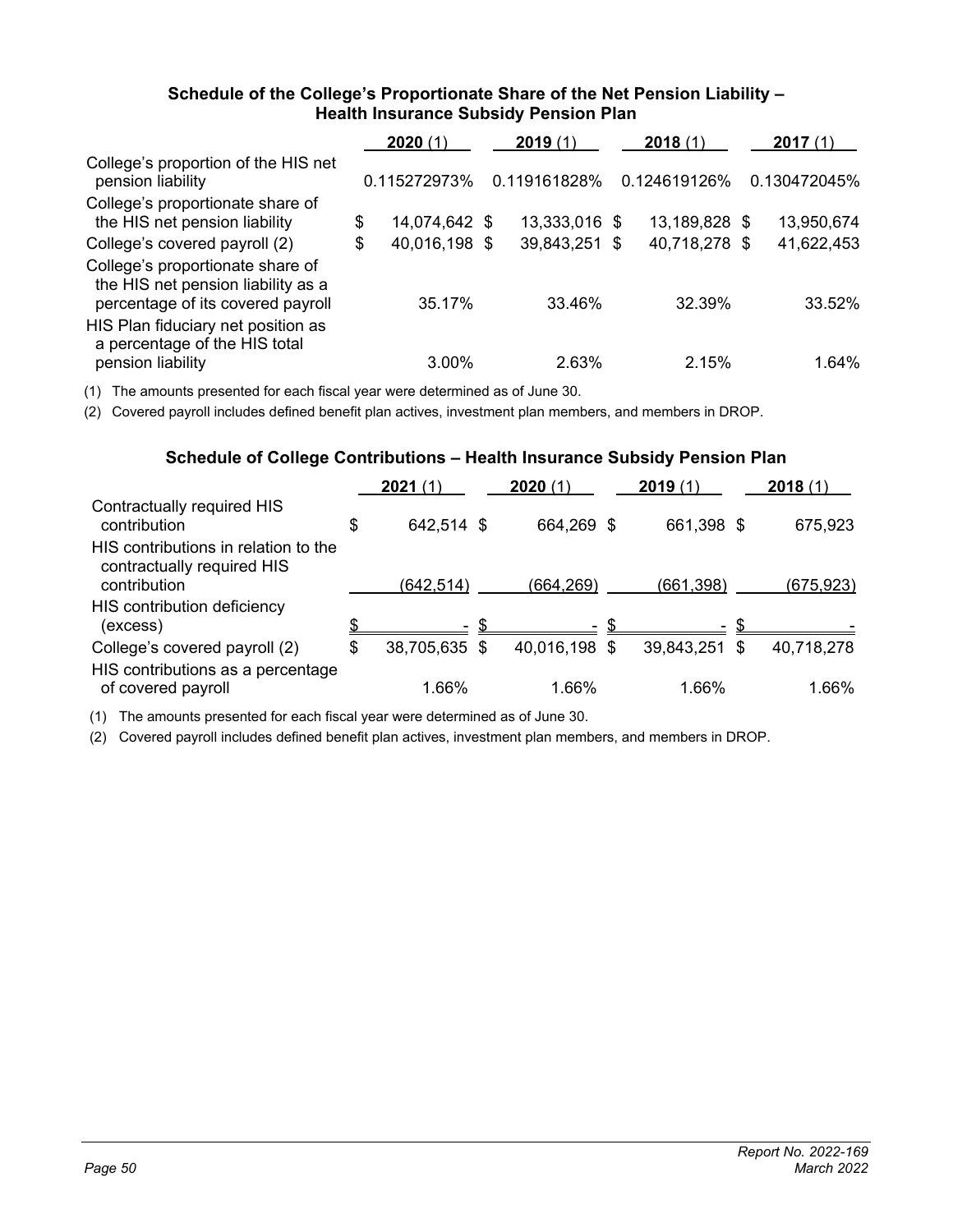|    | 2016(1)      |      | 2015(1)       |      | 2014(1)       | 2013(1)      |
|----|--------------|------|---------------|------|---------------|--------------|
|    | 0.136392329% |      | 0.141810273%  |      | 0.152163695%  | 0.155689929% |
| \$ | 15,895,961   | - \$ | 14,462,417 \$ |      | 14,227,677 \$ | 13,554,855   |
| \$ | 42,112,067   | S    | 43,051,270    | - \$ | 45,252,275 \$ | 45,267,404   |
|    | 37.75%       |      | 33.59%        |      | 31.44%        | 29.94%       |
|    | 0.97%        |      | 0.50%         |      | $0.99\%$      | 1.78%        |

| 2017(1)             | 2016(1)       | 2015(1)       | 2014(1)           |
|---------------------|---------------|---------------|-------------------|
| \$<br>690,933 \$    | 699,098 \$    | 542,087 \$    | 521,262           |
| (690, 933)          | (699,098)     | (542,087)     | (52 <u>1,262)</u> |
|                     |               |               |                   |
| \$<br>41,622,453 \$ | 42,112,067 \$ | 43,051,270 \$ | 45,252,275        |
| 1.66%               | 1.66%         | 1.26%         | 1.15%             |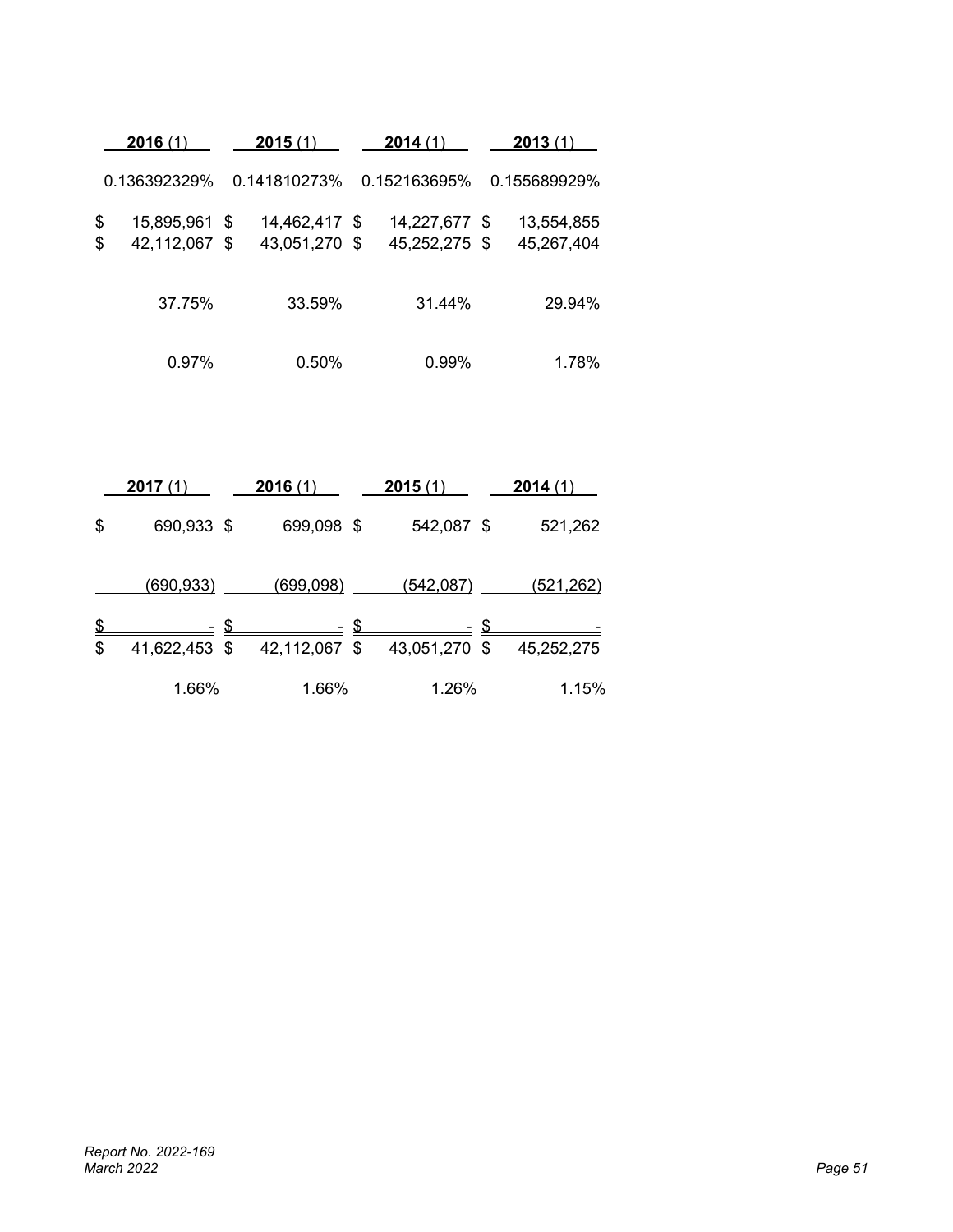### <span id="page-55-0"></span>**1. Schedule of Changes in the College's Total Other Postemployment Benefits Liability and Related Ratios**

No assets are accumulated in a trust that meet the criteria in paragraph 4 of GASB Statement No. 75 to pay related benefits.

*Changes of Assumptions*. The Municipal Bond Index Rate decreased from 3.50 percent to 2.21 percent, and the active member mortality assumption was updated.

### **2. Schedule of Net Pension Liability and Schedule of Contributions – Florida Retirement System Pension Plan**

*Changes of Assumptions.* The long-term expected rate of return was decreased from 6.90 percent to 6.80 percent.

### **3. Schedule of Net Pension Liability and Schedule of Contributions – Health Insurance Subsidy Pension Plan**

*Changes of Assumptions.* The municipal rate used to determine total pension liability decreased from 3.50 percent to 2.21 percent, and the active member mortality assumption was updated.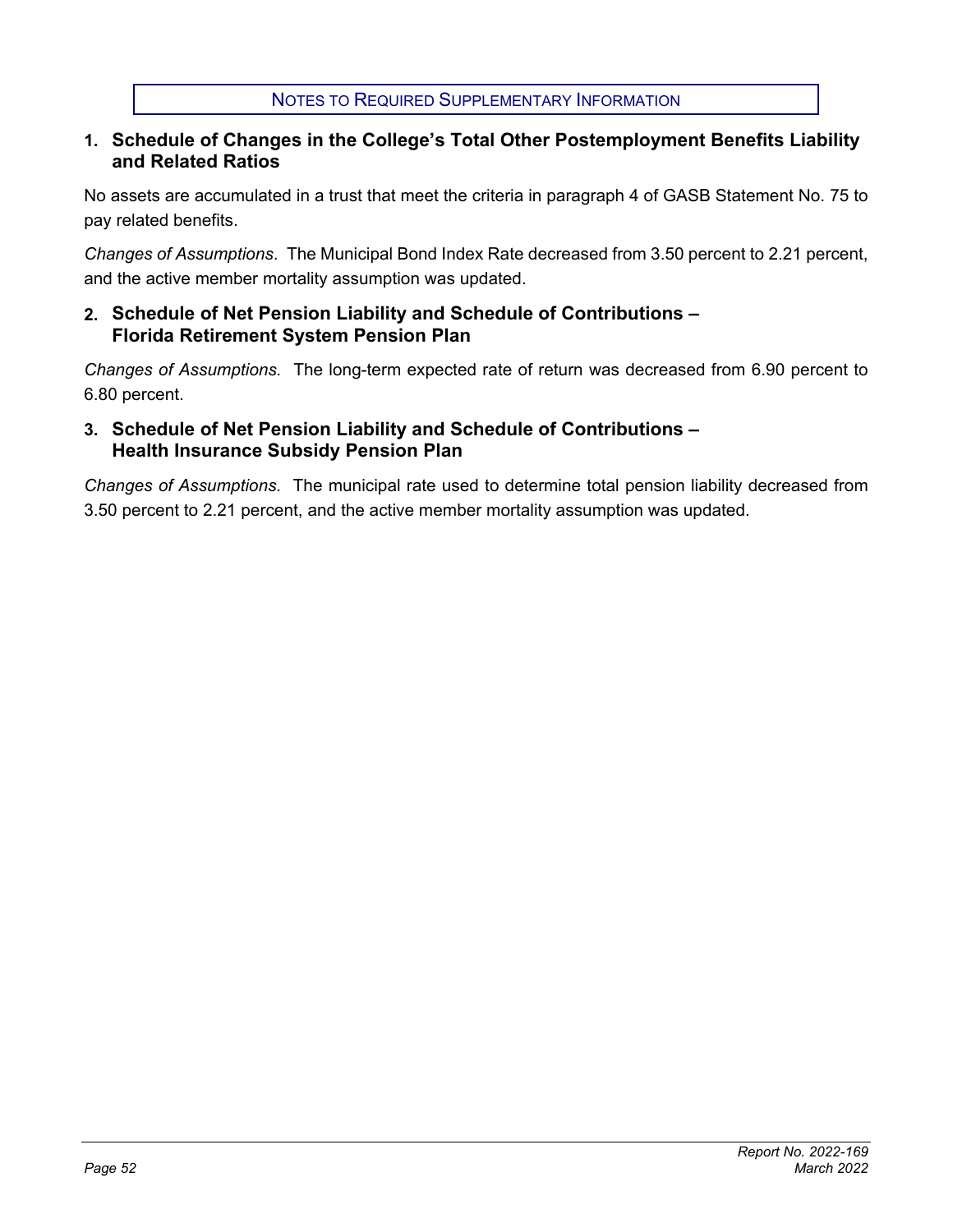<span id="page-56-0"></span>

Sherrill F. Norman, CPA Auditor General

# **AUDITOR GENERAL STATE OF FLORIDA**

Claude Denson Pepper Building, Suite G74 111 West Madison Street Tallahassee, Florida 32399-1450



Phone: (850) 412-2722 Fax: (850) 488-6975

The President of the Senate, the Speaker of the House of Representatives, and the Legislative Auditing Committee

## **INDEPENDENT AUDITOR'S REPORT ON INTERNAL CONTROL OVER FINANCIAL REPORTING AND ON COMPLIANCE AND OTHER MATTERS BASED ON AN AUDIT OF FINANCIAL STATEMENTS PERFORMED IN ACCORDANCE WITH** *GOVERNMENT AUDITING STANDARDS*

We have audited, in accordance with the auditing standards generally accepted in the United States of America and the standards applicable to financial audits contained in *Government Auditing Standards* issued by the Comptroller General of the United States, the financial statements of the Daytona State College, a component unit of the State of Florida, and its aggregate discretely presented component units as of and for the fiscal year ended June 30, 2021, and the related notes to the financial statements, which collectively comprise the College's basic financial statements, and have issued our report thereon dated March 23, 2022, included under the heading **INDEPENDENT AUDITOR'S REPORT**. Our report includes a reference to other auditors who audited the financial statements of the aggregate discretely presented component units, as described in our report on the College's financial statements. This report does not include the results of the other auditors' testing of internal control over financial reporting or compliance and other matters that are reported on separately by those auditors.

### **Internal Control Over Financial Reporting**

In planning and performing our audit of the financial statements, we considered the College's internal control over financial reporting (internal control) as a basis for designing audit procedures that are appropriate in the circumstances for the purpose of expressing our opinions on the financial statements, but not for the purpose of expressing an opinion on the effectiveness of the College's internal control. Accordingly, we do not express an opinion on the effectiveness of the College's internal control.

A *deficiency in internal control* exists when the design or operation of a control does not allow management or employees, in the normal course of performing their assigned functions, to prevent, or detect and correct, misstatements on a timely basis. A *material weakness* is a deficiency, or a combination of deficiencies, in internal control such that there is a reasonable possibility that a material misstatement of the College's financial statements will not be prevented, or detected and corrected on a timely basis. A *significant deficiency* is a deficiency, or a combination of deficiencies, in internal control